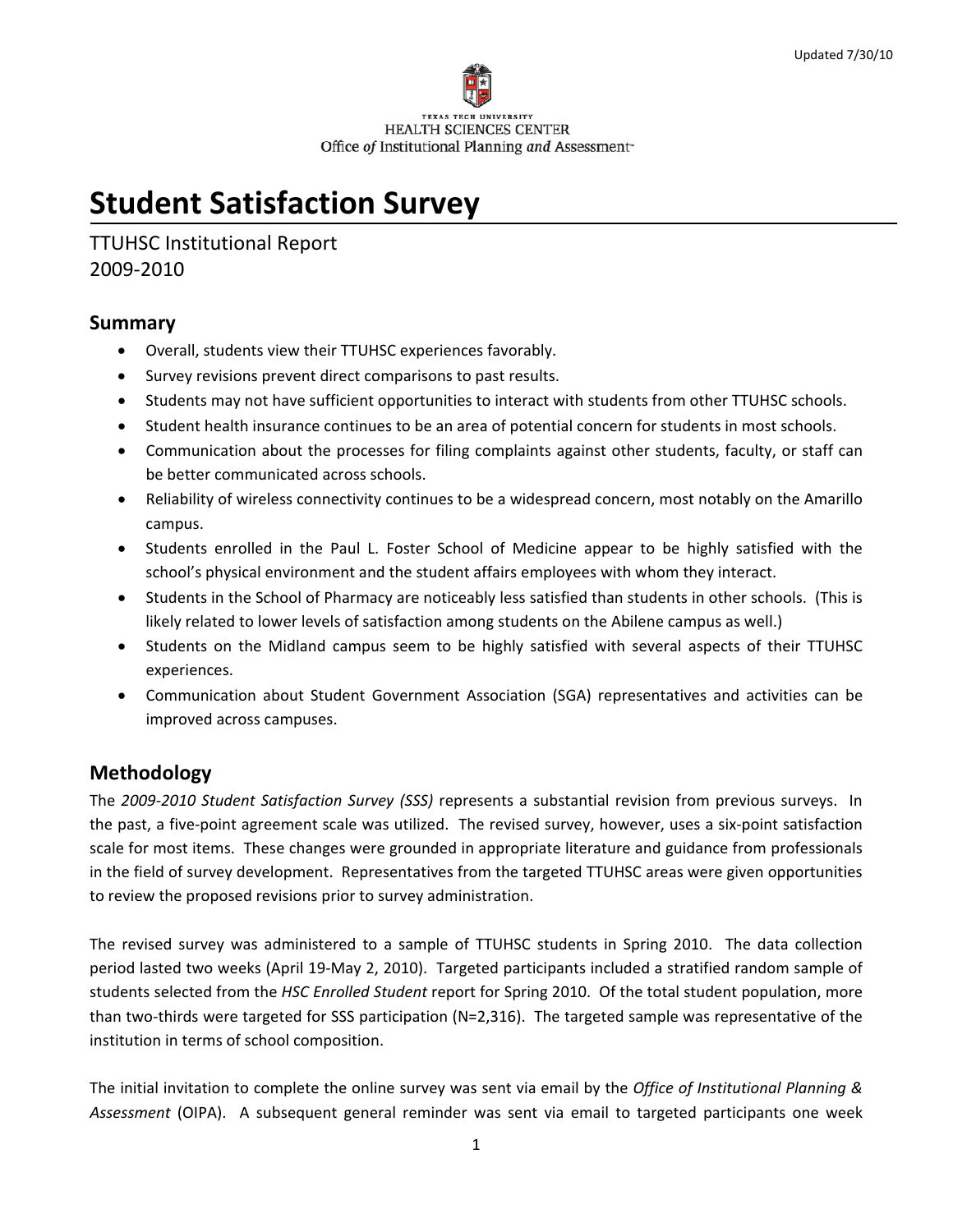before data collection ended. Personal email reminders were sent the last week of data collection. Additional reminders were distributed on the TTUHSC website, and flyers/posters were displayed across the TTUHSC campuses. Six \$500 scholarships were offered as incentives for participation.

# **Demographics**

When data collection ended, more than one thousand students (n=1,078) had completed the survey, resulting in a response rate of 46.6%. (This compares to a 36% response rate in 2008‐2009.) In general, this translates to a margin of error of 2.47 at a 95% confidence level. Respondents represented the following schools and locations.

| <b>SCHOOL</b>                                      | <b>LOCATION</b>                  |
|----------------------------------------------------|----------------------------------|
| Anita Thigpen Perry School of Nursing (ATP-SON)    | Abilene (ABL)                    |
| Graduate School of Biomedical Sciences (GSBS)<br>٠ | Amarillo (AMA)                   |
| Paul L. Foster School of Medicine (PLFSOM)<br>٠    | Dallas/Ft. Worth (DFW)           |
| School of Allied Health Sciences (SOAHS)<br>٠      | El Paso (EP)<br>$\bullet$        |
| School of Medicine (SOM)<br>٠                      | Highland Lakes (HL)<br>$\bullet$ |
| School of Pharmacy (SOP)<br>٠                      | Lubbock (LBB)<br>$\bullet$       |
|                                                    | Midland (MDL)<br>$\bullet$       |
|                                                    | Odessa (ODS)                     |
|                                                    | Online                           |
|                                                    |                                  |

*Figure 1* illustrates the response rates by school. Response rates are calculated by dividing the number of respondents in each school by the total number of targeted students in that school. (*Note:* The number of respondents is provided at the bottom of each bar.) Thus, ATP‐SON had the highest number of respondents (=326) across all schools. This constituted 41% of the nursing sample. PLFSOM had the lowest number of respondents (=25), but this represented 89% of the targeted sample, which was the highest response rate across all schools.

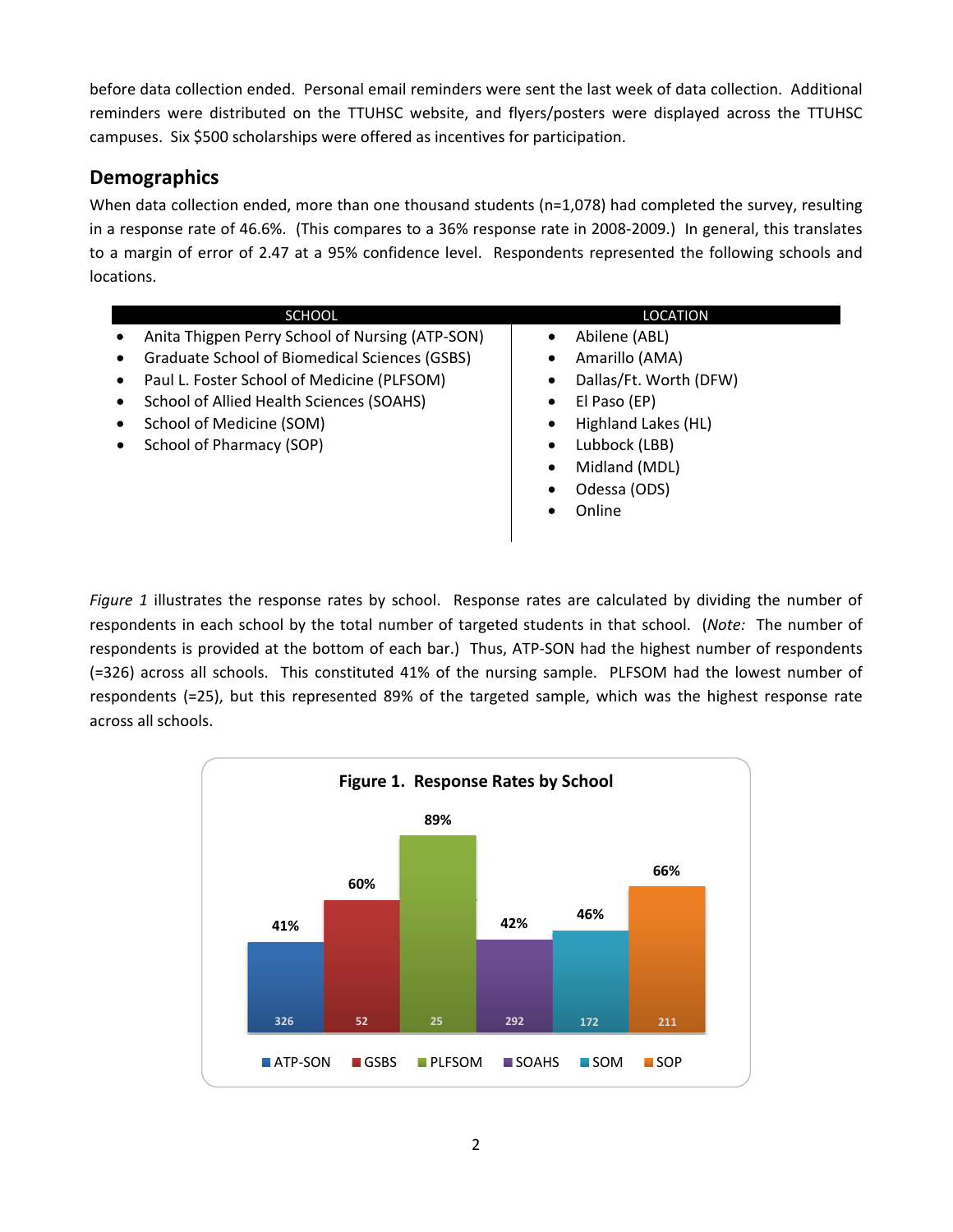*Figure 2* compares the student population and respondent distributions by school. SOP had a somewhat larger representation in the survey than expected. Overall, however, the respondents appeared to be representative of the population.



*Figure 3* illustrates the percent of respondents by location. Approximately two of five respondents (=42%) attended classes primarily in Lubbock. Nineteen (=19) percent indicated that the majority (more than 50%) of their coursework was completed online. The remaining respondents were distributed across TTUHSC locations. Some students (4%) did not provide a location.

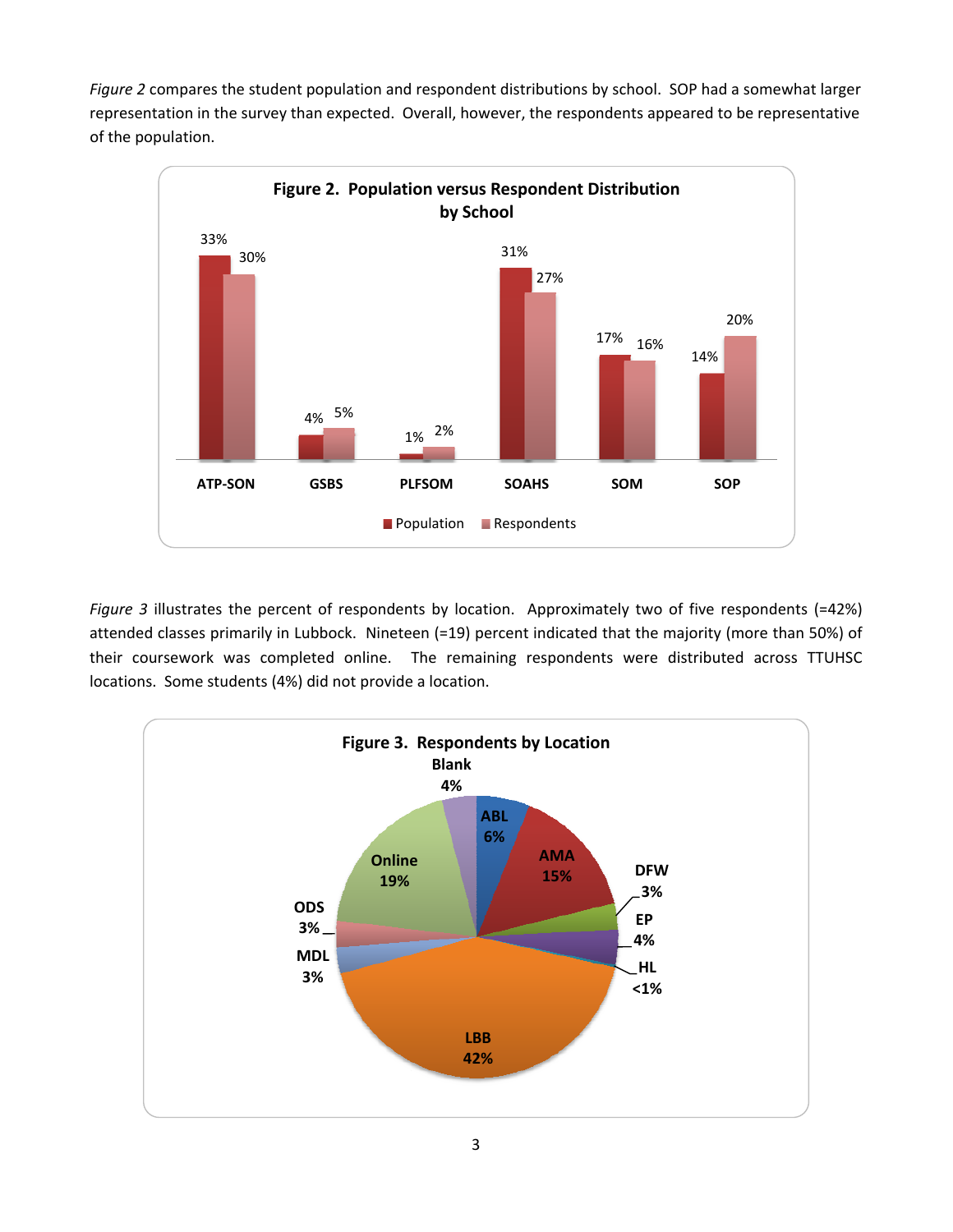In addition to school and location, respondents provided their year of study, gender, and race/ethnicity. *Table 1* provides the corresponding breakdowns.

| <b>YEAR OF STUDY</b> |     | <b>GENDER</b>        |     | <b>RACE/ETHNICITY</b>            |         |
|----------------------|-----|----------------------|-----|----------------------------------|---------|
| Year 1               | 2%  | <b>Male</b>          | 25% | White, non-Hispanic              | 58%     |
| Year 2               | 33% | Female               | 64% | <b>Black, non-Hispanic</b>       | 3%      |
| Year 3               | 31% | Prefer not to answer | 4%  | <b>Hispanic</b>                  | 11%     |
| Year 4               | 19% | <b>Blank</b>         | 6%  | Asian                            | 12%     |
| Year 5               | 9%  |                      |     | American Indian or Alaska Native | $< 1\%$ |
| Year 6               | 2%  |                      |     | Other                            | 2%      |
| > 6 years            | 1%  |                      |     | <b>Prefer not to answer</b>      | 7%      |
| <b>Blank</b>         | 2%  |                      |     | <b>Blank</b>                     | 6%      |

**Table 1. Respondent Demographics**

As the data indicate, nearly two-thirds of respondents were in their second or third year of study. The majority of respondents were also female, which is typical of the overall student population. Most respondents also classified themselves as White, non‐Hispanic. Asian and Hispanic students constituted the next largest student sub‐groups. Like gender, the respondent composition by race/ethnicity is reflective of the student population.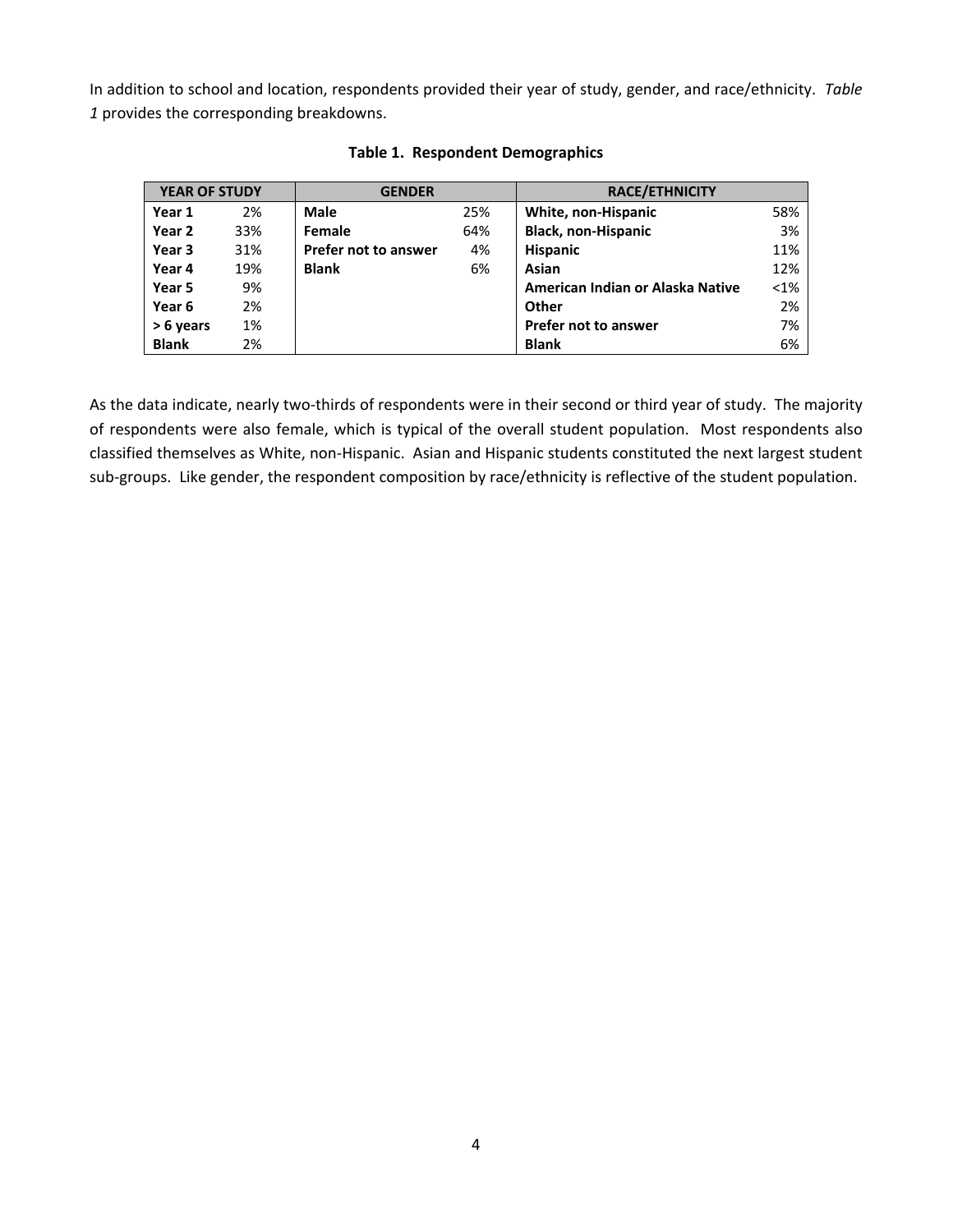# **Quantitative Data**

For most survey items, students were asked to indicate their level of satisfaction using a 6‐point scale (*6=Very Satisfied, 5=Satisfied, 4=Somewhat Satisfied, 3=Somewhat Dissatisfied, 2=Dissatisfied, and 1=Very Dissatisfied*). In the *Student Life* section, students were asked to indicate their level of agreement with several statements using a 6‐point scale (*6=Strongly Agree, 5=Agree, 4=Somewhat Agree, 3=Somewhat Disagree, 2=Disagree, and 1=Strongly Disagree*).

For all items, means range from 1.00‐6.00 and are color‐coded to highlight areas of strength and potential improvement (Red: ≤3.49, Yellow: 3.50‐4.49, Green: ≥5.50). Respondents were also given *Not Applicable* and *Not Important to Me* options. (*Note:* These responses were not included in the calculation of item means.)

**Institutional Results (pp. 6‐14):** *Appendix A* presents survey results for the institution as a whole. For each item, the following data are provided:

- Mean level of satisfaction/agreement
- Total number of respondents for all responses
- Percent distribution across response options
- Number of respondents for a specific response
- Color‐coded graph illustrating the distribution of scaled responses

**Results by School (pp. 15‐24):** *Appendix B* presents survey results according to school. For each item, the following data are provided:

- Total number of respondents for the scaled responses
- Mean level of satisfaction/agreement
- Standard deviation

*Note:**Additional school‐specific reports (formatted like Appendix A) are available upon request.*

**Results by Campus (pp. 25‐35):** *Appendix C* presents survey results according to campus. For each item, the following data are provided:

- Total number of respondents for the scaled responses
- Mean level of satisfaction/agreement
- Standard deviation

Note: In an effort to protect the identity of respondents, results are not provided for sub-groups *with less than 5 respondents. Their responses are included, however, in the institutional and school‐level results.*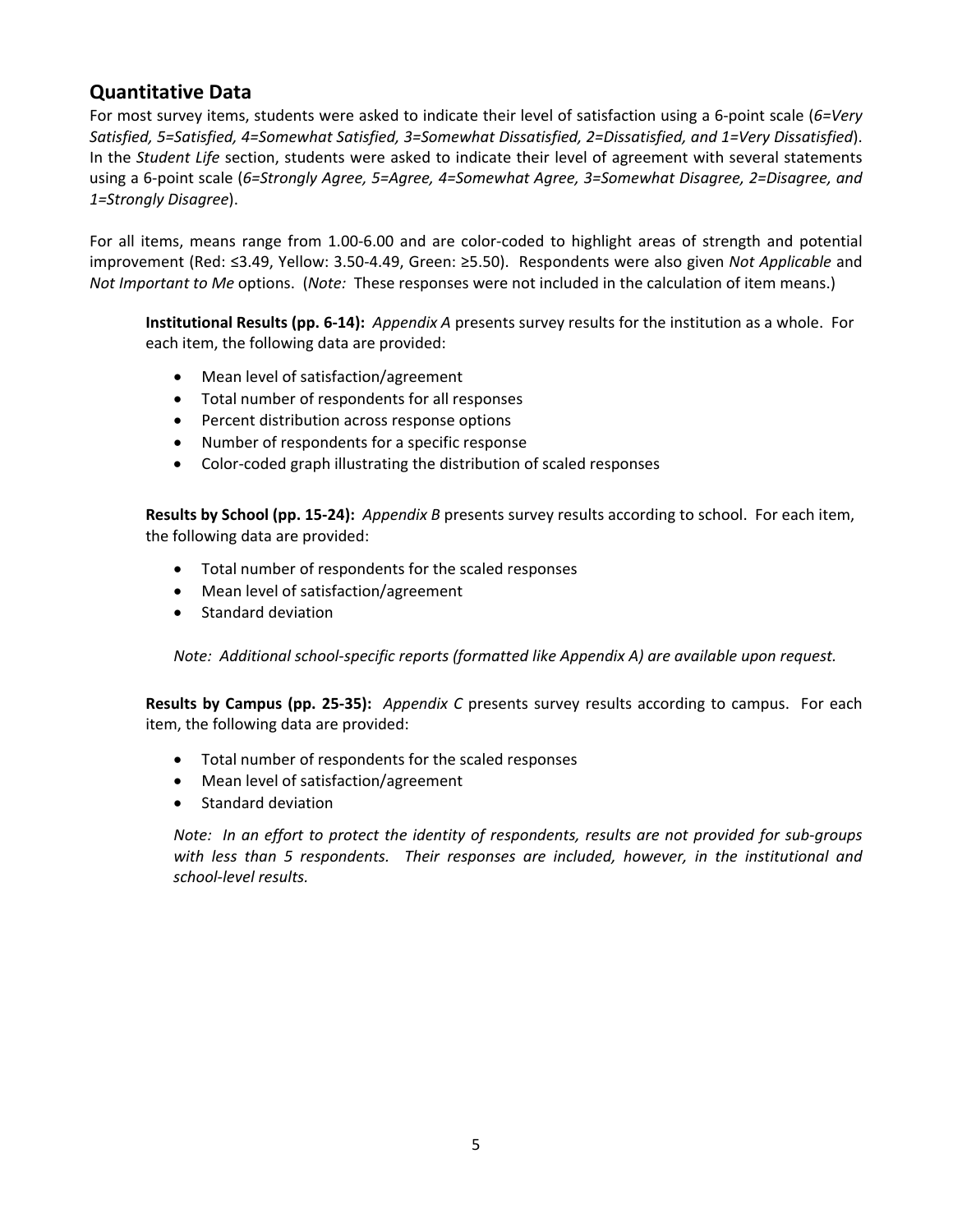#### **APPENDIX A. INSTITUTIONAL RESULTS**

|                                     |                   | <b>Very</b><br><b>Satisfied</b> | <b>Satisfied</b> | <b>Satisfied</b> | Somewhat Somewhat<br><b>Dissatisfied</b> | <b>Dissatisfied</b> | Very<br><b>Dissatisfied</b> | <b>Not</b><br><b>Applicable</b> | Not Important<br>To Me | Distribution** |
|-------------------------------------|-------------------|---------------------------------|------------------|------------------|------------------------------------------|---------------------|-----------------------------|---------------------------------|------------------------|----------------|
|                                     | Mean <sup>*</sup> | $\%$                            | $\%$             | $\%$             | $\%$                                     | %                   | %                           | $\frac{9}{6}$                   | %                      |                |
| <b>STUDENT SERVICES</b>             | $\mathsf{n}$      | n                               | $\mathsf{n}$     | $\mathsf{n}$     | $\mathsf{n}$                             | $\mathsf{n}$        | $\mathsf{n}$                | $\mathsf{n}$                    | $\mathsf{n}$           |                |
| 1. Helpfulness of office employees  | 5.27              | 40.4                            | 40.0             | 8.3              | 1.5                                      | 1.0                 | $\cdot$                     | 7.6                             | 1.0                    |                |
|                                     | 1026              | 414                             | 410              | 85               | 15                                       | 10                  | 4                           | 78                              | 10                     |                |
|                                     |                   |                                 |                  |                  |                                          |                     |                             |                                 |                        |                |
| 2. Wait time for services and/or    | 5.15              | 34.0                            | 43.1             | 10.0             | 2.7                                      | 1.0                 | $\cdot$                     | 7.9                             | .9                     |                |
| responses                           | 1025              | 348                             | 442              | 103              | 28                                       | 10                  | 4                           | 81                              | 9                      |                |
|                                     |                   |                                 |                  |                  |                                          |                     |                             |                                 |                        |                |
| 3. Information about student health | 4.48              | 12.5                            | 24.6             | 16.9             | 7.4                                      | 3.2                 | 1.4                         | 23.6                            | 10.5                   |                |
| insurance plans                     | 1020              | 127                             | 251              | 172              | 75                                       | 33                  | 14                          | 241                             | 107                    |                |
|                                     |                   |                                 |                  |                  |                                          |                     |                             |                                 |                        |                |
| 4. Options for student health       | 4.20              | 10.5                            | 20.5             | 16.0             | 9.8                                      | 5.3                 | 2.7                         | 23.6                            | 11.6                   |                |
| insurance coverage                  | 1020              | 107                             | 209              | 163              | 100                                      | 54                  | 28                          | 241                             | 118                    |                |
|                                     |                   |                                 |                  |                  |                                          |                     |                             |                                 |                        |                |
| 5. Information about student health | 4.33              | 11.0                            | 23.4             | 16.5             | 9.2                                      | 4.5                 | 1.9                         | 22.8                            | 10.7                   |                |
| care providers in the network       | 1025              | 113                             | 240              | 169              | 94                                       | 46                  | 19                          | 234                             | 110                    |                |
|                                     |                   |                                 |                  |                  |                                          |                     |                             |                                 |                        |                |
| 6. Information about available      | 4.62              | 15.7                            | 29.8             | 14.4             | 5.7                                      | 3.0                 | 2.0                         | 19.0                            | 10.4                   |                |
| counseling services                 | 1018              | 160                             | 303              | 147              | 58                                       | 31                  | 20                          | 193                             | 106                    |                |

\* Means are color-coded to highlight areas of strength and potential improvement (Red: ≤3.49, Yellow: 3.50-4.49, Green: ≥5.50).

\*\* For the distribution of scaled responses, dark green indicates the highest level of satisfaction/agreement. Bright red indicates the highest level of dissatisfaction/disagreement.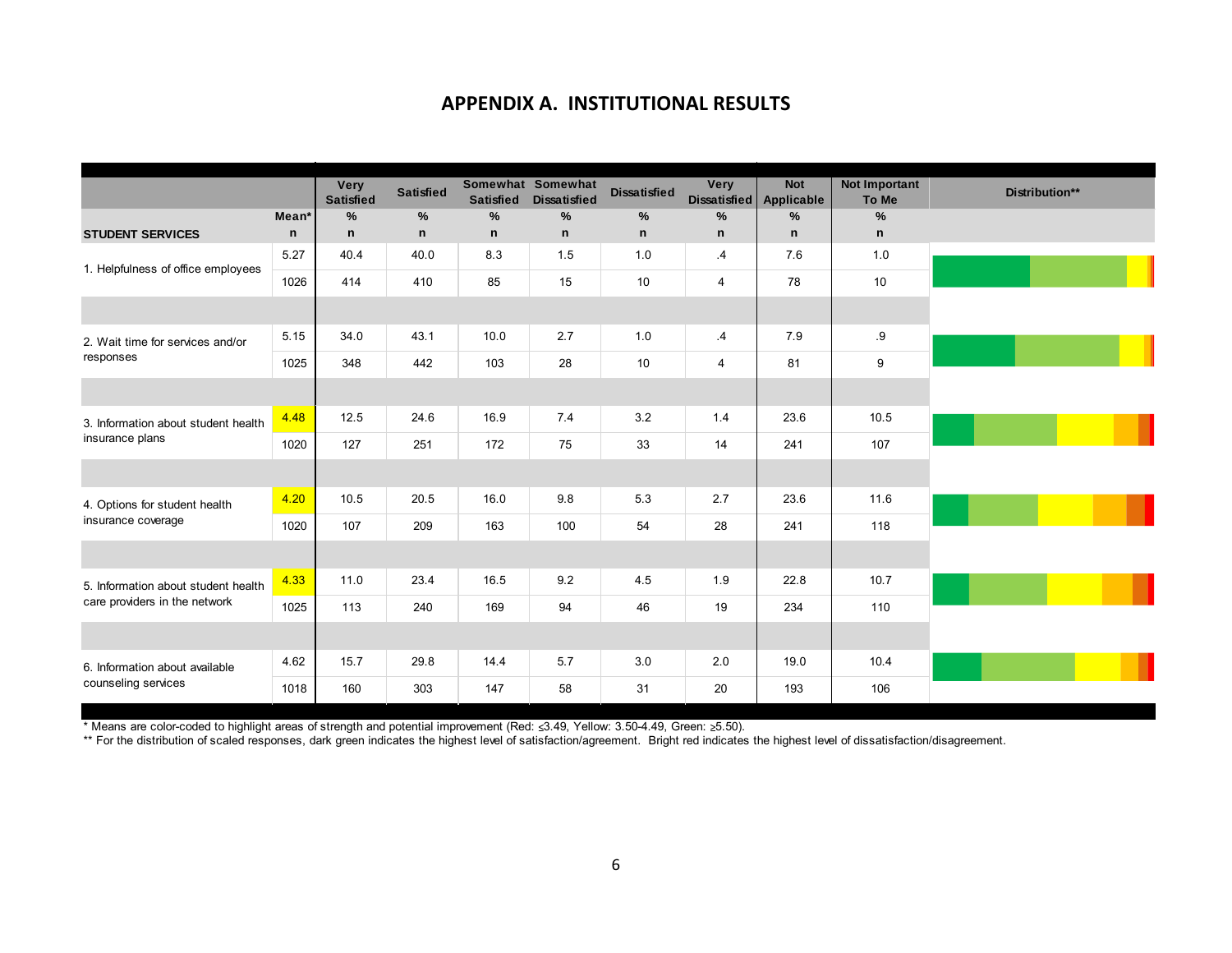|                                    |      | Very<br><b>Satisfied</b> | <b>Satisfied</b> | <b>Satisfied</b> | Somewhat Somewhat<br><b>Dissatisfied</b> | <b>Dissatisfied</b> | Very<br><b>Dissatisfied</b> | <b>Not</b><br>Applicable | Not Important<br>To Me | <b>Distribution</b> |
|------------------------------------|------|--------------------------|------------------|------------------|------------------------------------------|---------------------|-----------------------------|--------------------------|------------------------|---------------------|
|                                    | Mean | %                        | %                | %                | %                                        | %                   | $\%$                        | %                        | %                      |                     |
| <b>REGISTRAR</b>                   | n    | n                        | n                | n                | n                                        | n                   | n                           | n                        | n                      |                     |
| 1. Helpfulness of employees in     | 5.07 | 32.7                     | 43.5             | 9.1              | 2.2                                      | 2.1                 | 1.8                         | 7.6                      | 1.0                    |                     |
| Registrar's office                 | 1020 | 334                      | 444              | 93               | 22                                       | 21                  | 18                          | 78                       | 10                     |                     |
|                                    |      |                          |                  |                  |                                          |                     |                             |                          |                        |                     |
| 2. Communication about the         | 4.86 | 31.0                     | 41.9             | 11.8             | 5.8                                      | 3.1                 | 2.9                         | 2.6                      | .8                     |                     |
| registration process               | 1021 | 317                      | 428              | 120              | 59                                       | 32                  | 30                          | 27                       | 8                      |                     |
|                                    |      |                          |                  |                  |                                          |                     |                             |                          |                        |                     |
| 3. Ease of registering for classes | 4.93 | 38.0                     | 35.8             | 12.1             | 5.3                                      | 2.6                 | 3.4                         | 2.0                      | .7                     |                     |
|                                    | 1021 | 388                      | 366              | 124              | 54                                       | 27                  | 35                          | 20                       | $\overline{7}$         |                     |
|                                    |      |                          |                  |                  |                                          |                     |                             |                          |                        |                     |
| 4. Wait time for receiving a       | 5.13 | 25.1                     | 27.2             | 6.0              | 1.8                                      | 1.1                 | 1.1                         | 36.0                     | 1.8                    |                     |
| requested transcript               | 1019 | 256                      | 277              | 61               | 18                                       | 11                  | 11                          | 367                      | 18                     |                     |

|                                    |             | <b>Very</b><br><b>Satisfied</b> | <b>Satisfied</b> | <b>Satisfied</b> | Somewhat Somewhat<br><b>Dissatisfied</b> | <b>Dissatisfied</b> | Very<br><b>Dissatisfied</b> | <b>Not</b><br>Applicable | Not Important<br>To Me |
|------------------------------------|-------------|---------------------------------|------------------|------------------|------------------------------------------|---------------------|-----------------------------|--------------------------|------------------------|
|                                    | Mean        | %                               | %                | %                | %                                        | %                   | $\frac{9}{6}$               | %                        | $\%$                   |
| <b>FINANCIAL AID</b>               | $\mathbf n$ | n                               | $\mathsf{n}$     | $\mathbf n$      | n                                        | n                   | n                           | n                        | $\mathsf{n}$           |
| 1. Helpfulness of Financial Aid    | 5.22        | 37.1                            | 36.3             | 8.7              | 1.6                                      | .7                  | 1.2                         | 13.6                     | 1.0                    |
| employees                          | 1025        | 380                             | 372              | 89               | 16                                       | $\overline{7}$      | 12                          | 139                      | 10                     |
|                                    |             |                                 |                  |                  |                                          |                     |                             |                          |                        |
| 2. My awareness of financial aid   | 4.90        | 29.9                            | 34.6             | 15.8             | 6.3                                      | 2.0                 | 1.2                         | 9.3                      | 1.0                    |
| options                            | 1025        | 306                             | 355              | 162              | 65                                       | 20                  | 12                          | 95                       | 10                     |
|                                    |             |                                 |                  |                  |                                          |                     |                             |                          |                        |
| 3. Efficiency of the financial aid | 4.92        | 28.9                            | 34.8             | 14.6             | 5.0                                      | 2.2                 | 1.2                         | 12.4                     | .9                     |
| process                            | 1024        | 296                             | 356              | 150              | 51                                       | 23                  | 12                          | 127                      | 9                      |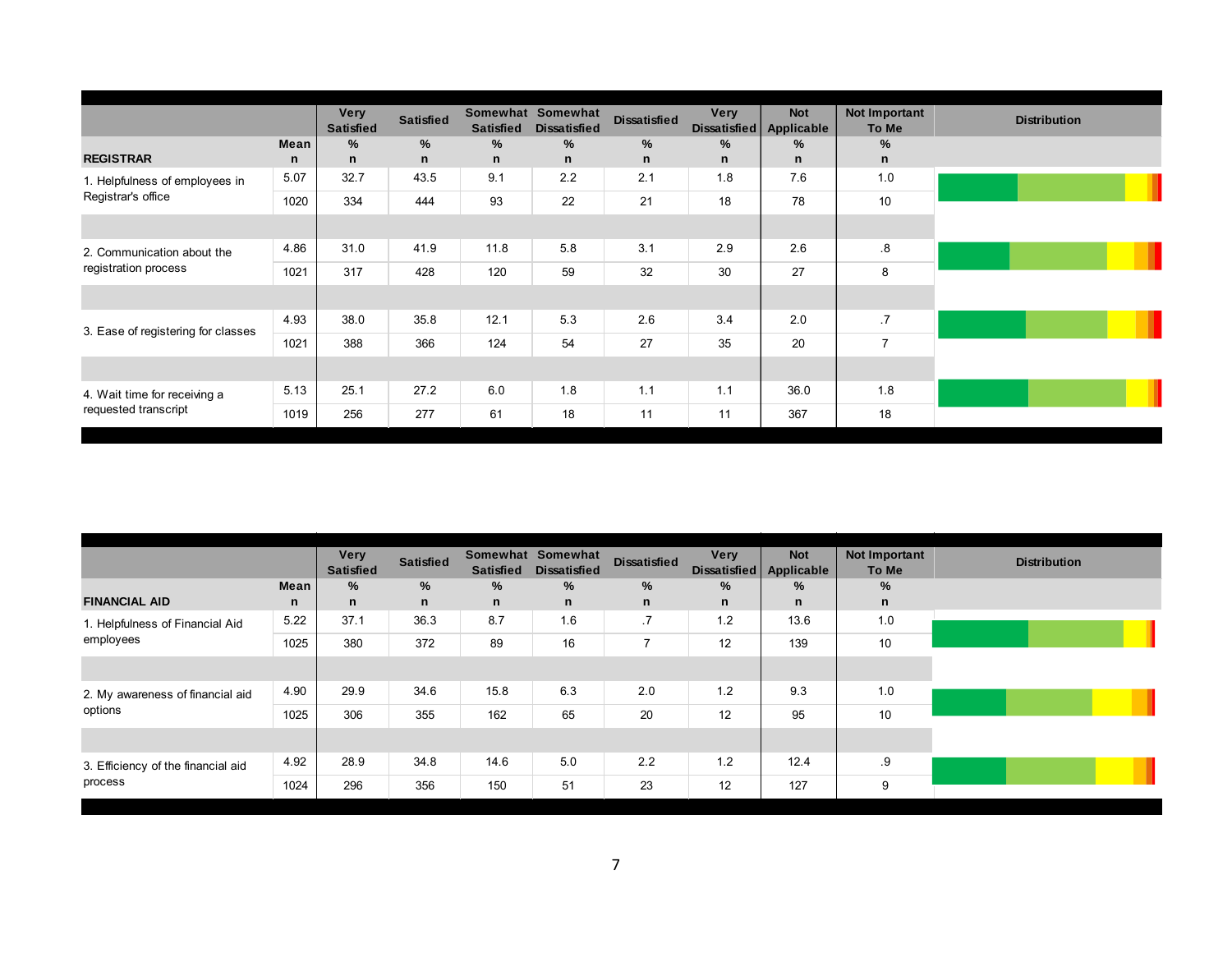|                                     |      | <b>Very</b><br><b>Satisfied</b> | <b>Satisfied</b> | <b>Satisfied</b> | Somewhat Somewhat<br><b>Dissatisfied</b> | <b>Dissatisfied</b> | <b>Very</b><br>Dissatisfied | <b>Not</b><br>Applicable | <b>Not Important</b><br>To Me | <b>Distribution</b> |
|-------------------------------------|------|---------------------------------|------------------|------------------|------------------------------------------|---------------------|-----------------------------|--------------------------|-------------------------------|---------------------|
|                                     | Mean | %                               | %                | %                | $\%$                                     | %                   | %                           | $\frac{9}{6}$            | %                             |                     |
| <b>STUDENT AFFAIRS</b>              | n.   | n.                              | n                | n                | n                                        | n                   | n                           | $\mathsf{n}$             | n                             |                     |
|                                     | 5.38 | 47.5                            | 35.5             | 6.1              | 1.6                                      | .4                  | $.5\,$                      | 7.9                      | .6                            |                     |
| 1. Helpfulness of office employees  | 1026 | 487                             | 364              | 63               | 16                                       | 4                   | 5                           | 81                       | 6                             |                     |
|                                     |      |                                 |                  |                  |                                          |                     |                             |                          |                               |                     |
| 2. Wait time for services and/or    | 5.28 | 42.5                            | 37.8             | 7.3              | 2.0                                      | 1.5                 | .3                          | 8.1                      | 6.6                           |                     |
| responses                           | 1024 | 435                             | 387              | 75               | 20                                       | 15                  | 3                           | 83                       | 6                             |                     |
|                                     |      |                                 |                  |                  |                                          |                     |                             |                          |                               |                     |
| 3. Assistance in transitioning to a | 5.15 | 26.5                            | 23.0             | 6.0              | 1.1                                      | 1.8                 | 1.1                         | 38.6                     | 1.9                           |                     |
| regional campus                     | 1026 | 272                             | 236              | 62               | 11                                       | 18                  | 11                          | 396                      | 20                            |                     |

|                                               |      | <b>Very</b><br><b>Satisfied</b> | <b>Satisfied</b> | <b>Satisfied</b> | Somewhat Somewhat<br><b>Dissatisfied</b> | <b>Dissatisfied</b> | Very<br>Dissatisfied | <b>Not</b><br>Applicable | Not Important<br>To Me |
|-----------------------------------------------|------|---------------------------------|------------------|------------------|------------------------------------------|---------------------|----------------------|--------------------------|------------------------|
|                                               | Mean | %                               | %                | $\%$             | $\%$                                     | %                   | %                    | %                        | $\%$                   |
| <b>STUDENT BUSINESS SERVICES</b>              | n    | n                               | n                | n                | n                                        | n                   | n                    | n                        | $\mathsf{n}$           |
| 1. Helpfulness of Student Business            | 5.14 | 29.0                            | 42.0             | 8.9              | 1.6                                      | 1.2                 | $.5\,$               | 15.2                     | 1.7                    |
| Services employees                            | 1021 | 296                             | 429              | 91               | 16                                       | 12                  | 5                    | 155                      | 17                     |
|                                               |      |                                 |                  |                  |                                          |                     |                      |                          |                        |
| 2. Wait time for services and/or<br>responses | 5.10 | 26.5                            | 43.0             | 10.2             | 1.8                                      | .9                  | .5                   | 15.7                     | 1.4                    |
|                                               | 1018 | 270                             | 438              | 104              | 18                                       | 9                   | 5                    | 160                      | 14                     |
|                                               |      |                                 |                  |                  |                                          |                     |                      |                          |                        |
| 3. Usefulness of Student Business             | 4.94 | 22.5                            | 37.6             | 13.2             | 3.3                                      | 1.1                 | 1.1                  | 19.0                     | 2.2                    |
| Services website                              | 1019 | 229                             | 383              | 135              | 34                                       | 11                  | 11                   | 194                      | 22                     |
|                                               |      |                                 |                  |                  |                                          |                     |                      |                          |                        |
| 4. Clarity of your online account             | 4.86 | 26.0                            | 40.2             | 14.9             | 4.3                                      | 2.8                 | 1.6                  | 9.1                      | 1.1                    |
| statement                                     | 1020 | 265                             | 410              | 152              | 44                                       | 29                  | 16                   | 93                       | 11                     |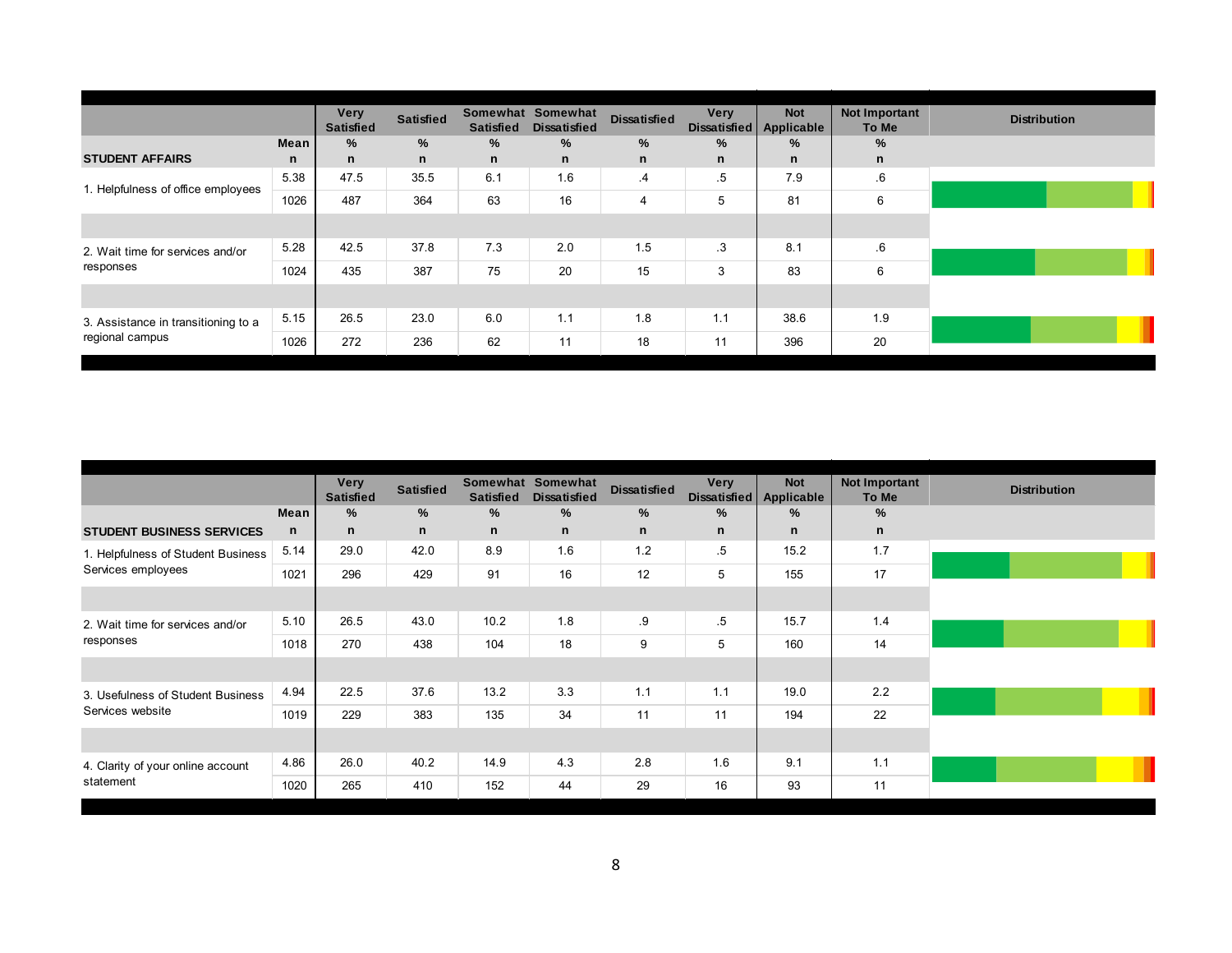|                                                                   |      | <b>Very</b><br><b>Satisfied</b> | <b>Satisfied</b> | <b>Satisfied</b> | Somewhat Somewhat<br><b>Dissatisfied</b> | <b>Dissatisfied</b> | Very<br>Dissatisfied | <b>Not</b><br>Applicable | Not Important<br>To Me | <b>Distribution</b> |
|-------------------------------------------------------------------|------|---------------------------------|------------------|------------------|------------------------------------------|---------------------|----------------------|--------------------------|------------------------|---------------------|
|                                                                   | Mean | %                               | %                | $\%$             | %                                        | %                   | %                    | %                        | %                      |                     |
| <b>LIBRARY RESOURCES</b>                                          | n    | $\mathsf{n}$                    | n.               | $\mathsf{n}$     | $\mathbf n$                              | $\mathsf{n}$        | $\mathbf n$          | n                        | n                      |                     |
| 1. Helpfulness of librarians                                      | 5.28 | 33.8                            | 32.3             | 6.5              | .7                                       | 6.6                 | .8                   | 23.1                     | 2.3                    |                     |
|                                                                   | 1018 | 344                             | 329              | 66               | $\overline{7}$                           | 6                   | 8                    | 235                      | 23                     |                     |
|                                                                   |      |                                 |                  |                  |                                          |                     |                      |                          |                        |                     |
| 2. Hours of operation                                             | 4.84 | 24.4                            | 31.2             | 8.9              | 4.5                                      | 3.2                 | 2.2                  | 22.5                     | 3.0                    |                     |
|                                                                   | 1017 | 248                             | 317              | 91               | 46                                       | 33                  | 22                   | 229                      | 31                     |                     |
|                                                                   |      |                                 |                  |                  |                                          |                     |                      |                          |                        |                     |
| 3. Study facilities available in the                              | 4.82 | 23.4                            | 30.2             | 9.5              | 6.1                                      | 2.5                 | 1.9                  | 23.7                     | 2.9                    |                     |
| library                                                           | 1014 | 237                             | 306              | 96               | 62                                       | 25                  | 19                   | 240                      | 29                     |                     |
|                                                                   |      |                                 |                  |                  |                                          |                     |                      |                          |                        |                     |
| 4. Accessibility of library resources                             | 5.05 | 30.3                            | 37.9             | 11.2             | 3.0                                      | 1.5                 | 1.1                  | 13.5                     | 1.5                    |                     |
| (e.g. books, journals)                                            | 1015 | 308                             | 385              | 114              | 30                                       | 15                  | 11                   | 137                      | 15                     |                     |
|                                                                   |      |                                 |                  |                  |                                          |                     |                      |                          |                        |                     |
| 5. Accessibility of search software<br>(e.g. OVID, Micromedex, MD | 5.17 | 34.3                            | 40.0             | 10.2             | 1.5                                      | 1.1                 | .7                   | 11.0                     | 1.2                    |                     |
| Consult)                                                          | 1017 | 349                             | 407              | 104              | 15                                       | 11                  | $\overline{7}$       | 112                      | 12                     |                     |

|                                      |              | <b>Very</b><br><b>Satisfied</b> | <b>Satisfied</b> | <b>Satisfied</b> | Somewhat Somewhat<br><b>Dissatisfied</b> | <b>Dissatisfied</b> | <b>Very</b><br><b>Dissatisfied</b> | <b>Not</b><br>Applicable | Not Important<br>To Me | <b>Distribution</b> |
|--------------------------------------|--------------|---------------------------------|------------------|------------------|------------------------------------------|---------------------|------------------------------------|--------------------------|------------------------|---------------------|
|                                      | Mean         | %                               | %                | $\%$             | $\%$                                     | %                   | %                                  | %                        | %                      |                     |
| <b>ADVISING/MENTORING</b>            | $\mathsf{n}$ | n.                              | $\mathsf{n}$     | $\mathsf{n}$     | n.                                       | n                   | n                                  | n.                       | n                      |                     |
| 1. Academic advising in my field of  | 4.95         | 31.3                            | 35.4             | 11.2             | 5.0                                      | 2.5                 | 1.7                                | 12.2                     | .7                     |                     |
| study                                | 1016         | 318                             | 360              | 114              | 51                                       | 25                  | 17                                 | 124                      | $\overline{7}$         |                     |
|                                      |              |                                 |                  |                  |                                          |                     |                                    |                          |                        |                     |
| 2. Academic advisor's knowledge      | 5.10         | 34.5                            | 35.5             | 8.9              | 3.5                                      | 2.0                 | 1.0                                | 13.9                     | .7                     |                     |
| about my degree program              | 1016         | 351                             | 361              | 90               | 36                                       | 20                  | 10                                 | 141                      | $\overline{ }$         |                     |
|                                      |              |                                 |                  |                  |                                          |                     |                                    |                          |                        |                     |
| 3. Faculty/staff knowledge of career | 5.12         | 36.7                            | 38.4             | 11.1             | 3.7                                      | .9                  | 1.1                                | 7.1                      | .9                     |                     |
| opportunities in my field of study   | 1015         | 373                             | 390              | 113              | 38                                       | 9                   | 11                                 | 72                       | 9                      |                     |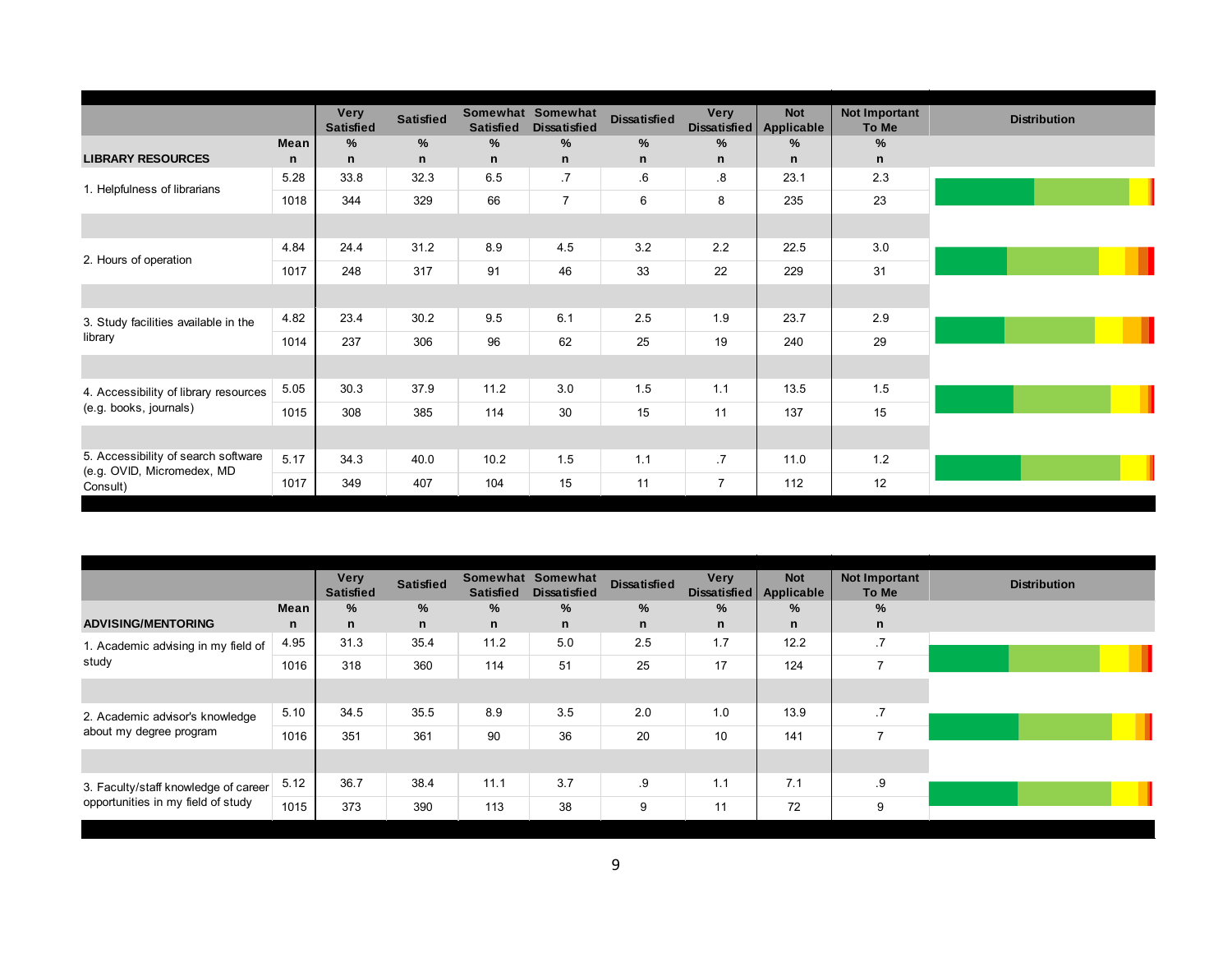|                                    |      | <b>Very</b><br><b>Satisfied</b> | <b>Satisfied</b> | <b>Satisfied</b> | Somewhat Somewhat<br><b>Dissatisfied</b> | <b>Dissatisfied</b> | Very<br>Dissatisfied | <b>Not</b><br>Applicable | Not Important<br>To Me | <b>Distribution</b> |
|------------------------------------|------|---------------------------------|------------------|------------------|------------------------------------------|---------------------|----------------------|--------------------------|------------------------|---------------------|
|                                    | Mean | %                               | %                | %                | %                                        | %                   | $\frac{9}{6}$        | $\frac{9}{6}$            | %                      |                     |
| <b>ENVIRONMENT</b>                 | n    | $\mathbf n$                     | n                | n                | n                                        | $\mathsf{n}$        | $\mathbf n$          | n                        | n                      |                     |
| 1. Cleanliness of campus buildings | 5.48 | 47.3                            | 35.8             | 4.1              | .3                                       | .1                  | $\cdot$ 1            | 11.7                     | $.5\,$                 |                     |
|                                    | 1014 | 480                             | 363              | 42               | 3                                        | $\overline{1}$      | $\mathbf{1}$         | 119                      | 5                      |                     |
|                                    |      |                                 |                  |                  |                                          |                     |                      |                          |                        |                     |
| 2. Classroom environment (e.g.     | 4.98 | 32.0                            | 33.6             | 9.3              | 6.9                                      | 1.8                 | 1.4                  | 14.4                     | .6                     |                     |
| size, temperature, maintenance)    | 1012 | 324                             | 340              | 94               | 70                                       | 18                  | 14                   | 146                      | 6                      |                     |
|                                    |      |                                 |                  |                  |                                          |                     |                      |                          |                        |                     |
| 3. Quality of equipment in         | 5.11 | 30.3                            | 34.4             | 9.2              | 3.9                                      | .9                  | .6                   | 19.8                     | 1.0                    |                     |
| laboratory facilities              | 1012 | 307                             | 348              | 93               | 39                                       | 9                   | 6                    | 200                      | 10                     |                     |
|                                    |      |                                 |                  |                  |                                          |                     |                      |                          |                        |                     |
| 4. Campus security                 | 5.07 | 31.2                            | 38.2             | 8.3              | 3.3                                      | 2.0                 | 1.1                  | 15.3                     | .7                     |                     |
|                                    | 1013 | 316                             | 387              | 84               | 33                                       | 20                  | 11                   | 155                      | $\overline{7}$         |                     |
|                                    |      |                                 |                  |                  |                                          |                     |                      |                          |                        |                     |
| 5. Parking availability            | 4.60 | 24.3                            | 30.3             | 14.1             | 7.9                                      | 4.5                 | 3.7                  | 14.5                     | .7                     |                     |
|                                    | 1014 | 246                             | 307              | 143              | 80                                       | 46                  | 38                   | 147                      | $\overline{7}$         |                     |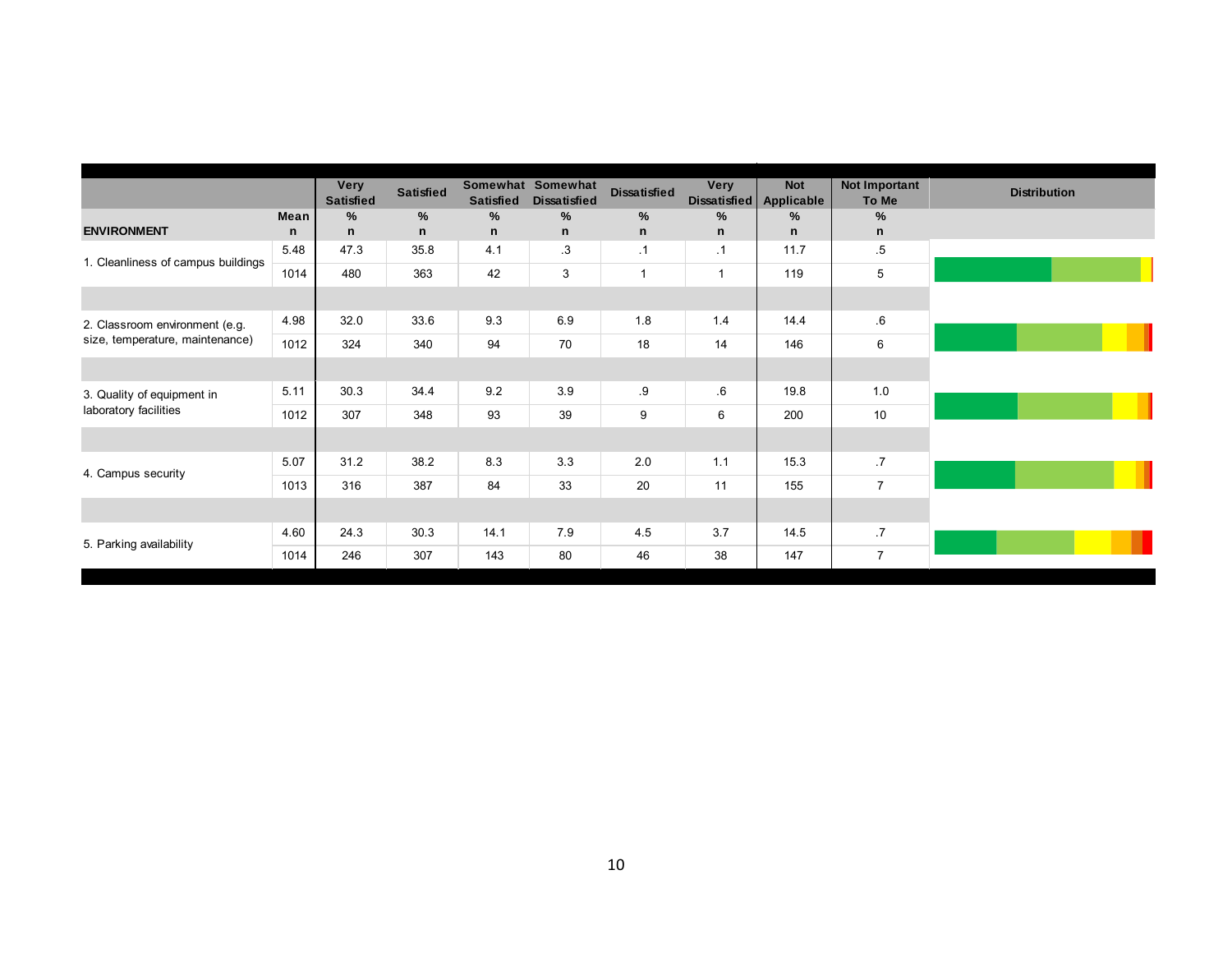|                                                                   |      | <b>Very</b><br><b>Satisfied</b> | <b>Satisfied</b> | <b>Satisfied</b> | Somewhat Somewhat<br><b>Dissatisfied</b> | <b>Dissatisfied</b> | Very<br><b>Dissatisfied</b> | <b>Not</b><br><b>Applicable</b> | Not Important<br>To Me | <b>Distribution</b> |
|-------------------------------------------------------------------|------|---------------------------------|------------------|------------------|------------------------------------------|---------------------|-----------------------------|---------------------------------|------------------------|---------------------|
|                                                                   | Mean | $\%$                            | %                | $\%$             | $\%$                                     | %                   | $\%$                        | $\%$                            | $\frac{9}{6}$          |                     |
| <b>GENERAL TECHNOLOGY</b>                                         | n    | $\mathsf{n}$                    | n                | n                | $\mathbf n$                              | $\mathsf{n}$        | $\mathsf{n}$                | $\mathsf{n}$                    | $\mathbf n$            |                     |
| 1. Audio-video equipment used in<br>classrooms (e.g. microphones, | 4.64 | 21.2                            | 36.8             | 12.1             | 7.5                                      | 3.4                 | 3.6                         | 15.1                            | .4                     |                     |
| projectors)                                                       | 1011 | 214                             | 372              | 122              | 76                                       | 34                  | 36                          | 153                             | $\overline{4}$         |                     |
|                                                                   |      |                                 |                  |                  |                                          |                     |                             |                                 |                        |                     |
| 2. Reliability of wireless                                        | 4.29 | 19.5                            | 27.6             | 14.0             | 10.1                                     | 7.1                 | 6.0                         | 15.2                            | $.5\,$                 |                     |
| connectivity on my campus                                         | 1009 | 197                             | 278              | 141              | 102                                      | 72                  | 61                          | 153                             | 5                      |                     |
|                                                                   |      |                                 |                  |                  |                                          |                     |                             |                                 |                        |                     |
| 3. Reliability of WebCT/Blackboard                                | 4.60 | 24.5                            | 38.2             | 17.3             | 9.6                                      | 5.1                 | 2.9                         | 2.4                             | $\blacksquare$         |                     |
| or Moodle system                                                  | 1010 | 247                             | 386              | 175              | 97                                       | 52                  | 29                          | 24                              |                        |                     |
|                                                                   |      |                                 |                  |                  |                                          |                     |                             |                                 |                        |                     |
| 4. Helpfulness of Help Desk                                       | 5.03 | 29.3                            | 38.6             | 10.6             | 3.3                                      | 1.2                 | 1.6                         | 14.8                            | .7                     |                     |
| employees                                                         | 1010 | 296                             | 390              | 107              | 33                                       | 12                  | 16                          | 149                             | $\overline{7}$         |                     |
|                                                                   |      |                                 |                  |                  |                                          |                     |                             |                                 |                        |                     |
|                                                                   | 4.90 | 29.4                            | 45.0             | 15.4             | 5.0                                      | 2.1                 | 2.0                         | .8                              | .4                     |                     |
| 5. Usability of my school's website                               | 1009 | 297                             | 454              | 155              | 50                                       | 21                  | 20                          | 8                               | $\overline{4}$         |                     |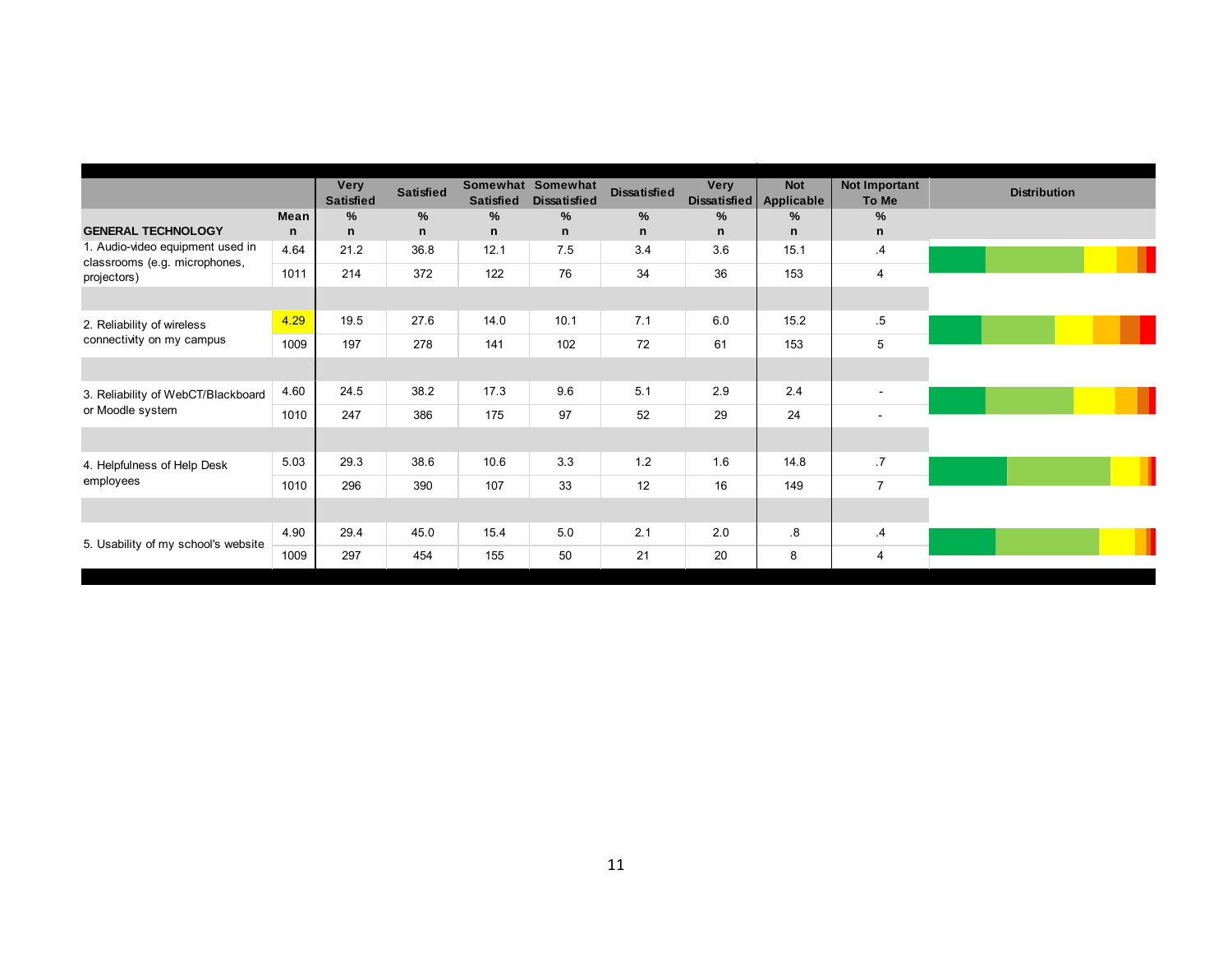|                                                                                     |      | <b>Strongly</b><br>Agree | Agree        | Agree        | Somewhat Somewhat<br><b>Disagree</b> | <b>Disagree</b> | <b>Strongly</b><br><b>Disagree</b> | <b>Not</b><br>Applicable | <b>Not Important</b><br>To Me | <b>Distribution</b> |
|-------------------------------------------------------------------------------------|------|--------------------------|--------------|--------------|--------------------------------------|-----------------|------------------------------------|--------------------------|-------------------------------|---------------------|
|                                                                                     | Mean | $\%$                     | %            | $\%$         | $\%$                                 | $\%$            | $\%$                               | $\%$                     | %                             |                     |
| <b>STUDENT LIFE</b>                                                                 | n    | n                        | $\mathsf{n}$ | $\mathsf{n}$ | $\mathbf n$                          | $\mathsf{n}$    | $\mathbf n$                        | $\mathsf{n}$             | $\mathsf{n}$                  |                     |
| 1. I have access to adequate student support                                        | 5.01 | 26.6                     | 48.3         | 12.1         | 2.3                                  | 1.6             | 1.1                                | 1.4                      | 6.6                           |                     |
| services.                                                                           | 1010 | 269                      | 488          | 122          | 23                                   | 16              | 11                                 | 14                       | 67                            |                     |
|                                                                                     |      |                          |              |              |                                      |                 |                                    |                          |                               |                     |
| 2. I am satisfied with the racial/ethnic                                            | 4.95 | 27.9                     | 42.8         | 9.4          | 3.6                                  | 2.1             | 2.4                                | 5.3                      | 6.5                           |                     |
| diversity of the student body in my school.                                         | 1011 | 282                      | 433          | 95           | 36                                   | 21              | 24                                 | 54                       | 66                            |                     |
|                                                                                     |      |                          |              |              |                                      |                 |                                    |                          |                               |                     |
| 3. Students in my school are treated fairly<br>and with respect regardless of their | 5.00 | 33.3                     | 43.3         | 9.1          | 4.2                                  | 1.7             | 2.7                                | $.6\,$                   | 5.2                           |                     |
| differences.                                                                        | 1008 | 336                      | 436          | 92           | 42                                   | 17              | 27                                 | 6                        | 52                            |                     |
|                                                                                     |      |                          |              |              |                                      |                 |                                    |                          |                               |                     |
| 4. I feel a sense of belonging to my school.                                        | 4.89 | 31.1                     | 38.5         | 17.0         | 3.9                                  | 2.3             | 2.4                                | 1.3                      | 3.6                           |                     |
|                                                                                     | 1010 | 314                      | 389          | 172          | 39                                   | 23              | 24                                 | 13                       | 36                            |                     |
|                                                                                     |      |                          |              |              |                                      |                 |                                    |                          |                               |                     |
| 5. I feel a sense of belonging to the TTUHSC                                        | 4.76 | 29.1                     | 35.7         | 18.3         | 5.5                                  | 2.7             | 3.7                                | 1.0                      | 4.0                           |                     |
| community.                                                                          | 1010 | 294                      | 361          | 185          | 56                                   | 27              | 37                                 | 10                       | 40                            |                     |
|                                                                                     |      |                          |              |              |                                      |                 |                                    |                          |                               |                     |
| 6. I know who represents my school and/or<br>campus on the Student Government       | 4.48 | 25.7                     | 29.3         | 13.1         | 4.1                                  | 9.4             | 5.3                                | 5.0                      | 8.1                           |                     |
| Association (SGA).                                                                  | 1010 | 260                      | 296          | 132          | 41                                   | 95              | 54                                 | 50                       | 82                            |                     |
|                                                                                     |      |                          |              |              |                                      |                 |                                    |                          |                               |                     |
| 7. I am aware of the activities sponsored by                                        | 4.48 | 23.3                     | 30.2         | 15.2         | 6.1                                  | 7.9             | 4.4                                | 4.8                      | 8.1                           |                     |
| the Student Government Association (SGA).                                           | 1010 | 235                      | 305          | 154          | 62                                   | 80              | 44                                 | 48                       | 82                            |                     |
|                                                                                     |      |                          |              |              |                                      |                 |                                    |                          |                               |                     |
| 8. The Student Government Association<br>(SGA) advocates for and represents student | 4.62 | 22.3                     | 30.6         | 16.4         | 5.5                                  | 4.3             | 3.4                                | 6.0                      | 11.6                          |                     |
| interests effectively.                                                              | 1006 | 224                      | 308          | 165          | 55                                   | 43              | 34                                 | 60                       | 117                           |                     |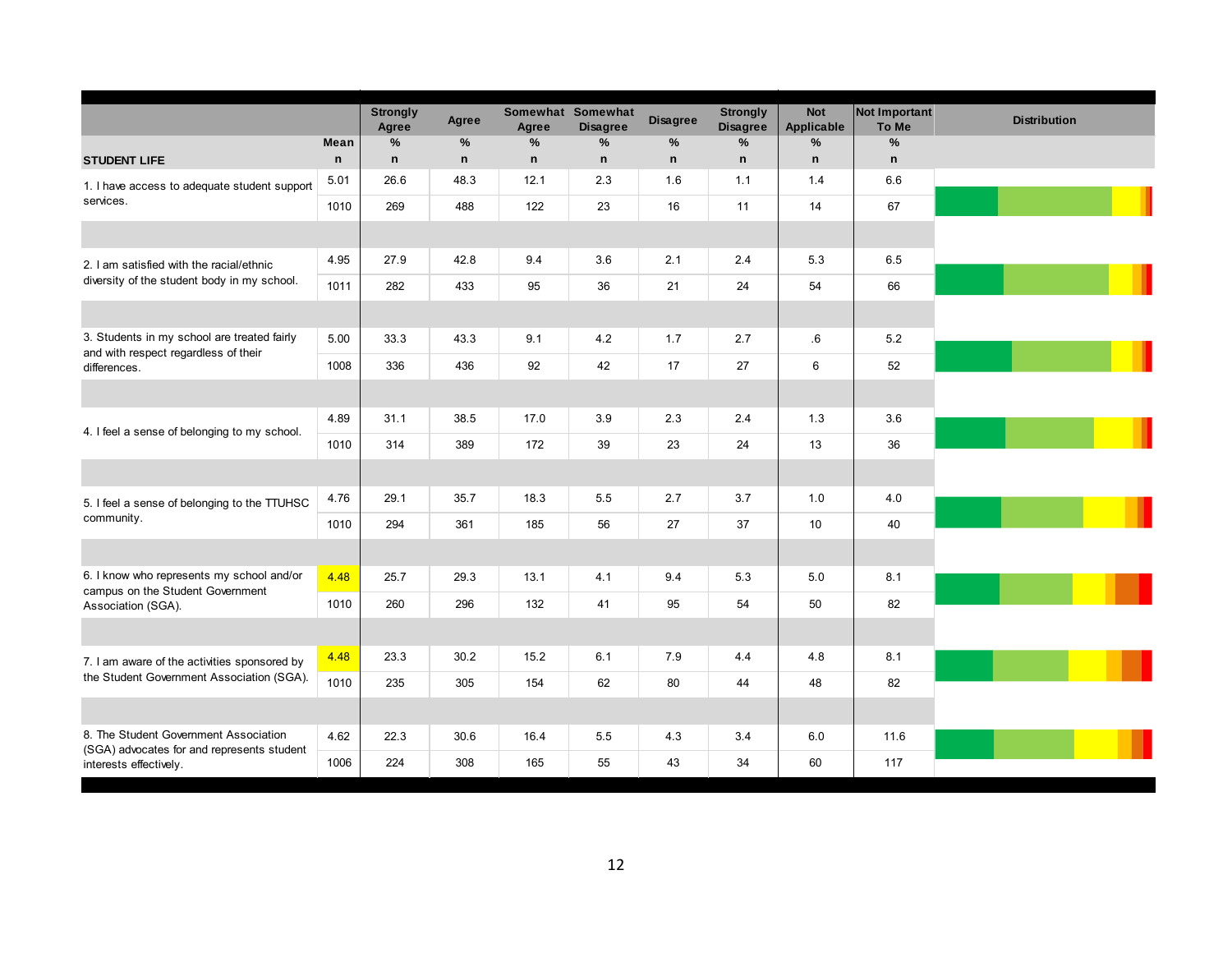|                                                                                                |      | <b>Strongly</b><br>Agree | Agree        | Agree        | Somewhat Somewhat<br><b>Disagree</b> | <b>Disagree</b> | <b>Strongly</b><br><b>Disagree</b> | <b>Not</b><br>Applicable | Not Important<br>To Me | <b>Distribution</b> |
|------------------------------------------------------------------------------------------------|------|--------------------------|--------------|--------------|--------------------------------------|-----------------|------------------------------------|--------------------------|------------------------|---------------------|
|                                                                                                | Mean | %                        | $\%$         | %            | %                                    | $\%$            | %                                  | %                        | %                      |                     |
| <b>STUDENT LIFE (cont.)</b>                                                                    | n    | n                        | $\mathsf{n}$ | $\mathsf{n}$ | n                                    | $\mathsf{n}$    | $\mathsf{n}$                       | $\mathsf{n}$             | $\mathsf{n}$           |                     |
| 9. I know where to go to file a complaint<br>against another student or TTUHSC                 | 3.94 | 14.5                     | 27.7         | 18.0         | 11.9                                 | 17.7            | 4.9                                | 1.2                      | 4.2                    |                     |
| employee.                                                                                      | 1010 | 146                      | 280          | 182          | 120                                  | 179             | 49                                 | 12                       | 42                     |                     |
|                                                                                                |      |                          |              |              |                                      |                 |                                    |                          |                        |                     |
| 10. I believe that any complaints I file against<br>another student or TTUHSC employee will be | 4.47 | 17.0                     | 38.8         | 17.9         | 6.0                                  | 5.0             | 5.0                                | 1.2                      | 9.0                    |                     |
| handled fairly and promptly.                                                                   | 1010 | 172                      | 392          | 181          | 61                                   | 50              | 51                                 | 12                       | 91                     |                     |
|                                                                                                |      |                          |              |              |                                      |                 |                                    |                          |                        |                     |
| 11. I believe that I could report unethical<br>activities by another student or TTUHSC         | 4.57 | 19.9                     | 44.1         | 16.7         | 6.1                                  | 4.7             | 4.5                                | $\overline{.7}$          | 3.4                    |                     |
| employee without fear of retaliation against<br>me.                                            | 1009 | 201                      | 445          | 168          | 62                                   | 47              | 45                                 | $\overline{7}$           | 34                     |                     |
|                                                                                                |      |                          |              |              |                                      |                 |                                    |                          |                        |                     |
| 12. I am satisfied with the quality of                                                         | 4.82 | 28.3                     | 43.8         | 16.4         | 5.5                                  | 3.8             | 1.8                                | $\cdot$ 1                | .4                     |                     |
| instruction that I receive at TTUHSC.                                                          | 1008 | 285                      | 442          | 165          | 55                                   | 38              | 18                                 | $\mathbf{1}$             | $\overline{4}$         |                     |
|                                                                                                |      |                          |              |              |                                      |                 |                                    |                          |                        |                     |
| 13. I have adequate access to my instructors                                                   | 5.04 | 34.1                     | 43.0         | 16.1         | 3.6                                  | 1.5             | $\cdot$ 7                          | $\sim$                   | 1.1                    |                     |
| outside of class.                                                                              | 1009 | 344                      | 434          | 162          | 36                                   | 15              | $\overline{7}$                     | $\sim$                   | 11                     |                     |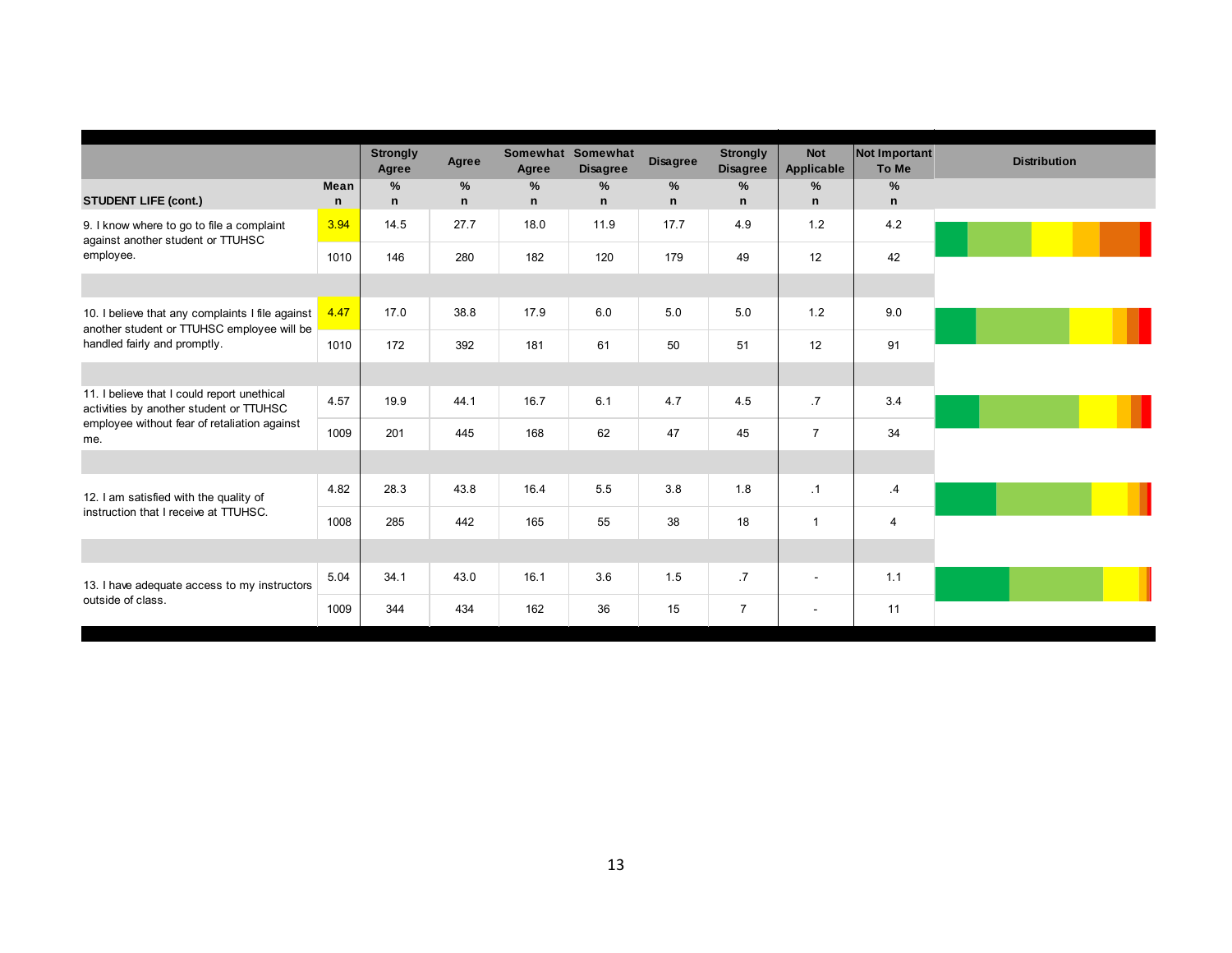|                                                                                            |           | <b>Strongly</b><br>Agree | Agree                | Agree                         | Somewhat Somewhat<br><b>Disagree</b> | <b>Disagree</b>      | <b>Strongly</b><br><b>Disagree</b> | <b>Not</b><br><b>Applicable</b> | <b>Not Important</b><br>To Me | <b>Distribution</b> |
|--------------------------------------------------------------------------------------------|-----------|--------------------------|----------------------|-------------------------------|--------------------------------------|----------------------|------------------------------------|---------------------------------|-------------------------------|---------------------|
| <b>STUDENT LIFE (cont.)</b>                                                                | Mean<br>n | $\%$<br>n                | $\%$<br>$\mathsf{n}$ | $\frac{9}{6}$<br>$\mathsf{n}$ | $\%$<br>n                            | $\%$<br>$\mathsf{n}$ | %<br>$\mathbf n$                   | $\%$<br>$\mathsf{n}$            | %<br>$\mathsf{n}$             |                     |
| 14. My instructors are concerned about my                                                  | 5.00      | 36.2                     | 39.9                 | 15.7                          | 4.1                                  | 2.3                  | 1.4                                | $\cdot$ .2                      | .3                            |                     |
| academic success.                                                                          | 1006      | 364                      | 401                  | 158                           | 41                                   | 23                   | 14                                 | $\overline{2}$                  | 3                             |                     |
|                                                                                            |           |                          |                      |                               |                                      |                      |                                    |                                 |                               |                     |
| 15. My instructors care about my                                                           | 5.02      | 36.7                     | 40.0                 | 15.2                          | 4.4                                  | 1.7                  | 1.5                                | $\blacksquare$                  | .6                            |                     |
| professional success.                                                                      | 1008      | 370                      | 403                  | 153                           | 44                                   | 17                   | 15                                 | ٠                               | 6                             |                     |
|                                                                                            |           |                          |                      |                               |                                      |                      |                                    |                                 |                               |                     |
| 16. I have sufficient opportunities to interact<br>with students from other TTUHSC schools | 3.79      | 14.6                     | 23.9                 | 13.9                          | 12.8                                 | 12.6                 | 11.1                               | 1.9                             | 9.1                           |                     |
| (i.e. Medicine, Allied Health, Nursing,<br>Pharmacy, Biomedical Sciences).                 | 1007      | 147                      | 241                  | 140                           | 129                                  | 127                  | 112                                | 19                              | 92                            |                     |
|                                                                                            |           |                          |                      |                               |                                      |                      |                                    |                                 |                               |                     |
| 17. I would recommend my degree program                                                    | 4.94      | 38.3                     | 36.3                 | 15.0                          | 3.6                                  | 3.4                  | 3.1                                | $\blacksquare$                  | $\cdot$ 3                     |                     |
| to a friend or family member.                                                              | 1010      | 387                      | 367                  | 152                           | 36                                   | 34                   | 31                                 | $\sim$                          | 3                             |                     |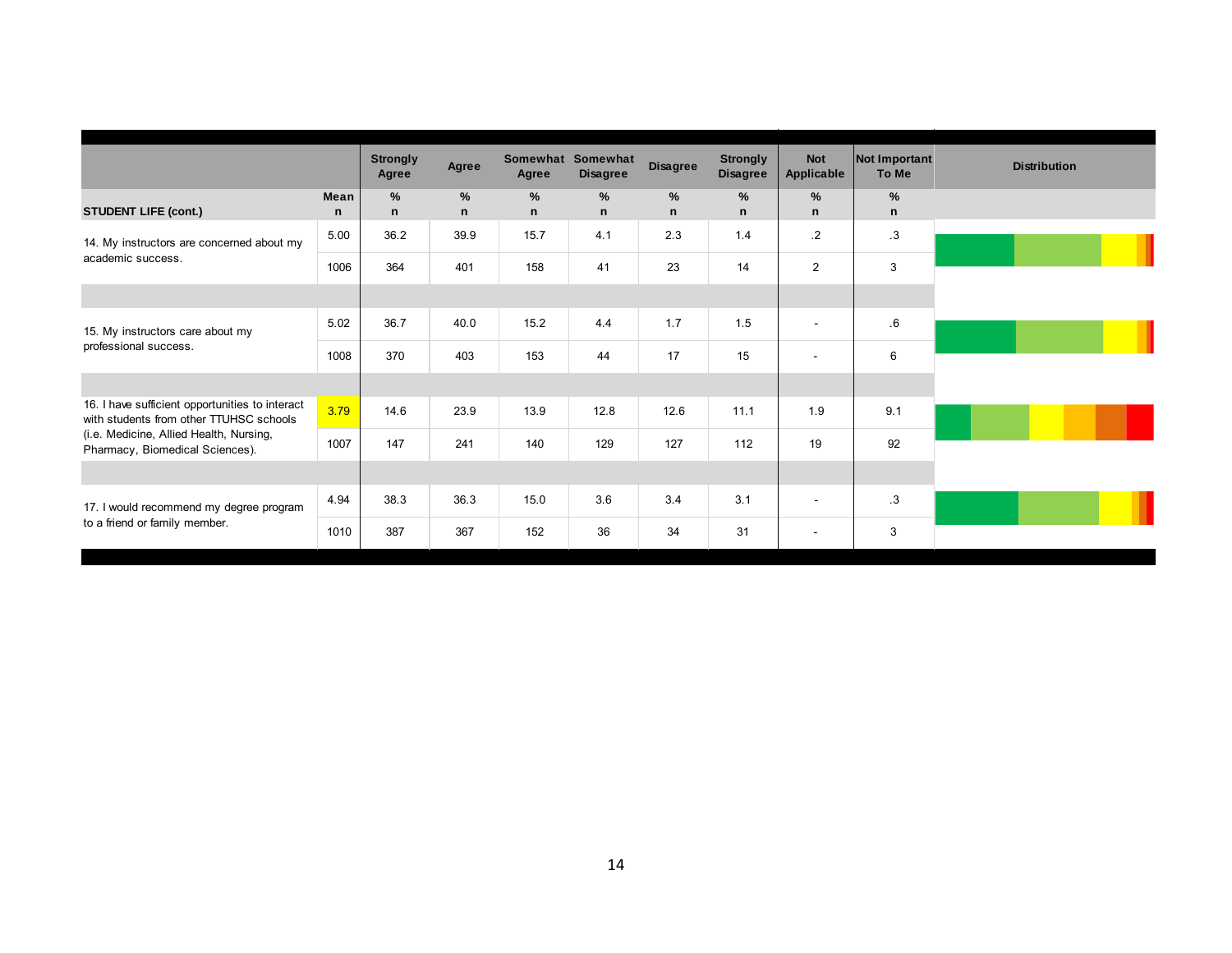## **APPENDIX B. RESULTS BY SCHOOL**

|                                            |              | <b>SOAHS</b> |     | <b>SOM</b> |    | <b>PLFSOM</b> |              | <b>SON</b>  |     | <b>SOP</b> | <b>GSBS</b> |           |
|--------------------------------------------|--------------|--------------|-----|------------|----|---------------|--------------|-------------|-----|------------|-------------|-----------|
|                                            | $\mathsf{n}$ | Mean*        | n   | Mean       | n  | Mean          | $\mathsf{n}$ | <b>Mean</b> | n   | Mean       | n           | Mean      |
| <b>STUDENT SERVICES</b>                    |              | $SD**$       |     | <b>SD</b>  |    | <b>SD</b>     |              | <b>SD</b>   |     | <b>SD</b>  |             | <b>SD</b> |
| 1. Helpfulness of office employees         | 253          | 5.33         | 164 | 5.30       | 19 | 5.42          | 269          | 5.23        | 184 | 5.22       | 49          | 5.22      |
|                                            |              | 0.71         |     | 0.74       |    | 0.61          |              | 0.95        |     | 0.90       |             | 0.77      |
|                                            |              |              |     |            |    |               |              |             |     |            |             |           |
| 2. Wait time for services and/or responses | 252          | 5.21         | 160 | 5.19       | 21 | 4.90          | 270          | 5.09        | 183 | 5.15       | 49          | 5.18      |
|                                            |              | 0.74         |     | 0.77       |    | 1.37          |              | 0.95        |     | 0.92       |             | 0.70      |
|                                            |              |              |     |            |    |               |              |             |     |            |             |           |
| 3. Information about student health        | 182          | 4.46         | 135 | 4.27       | 17 | 4.59          | 144          | 4.96        | 150 | 4.27       | 44          | 4.27      |
| insurance plans                            |              | 1.18         |     | 1.21       |    | 1.23          |              | 1.00        |     | 1.18       |             | 1.26      |
|                                            |              |              |     |            |    |               |              |             |     |            |             |           |
| 4. Options for student health insurance    | 180          | 4.26         | 131 | 3.87       | 18 | 4.22          | 142          | 4.80        | 146 | 4.01       | 44          | 3.61      |
| coverage                                   |              | 1.24         |     | 1.38       |    | 1.52          |              | 1.13        |     | 1.31       |             | 1.54      |
|                                            |              |              |     |            |    |               |              |             |     |            |             |           |
| 5. Information about student health care   | 179          | 4.40         | 136 | 4.09       | 18 | 4.11          | 150          | 4.79        | 152 | 4.13       | 46          | 3.96      |
| providers in the network                   |              | 1.16         |     | 1.27       |    | 1.32          |              | 1.16        |     | 1.26       |             | 1.35      |
|                                            |              |              |     |            |    |               |              |             |     |            |             |           |
| 6. Information about available counseling  | 190          | 4.71         | 139 | 4.68       | 21 | 4.43          | 174          | 4.77        | 151 | 4.36       | 44          | 4.36      |
| Iservices                                  |              | 1.09         |     | 1.00       |    | 1.54          |              | 1.30        |     | 1.30       |             | 1.16      |

\* Means are color-coded to highlight areas of strength and potential improvement (Red: ≤3.49, Yellow: 3.50-4.49, Green: ≥5.50).

\*\* Standard deviation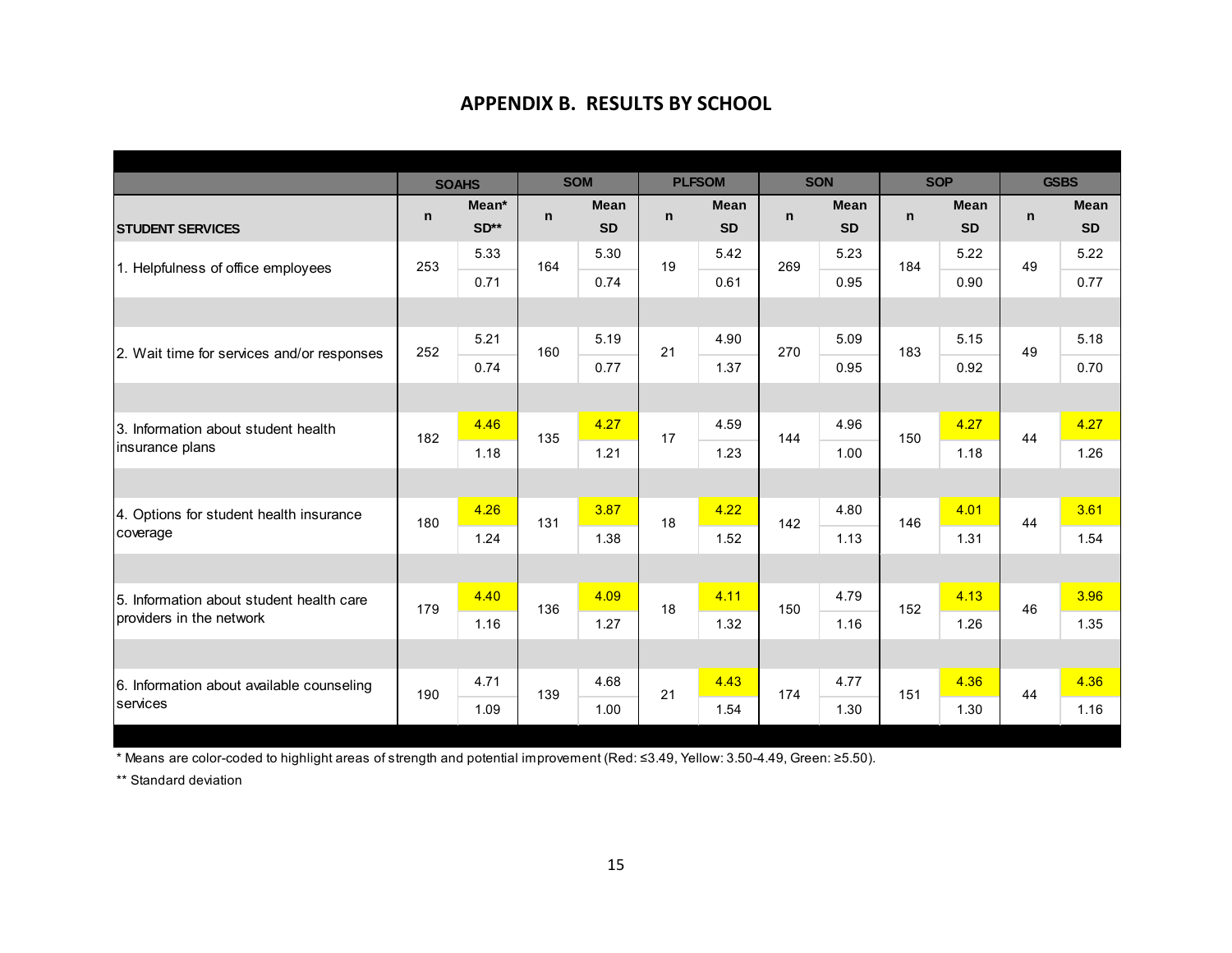|                                            |             | <b>SOAHS</b>             |              | <b>SOM</b>               |             | <b>PLFSOM</b>            |              | <b>SON</b>        |             | <b>SOP</b>               | <b>GSBS</b> |                   |
|--------------------------------------------|-------------|--------------------------|--------------|--------------------------|-------------|--------------------------|--------------|-------------------|-------------|--------------------------|-------------|-------------------|
| <b>REGISTRAR</b>                           | $\mathbf n$ | <b>Mean</b><br><b>SD</b> | $\mathsf{n}$ | <b>Mean</b><br><b>SD</b> | $\mathbf n$ | <b>Mean</b><br><b>SD</b> | $\mathsf{n}$ | Mean<br><b>SD</b> | $\mathbf n$ | <b>Mean</b><br><b>SD</b> | n           | Mean<br><b>SD</b> |
| 1. Helpfulness of employees in Registrar's | 261         | 5.31                     | 142          | 5.18                     | 17          | 5.12                     | 289          | 5.21              | 176         | 4.38                     | 47          | 5.06              |
| office                                     |             | 0.83                     |              | 0.68                     |             | 1.05                     |              | 0.89              |             | 1.41                     |             | 0.99              |
|                                            |             |                          |              |                          |             |                          |              |                   |             |                          |             |                   |
| 2. Communication about the registration    | 273         | 5.25                     | 156          | 4.85                     | 22          | 4.68                     | 299          | 5.05              | 189         | 3.99                     | 47          | 5.02              |
| process                                    |             | 0.83                     |              | 1.02                     |             | 1.25                     |              | 1.09              |             | 1.55                     |             | 0.90              |
|                                            |             |                          |              |                          |             |                          |              |                   |             |                          |             |                   |
| 3. Ease of registering for classes         | 276         | 5.48                     | 159          | 4.86                     | 23          | 5.13                     | 299          | 5.14              | 190         | 3.82                     | 47          | 5.13              |
|                                            |             | 0.71                     |              | 1.05                     |             | 0.97                     |              | 1.02              |             | 1.63                     |             | 0.97              |
|                                            |             |                          |              |                          |             |                          |              |                   |             |                          |             |                   |
| 4. Wait time for receiving a requested     | 165         | 5.32                     | 116          | 4.99                     | 14          | 4.93                     | 200          | 5.23              | 102         | 4.82                     | 37          | 5.14              |
| transcript                                 |             | 0.88                     |              | 1.11                     |             | 1.38                     |              | 0.88              |             | 1.21                     |             | 1.08              |

|                                            |              | <b>SOAHS</b> |              | <b>SOM</b> |              | <b>PLFSOM</b> |              | <b>SON</b> |              | <b>SOP</b> |              | <b>GSBS</b> |
|--------------------------------------------|--------------|--------------|--------------|------------|--------------|---------------|--------------|------------|--------------|------------|--------------|-------------|
|                                            | $\mathsf{n}$ | Mean         | $\mathsf{n}$ | Mean       | $\mathsf{n}$ | Mean          | $\mathsf{n}$ | Mean       | $\mathsf{n}$ | Mean       | $\mathsf{n}$ | Mean        |
| <b>FINANCIAL AID</b>                       |              | <b>SD</b>    |              | <b>SD</b>  |              | <b>SD</b>     |              | <b>SD</b>  |              | <b>SD</b>  |              | <b>SD</b>   |
| 1. Helpfulness of Financial Aid employees  | 223          | 5.22         | 147          | 5.33       | 20           | 5.05          | 259          | 5.18       | 186          | 5.15       | 41           | 5.37        |
|                                            |              | 0.85         |              | 0.80       |              | 1.23          |              | 0.99       |              | 1.00       |              | 0.80        |
|                                            |              |              |              |            |              |               |              |            |              |            |              |             |
| 2. My awareness of financial aid options   | 243          | 4.86         | 151          | 4.91       | 21           | 4.90          | 274          | 4.92       | 190          | 4.88       | 41           | 5.02        |
|                                            |              | 1.04         |              | 1.04       |              | 1.18          |              | 1.15       |              | 1.14       |              | 0.91        |
|                                            |              |              |              |            |              |               |              |            |              |            |              |             |
| 3. Efficiency of the financial aid process | 225          | 4.91         |              | 4.90       | 21           | 5.10          | 261          | 4.98       | 188          | 4.79       | 41           | 5.12        |
|                                            |              | 0.99         | 152          |            |              | 0.83          |              | 1.14       |              | 1.19       |              | 0.90        |
|                                            |              |              |              |            |              |               |              |            |              |            |              |             |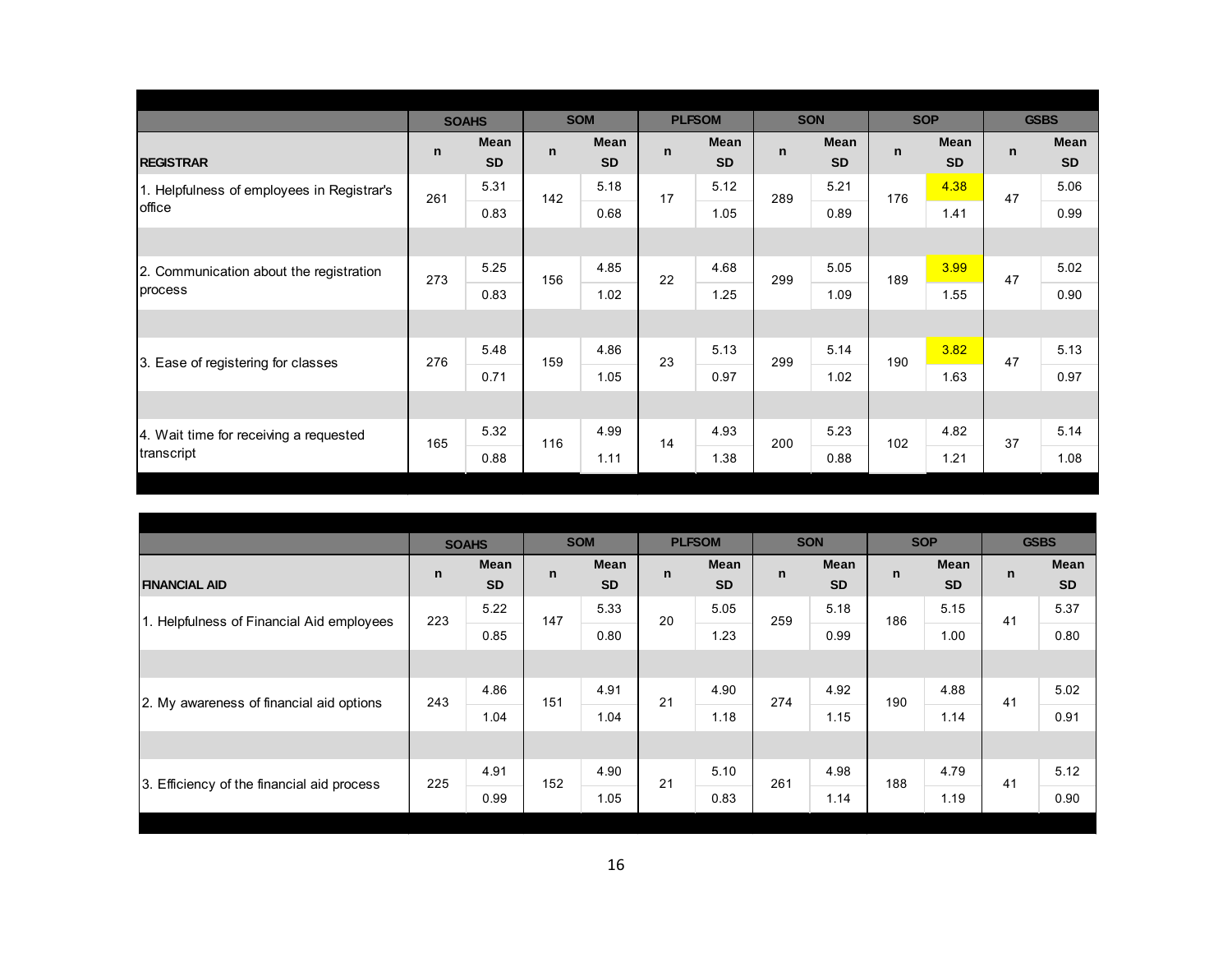|                                              |              | <b>SOAHS</b> |              | <b>SOM</b> |              | <b>PLFSOM</b> |              | <b>SON</b> |             | <b>SOP</b> |              | <b>GSBS</b> |
|----------------------------------------------|--------------|--------------|--------------|------------|--------------|---------------|--------------|------------|-------------|------------|--------------|-------------|
|                                              | $\mathsf{n}$ | Mean         | $\mathsf{n}$ | Mean       | $\mathsf{n}$ | Mean          | $\mathsf{n}$ | Mean       | $\mathbf n$ | Mean       | $\mathsf{n}$ | Mean        |
| <b>STUDENT AFFAIRS</b>                       |              | <b>SD</b>    |              | <b>SD</b>  |              | <b>SD</b>     |              | <b>SD</b>  |             | <b>SD</b>  |              | <b>SD</b>   |
| 1. Helpfulness of office employees           | 253          | 5.47         | 168          | 5.63       | 24           | 5.71          | 250          | 5.23       | 196         | 5.22       | 48           | 5.35        |
|                                              |              | 0.47         |              | 0.71       |              | 0.55          |              | 0.84       |             | 1.00       |              | 0.70        |
|                                              |              |              |              |            |              |               |              |            |             |            |              |             |
|                                              |              | 5.37         |              | 5.35       |              | 5.71          |              | 5.18       |             | 5.20       |              | 5.27        |
|                                              |              | 0.62         |              | 1.07       |              | 0.69          |              | 0.86       |             | 0.98       |              | 0.64        |
|                                              |              |              |              |            |              |               |              |            |             |            |              |             |
| 3. Assistance in transitioning to a regional |              | 5.30         |              | 5.32       |              | 5.73          |              | 5.14       |             | 4.82       |              | 5.12        |
| campus                                       |              | 0.79         |              | 1.09       |              | 0.46          |              | 1.04       |             | 1.31       |              | 0.65        |
| 2. Wait time for services and/or responses   | 248<br>145   |              | 168<br>130   |            | 24<br>15     |               | 251<br>135   |            | 196<br>159  |            | 48<br>26     |             |

|                                             |              | <b>SOAHS</b>      |     | <b>SOM</b>               |              | <b>PLFSOM</b>            |              | <b>SON</b>               |              | <b>SOP</b>        |    | <b>GSBS</b>              |
|---------------------------------------------|--------------|-------------------|-----|--------------------------|--------------|--------------------------|--------------|--------------------------|--------------|-------------------|----|--------------------------|
| <b>STUDENT BUSINESS SERVICES</b>            | $\mathsf{n}$ | Mean<br><b>SD</b> | n   | <b>Mean</b><br><b>SD</b> | $\mathsf{n}$ | <b>Mean</b><br><b>SD</b> | $\mathsf{n}$ | <b>Mean</b><br><b>SD</b> | $\mathsf{n}$ | Mean<br><b>SD</b> | n  | <b>Mean</b><br><b>SD</b> |
| 1. Helpfulness of Student Business          | 238          | 5.27              | 123 | 5.07                     | 14           | 5.14                     | 267          | 5.18                     | 160          | 4.90              | 47 | 5.23                     |
| Services employees                          |              | 0.78              |     | 0.80                     |              | 1.35                     |              | 0.83                     |              | 0.90              |    | 1.03                     |
|                                             |              |                   |     |                          |              |                          |              |                          |              |                   |    |                          |
| 2. Wait time for services and/or responses  | 237          | 5.16              | 120 | 5.03                     | 14           | 5.14                     | 265          | 5.19                     | 160          | 4.88              | 48 | 5.21                     |
|                                             |              | 0.83              |     | 0.78                     |              | 1.29                     |              | 0.78                     |              | 0.90              |    | 0.97                     |
|                                             |              |                   |     |                          |              |                          |              |                          |              |                   |    |                          |
| 3. Usefulness of Student Business Services  | 227          | 4.99              | 102 | 4.88                     | 13           | 5.15                     | 265          | 5.07                     | 150          | 4.65              | 46 | 4.91                     |
| website                                     |              | 0.94              |     | 0.97                     |              | 1.34                     |              | 0.94                     |              | 1.04              |    | 0.98                     |
|                                             |              |                   |     |                          |              |                          |              |                          |              |                   |    |                          |
|                                             | 259          | 4.97              | 130 | 4.68                     | 17           | 4.88                     | 286          | 4.97                     | 175          | 4.71              | 49 | 4.76                     |
| 4. Clarity of your online account statement |              | 1.09              |     | 1.01                     |              | 1.32                     |              | 1.10                     |              | 1.06              |    | 1.20                     |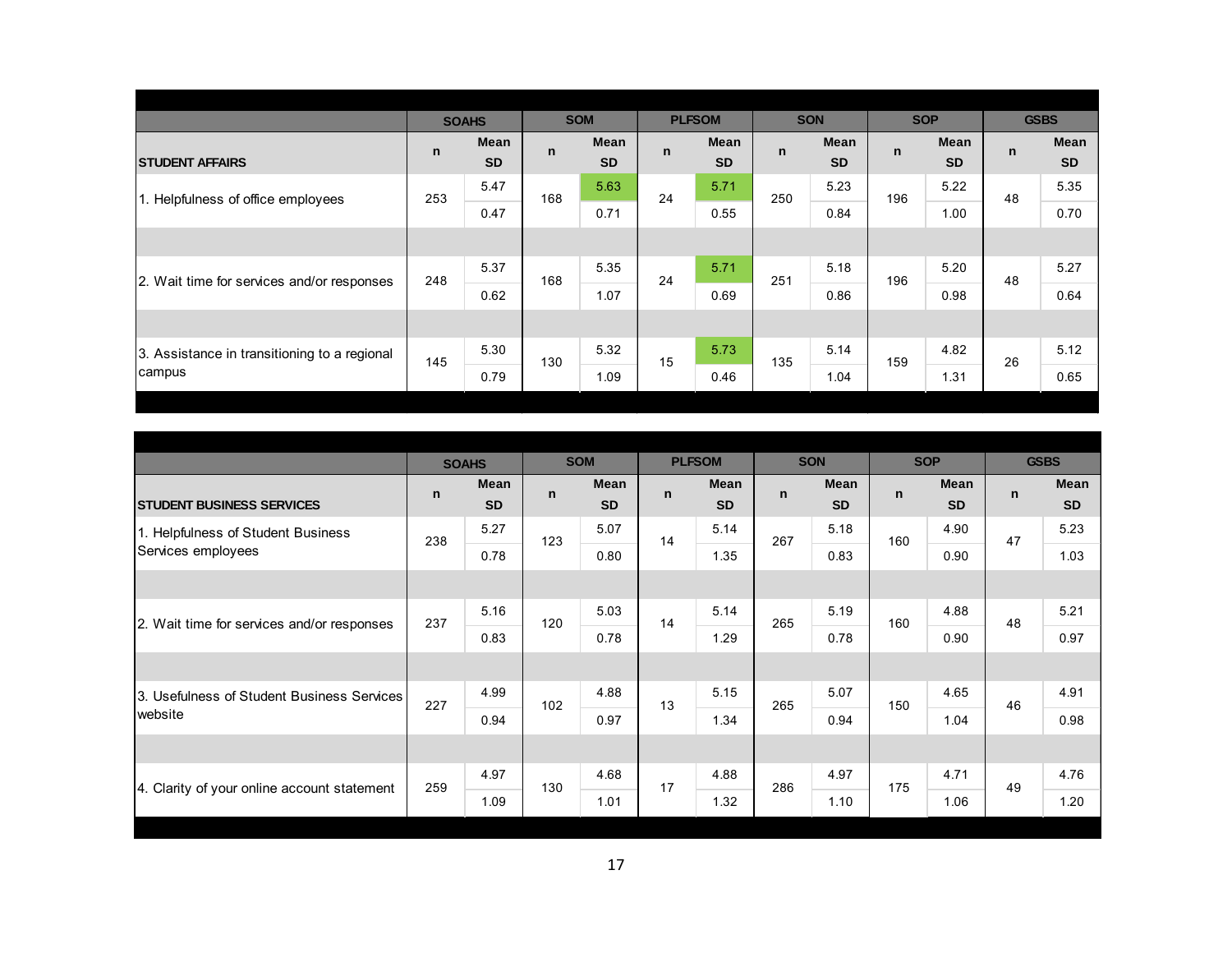|                                              |              | <b>SOAHS</b> |              | <b>SOM</b>  |              | <b>PLFSOM</b> |     | <b>SON</b>  |             | <b>SOP</b> |    | <b>GSBS</b> |
|----------------------------------------------|--------------|--------------|--------------|-------------|--------------|---------------|-----|-------------|-------------|------------|----|-------------|
|                                              | $\mathsf{n}$ | <b>Mean</b>  | $\mathsf{n}$ | <b>Mean</b> | $\mathsf{n}$ | <b>Mean</b>   | n   | <b>Mean</b> | $\mathbf n$ | Mean       | n  | <b>Mean</b> |
| <b>LIBRARY RESOURCES</b>                     |              | <b>SD</b>    |              | <b>SD</b>   |              | <b>SD</b>     |     | <b>SD</b>   |             | <b>SD</b>  |    | <b>SD</b>   |
| 1. Helpfulness of librarians                 | 214          | 5.32         | 159          | 5.27        | 24           | 5.38          | 220 | 5.34        | 97          | 4.95       | 46 | 5.52        |
|                                              |              | 0.82         |              | 0.85        |              | 0.92          |     | 0.72        |             | 1.19       |    | 0.59        |
|                                              |              |              |              |             |              |               |     |             |             |            |    |             |
| 2. Hours of operation                        | 218          | 4.81         | 160          | 4.56        | 23           | 5.13          | 200 | 5.14        | 111         | 4.50       | 45 | 5.36        |
|                                              |              | 1.29         |              | 1.34        |              | 1.10          |     | 0.99        |             | 1.35       |    | 0.74        |
|                                              |              |              |              |             |              |               |     |             |             |            |    |             |
| 3. Study facilities available in the library | 211          | 4.93         | 162          | 4.48        | 24           | 4.79          | 191 | 5.13        | 111         | 4.41       | 46 | 5.26        |
|                                              |              | 1.18         |              | 1.30        |              | 1.18          |     | 0.94        |             | 1.44       |    | 0.80        |
|                                              |              |              |              |             |              |               |     |             |             |            |    |             |
| 4. Accessibility of library resources (e.g.  | 234          | 5.12         | 156          | 5.07        | 24           | 4.88          | 251 | 5.23        | 150         | 4.58       | 48 | 5.31        |
| books, journals)                             |              | 1.02         |              | 0.80        |              | 1.26          |     | 0.84        |             | 1.22       |    | 0.78        |
|                                              |              |              |              |             |              |               |     |             |             |            |    |             |
| 5. Accessibility of search software (e.g.    | 216          | 5.17         | 158          | 5.16        | 23           | 5.09          | 268 | 5.26        | 182         | 5.08       | 46 | 5.13        |
| OVID, Micromedex, MD Consult)                |              | 0.87         |              | 0.80        |              | 0.95          |     | 0.82        |             | 1.02       |    | 0.98        |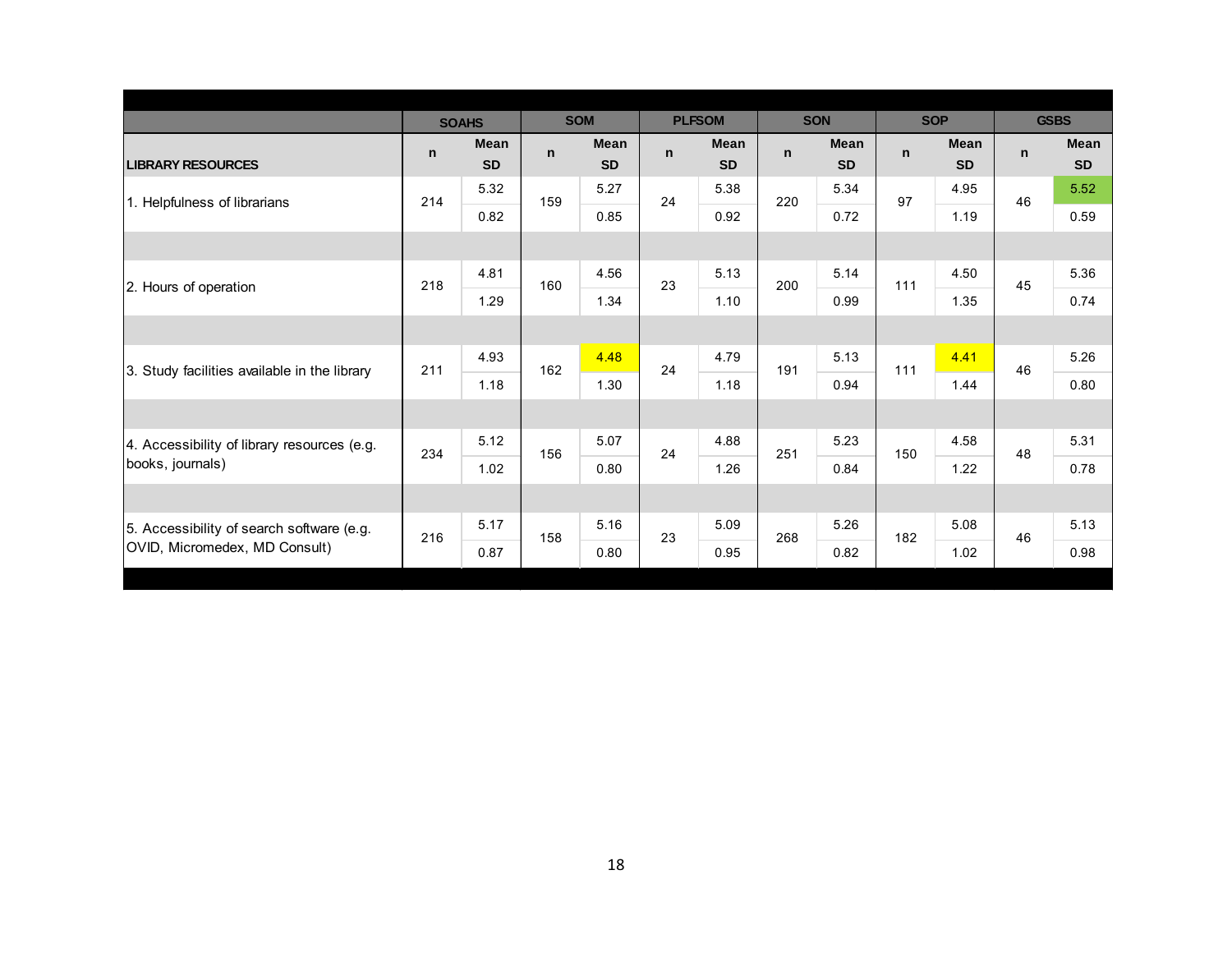|                                           |              | <b>SOAHS</b> |              | <b>SOM</b> |             | <b>PLFSOM</b> |     | <b>SON</b> |             | <b>SOP</b> |              | <b>GSBS</b> |
|-------------------------------------------|--------------|--------------|--------------|------------|-------------|---------------|-----|------------|-------------|------------|--------------|-------------|
|                                           | $\mathsf{n}$ | <b>Mean</b>  | $\mathsf{n}$ | Mean       | $\mathbf n$ | Mean          | n   | Mean       | $\mathbf n$ | Mean       | $\mathsf{n}$ | <b>Mean</b> |
| <b>ADVISING/MENTORING</b>                 |              | <b>SD</b>    |              | <b>SD</b>  |             | <b>SD</b>     |     | <b>SD</b>  |             | <b>SD</b>  |              | <b>SD</b>   |
| 1. Academic advising in my field of study | 255          | 5.27         | 146          | 4.66       | 19          | 4.95          | 264 | 5.12       | 154         | 4.34       | 47           | 5.19        |
|                                           |              | 0.88         |              | 1.11       |             | 1.03          |     | 0.99       |             | 1.46       |              | 1.01        |
|                                           |              |              |              |            |             |               |     |            |             |            |              |             |
| 2. Academic advisor's knowledge about my  | 256          | 5.44         | 141          | 4.88       | 19          | 4.84          | 261 | 5.20       | 143         | 4.51       | 48           | 5.31        |
| degree program                            |              | 0.74         |              | 1.00       |             | 0.96          |     | 0.89       |             | 1.42       |              | 0.93        |
|                                           |              |              |              |            |             |               |     |            |             |            |              |             |
| 3. Faculty/staff knowledge of career      | 260          | 5.44         | 155          | 4.86       | 21          | 4.90          | 273 | 5.25       | 177         | 4.82       | 48           | 4.69        |
| opportunities in my field of study        |              | 0.74         |              | 0.94       |             | 1.04          |     | 0.85       |             | 1.19       |              | 1.22        |
|                                           |              |              |              |            |             |               |     |            |             |            |              |             |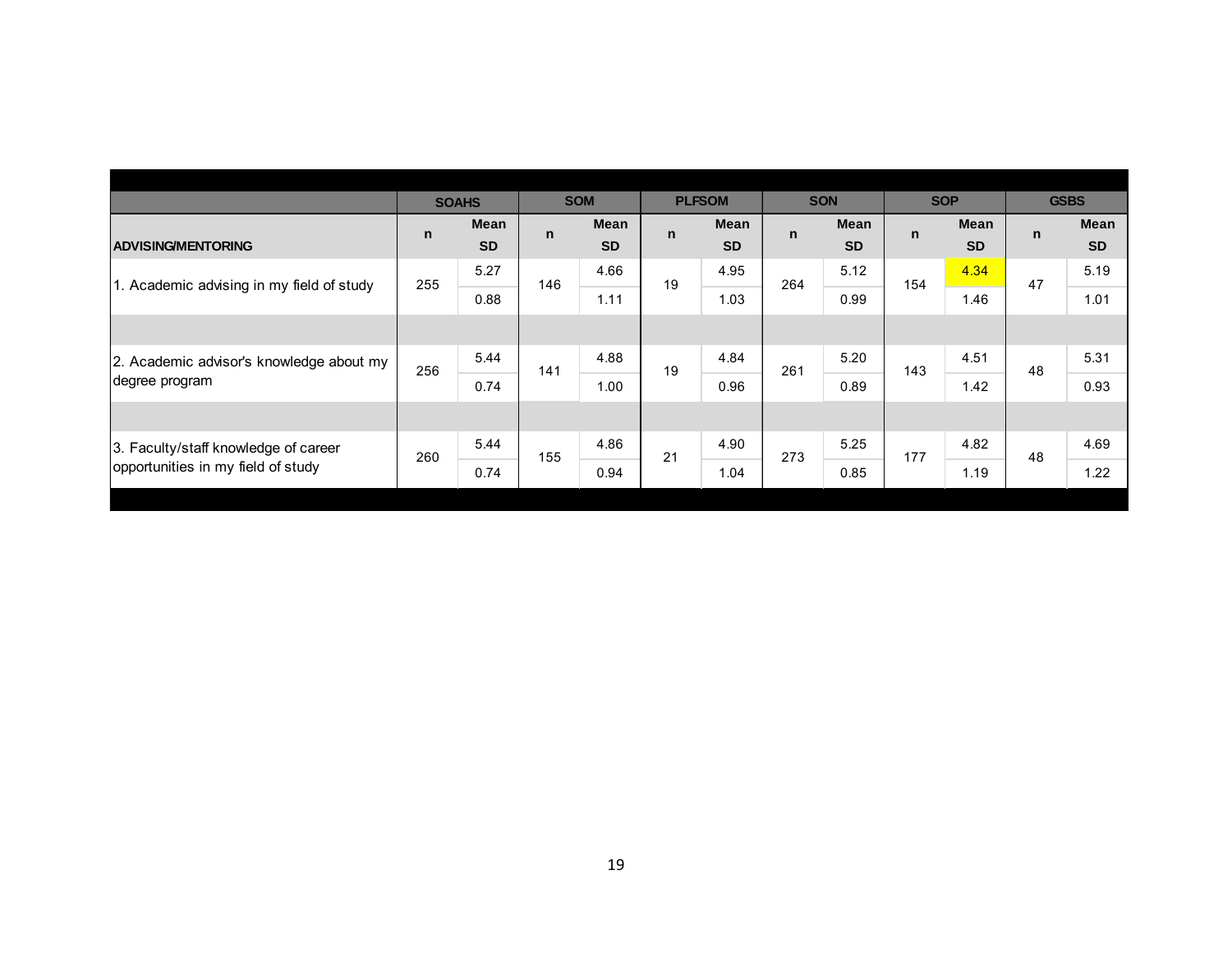|                                       | <b>SOM</b><br><b>SOAHS</b> |                          |              |                   |              |                          |              |                          |              |                          |              |                          |
|---------------------------------------|----------------------------|--------------------------|--------------|-------------------|--------------|--------------------------|--------------|--------------------------|--------------|--------------------------|--------------|--------------------------|
|                                       |                            |                          |              |                   |              | <b>PLFSOM</b>            |              | <b>SON</b>               |              | <b>SOP</b>               |              | <b>GSBS</b>              |
| <b>ENVIRONMENT</b>                    | $\mathsf{n}$               | <b>Mean</b><br><b>SD</b> | $\mathsf{n}$ | Mean<br><b>SD</b> | $\mathsf{n}$ | <b>Mean</b><br><b>SD</b> | $\mathsf{n}$ | <b>Mean</b><br><b>SD</b> | $\mathsf{n}$ | <b>Mean</b><br><b>SD</b> | $\mathsf{n}$ | <b>Mean</b><br><b>SD</b> |
| 1. Cleanliness of campus buildings    | 232                        | 5.53                     | 167          | 5.47              | 24           | 5.83                     | 224          | 5.56                     | 195          | 5.34                     | 48           | 5.23                     |
|                                       |                            | 0.59                     |              | 0.60              |              | 0.48                     |              | 0.53                     |              | 0.75                     |              | 0.78                     |
|                                       |                            |                          |              |                   |              |                          |              |                          |              |                          |              |                          |
| 2. Classroom environment (e.g. size,  | 231                        | 4.96                     | 166          | 5.12              | 24           | 5.08                     | 197          | 5.34                     | 194          | 4.47                     | 48           | 5.04                     |
| temperature, maintenance)             |                            | 1.04                     |              | 1.01              |              | 1.28                     |              | 0.84                     |              | 1.38                     |              | 0.97                     |
|                                       |                            |                          |              |                   |              |                          |              |                          |              |                          |              |                          |
| 3. Quality of equipment in laboratory | 218                        | 5.18                     | 160          | 5.12              | 23           | 5.65                     | 176          | 5.22                     | 179          | 4.78                     | 46           | 5.26                     |
| facilities                            |                            | 0.84                     |              | 0.84              |              | 0.93                     |              | 0.91                     |              | 1.13                     |              | 0.85                     |
|                                       |                            |                          |              |                   |              |                          |              |                          |              |                          |              |                          |
| 4. Campus security                    | 230                        | 5.30                     | 167          | 5.12              | 24           | 5.63                     | 189          | 5.29                     | 193          | 4.45                     | 48           | 5.21                     |
|                                       |                            | 0.74                     |              | 0.93              |              | 0.65                     |              | 0.81                     |              | 1.33                     |              | 0.87                     |
|                                       |                            |                          |              |                   |              |                          |              |                          |              |                          |              |                          |
|                                       | 229                        | 4.87                     | 168          | 4.66              | 24           | 5.04                     | 198          | 4.74                     | 195          | 4.02                     | 46           | 4.59                     |
| 5. Parking availability               |                            | 1.17                     |              | 1.31              |              | 1.40                     |              | 1.24                     |              | 1.58                     |              | 1.22                     |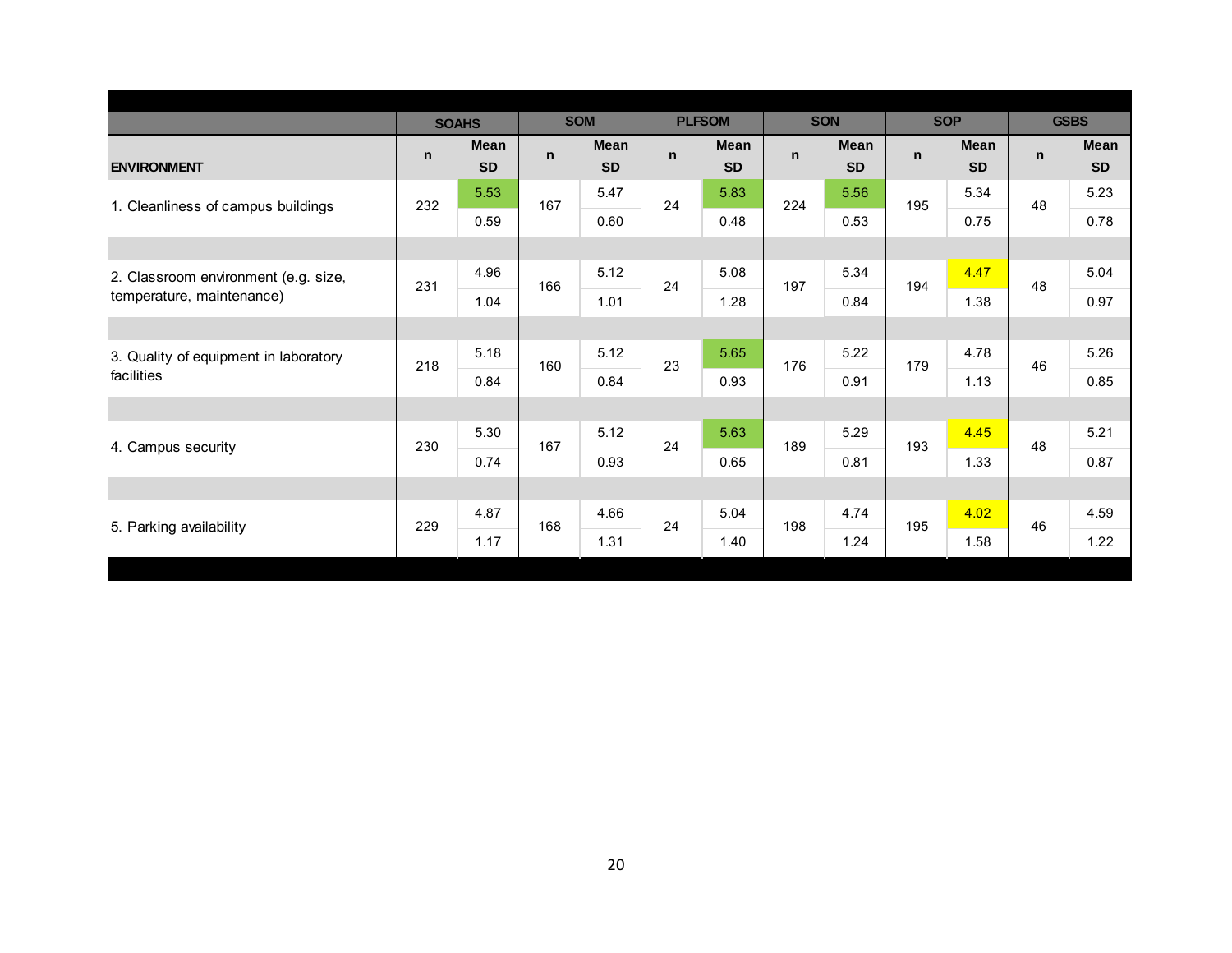|                                               |              | <b>SOAHS</b>      |              | <b>SOM</b>        |              | <b>PLFSOM</b>            |              | <b>SON</b>        |              | <b>SOP</b>        | <b>GSBS</b> |                   |
|-----------------------------------------------|--------------|-------------------|--------------|-------------------|--------------|--------------------------|--------------|-------------------|--------------|-------------------|-------------|-------------------|
| <b>GENERAL TECHONOLOGY</b>                    | $\mathsf{n}$ | Mean<br><b>SD</b> | $\mathsf{n}$ | Mean<br><b>SD</b> | $\mathsf{n}$ | <b>Mean</b><br><b>SD</b> | $\mathsf{n}$ | Mean<br><b>SD</b> | $\mathsf{n}$ | Mean<br><b>SD</b> | n           | Mean<br><b>SD</b> |
| 1. Audio-video equipment used in              | 229          | 4.86              | 165          | 4.99              | 24           | 5.08                     | 195          | 5.13              | 194          | 3.52              | 47          | 4.72              |
| classrooms (e.g. microphones, projectors)     |              | 1.12              |              | 0.94              |              | 0.97                     |              | 0.78              |              | 1.52              |             | 1.23              |
|                                               |              |                   |              |                   |              |                          |              |                   |              |                   |             |                   |
| 2. Reliability of wireless connectivity on my | 227          | 4.56              | 162          | 4.05              | 24           | 4.13                     | 200          | 4.90              | 192          | 3.58              | 46          | 4.15              |
| campus                                        |              | 1.35              |              | 1.56              |              | 1.65                     |              | 1.15              |              | 1.63              |             | 1.53              |
|                                               |              |                   |              |                   |              |                          |              |                   |              |                   |             |                   |
| 3. Reliability of WebCT/Blackboard or         | 273          | 4.99              | 156          | 4.30              | 24           | 4.38                     | 293          | 5.10              | 194          | 3.57              | 46          | 4.61              |
| Moodle system                                 |              | 0.99              |              | 1.25              |              | 1.17                     |              | 0.95              |              | 1.41              |             | 1.18              |
|                                               |              |                   |              |                   |              |                          |              |                   |              |                   |             |                   |
| 4. Helpfulness of Help Desk employees         | 227          | 5.25              | 140          | 4.96              | 20           | 4.95                     | 261          | 5.33              | 160          | 4.31              | 46          | 4.93              |
|                                               |              | 0.76              |              | 0.94              |              | 1.05                     |              | 0.71              |              | 1.41              |             | 1.12              |
|                                               |              |                   |              |                   |              |                          |              |                   |              |                   |             |                   |
|                                               | 271          | 5.16              | 166          | 4.46              | 23           | 4.52                     | 298          | 5.22              | 191          | 4.48              | 48          | 4.79              |
| 5. Usability of my school's website           |              | 0.79              |              | 1.21              |              | 1.31                     |              | 0.85              |              | 1.26              |             | 1.18              |
|                                               |              |                   |              |                   |              |                          |              |                   |              |                   |             |                   |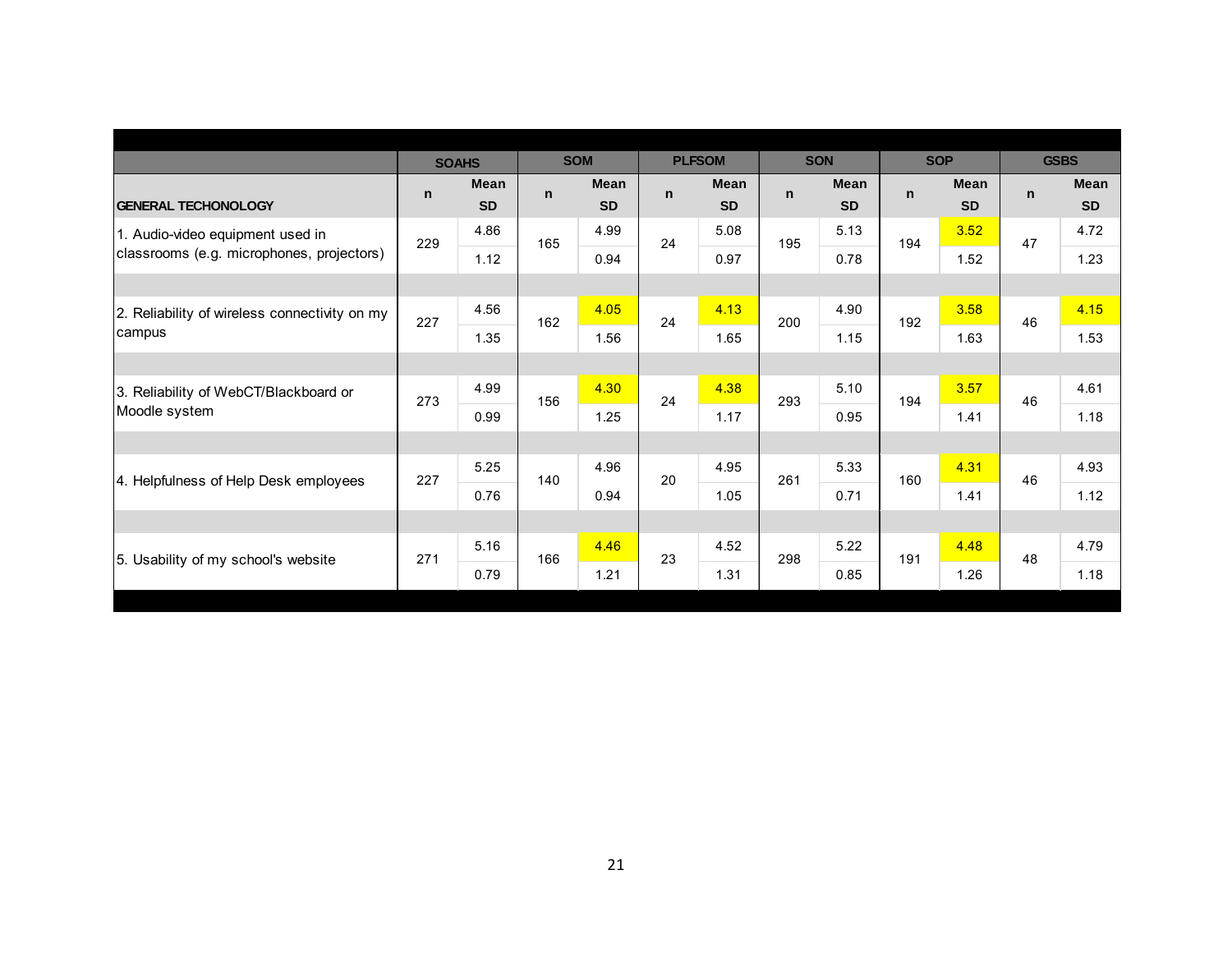|                                                                                               |     | <b>SOAHS</b> |     | <b>SOM</b>  |              | <b>PLFSOM</b> |              | <b>SON</b>  |     | <b>SOP</b>  |    | <b>GSBS</b> |
|-----------------------------------------------------------------------------------------------|-----|--------------|-----|-------------|--------------|---------------|--------------|-------------|-----|-------------|----|-------------|
|                                                                                               |     | Mean         |     | <b>Mean</b> |              | <b>Mean</b>   |              | <b>Mean</b> |     | <b>Mean</b> |    | Mean        |
| <b>STUDENT LIFE</b>                                                                           | n   | <b>SD</b>    | n   | <b>SD</b>   | $\mathsf{n}$ | <b>SD</b>     | $\mathsf{n}$ | <b>SD</b>   | n   | <b>SD</b>   | n  | <b>SD</b>   |
| 1. I have access to adequate student support                                                  | 249 | 5.15         | 159 | 5.01        | 23           | 4.91          | 262          | 5.13        | 188 | 4.66        | 48 | 5.06        |
| services.                                                                                     |     | 0.85         |     | 0.78        |              | 1.12          |              | 0.86        |     | 1.17        |    | 0.67        |
|                                                                                               |     |              |     |             |              |               |              |             |     |             |    |             |
| 2. I am satisfied with the racial/ethnic diversity                                            | 235 | 5.14         | 160 | 4.57        | 24           | 4.25          | 240          | 5.24        | 185 | 4.74        | 47 | 5.02        |
| of the student body in my school.                                                             |     | 0.93         |     | 1.33        |              | 1.67          |              | 0.79        |     | 1.21        |    | 1.05        |
|                                                                                               |     |              |     |             |              |               |              |             |     |             |    |             |
| 3. Students in my school are treated fairly and                                               | 256 | 5.20         | 166 | 5.06        | 24           | 4.29          | 263          | 5.27        | 193 | 4.43        | 48 | 4.94        |
| with respect regardless of their differences.                                                 |     | 1.03         |     | 0.96        |              | 1.78          |              | 0.75        |     | 1.41        |    | 1.06        |
|                                                                                               |     |              |     |             |              |               |              |             |     |             |    |             |
|                                                                                               | 258 | 5.06         | 164 | 4.94        | 24           | 4.50          | 274          | 5.18        | 194 | 4.28        | 47 | 4.91        |
| 4. I feel a sense of belonging to my school.                                                  |     | 0.97         |     | 1.07        |              | 1.69          |              | 0.86        |     | 1.40        |    | 0.97        |
|                                                                                               |     |              |     |             |              |               |              |             |     |             |    |             |
| 5. I feel a sense of belonging to the TTUHSC                                                  | 256 | 4.92         | 164 | 4.88        | 24           | 4.08          | 276          | 5.11        | 192 | 3.98        | 48 | 4.92        |
| community.                                                                                    |     | 1.10         |     | 1.08        |              | 1.77          |              | 0.94        |     | 1.54        |    | 0.99        |
|                                                                                               |     |              |     |             |              |               |              |             |     |             |    |             |
| 6. I know who represents my school and/or<br>campus on the Student Government                 | 240 | 4.84         | 161 | 4.78        | 24           | 5.38          | 219          | 4.01        | 188 | 4.09        | 46 | 4.93        |
| Association (SGA).                                                                            |     | 1.36         |     | 1.15        |              | 0.97          |              | 1.78        |     | 1.58        |    | 1.12        |
|                                                                                               |     |              |     |             |              |               |              |             |     |             |    |             |
| 7. I am aware of the activities sponsored by                                                  | 242 | 4.76         | 160 | 4.71        | 24           | 5.25          | 222          | 4.18        | 186 | 4.03        | 46 | 5.04        |
| the Student Government Association (SGA).                                                     |     | 1.25         |     | 1.11        |              | 1.19          |              | 1.67        |     | 1.51        |    | 1.19        |
|                                                                                               |     |              |     |             |              |               |              |             |     |             |    |             |
| 8. The Student Government Association (SGA)<br>advocates for and represents student interests | 226 | 4.85         | 156 | 4.85        | 24           | 4.75          | 201          | 4.58        | 177 | 4.03        | 45 | 5.09        |
| effectively.                                                                                  |     | 1.12         |     | 1.03        |              | 1.48          |              | 1.44        |     | 1.42        |    | 1.14        |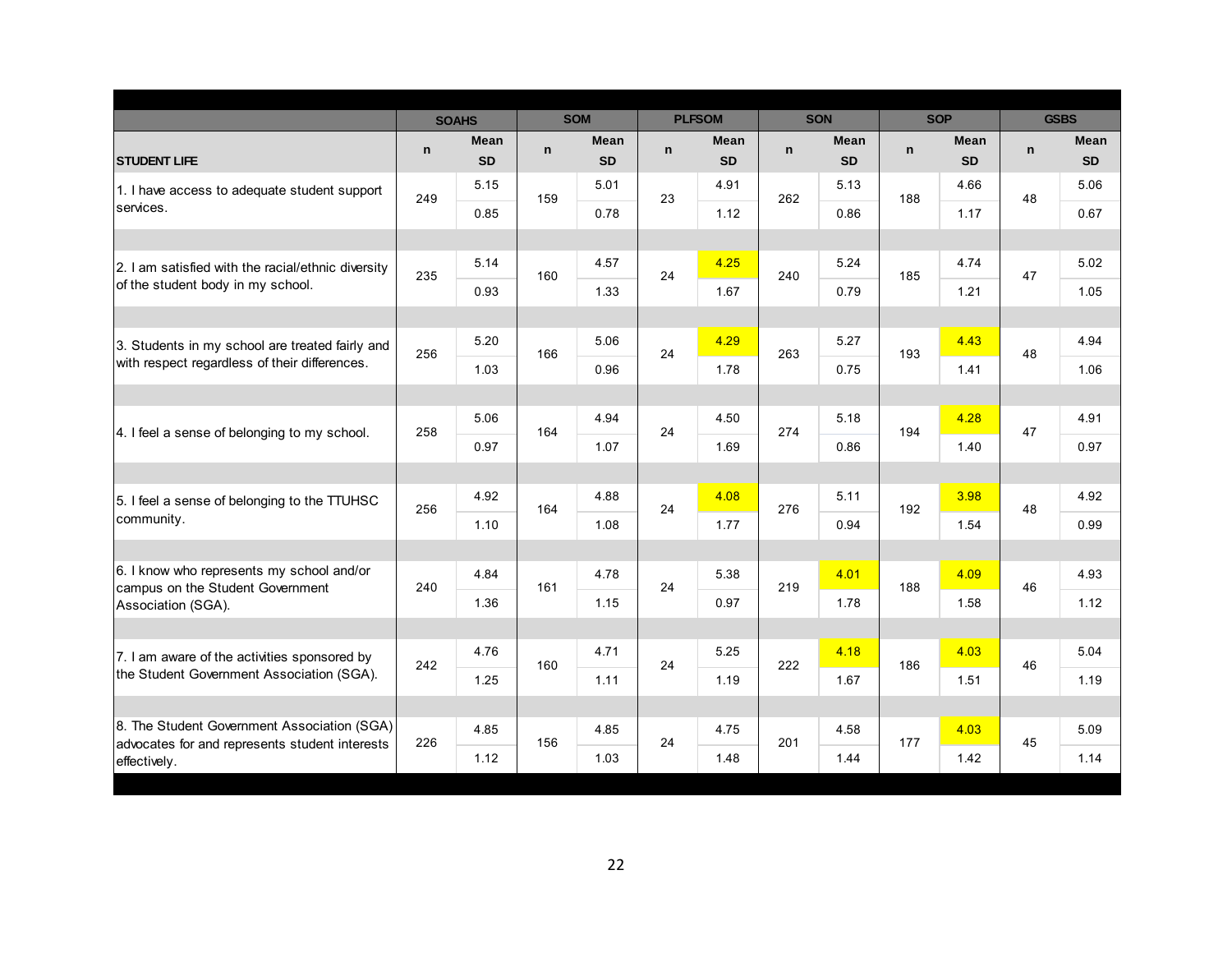|                                                                                                |             | <b>SOAHS</b>             |             | <b>SOM</b>               |              | <b>PLFSOM</b>     |              | <b>SON</b>               |             | <b>SOP</b>               | <b>GSBS</b> |                          |
|------------------------------------------------------------------------------------------------|-------------|--------------------------|-------------|--------------------------|--------------|-------------------|--------------|--------------------------|-------------|--------------------------|-------------|--------------------------|
| <b>STUDENT LIFE (cont.)</b>                                                                    | $\mathbf n$ | <b>Mean</b><br><b>SD</b> | $\mathbf n$ | <b>Mean</b><br><b>SD</b> | $\mathsf{n}$ | Mean<br><b>SD</b> | $\mathsf{n}$ | <b>Mean</b><br><b>SD</b> | $\mathbf n$ | <b>Mean</b><br><b>SD</b> | $\mathbf n$ | <b>Mean</b><br><b>SD</b> |
| 9. I know where to go to file a complaint                                                      | 255         | 4.00                     | 161         | 3.98                     | 24           | 4.00              | 278          | 4.00                     | 191         | 3.63                     | 47          | 4.43                     |
| against another student or TTUHSC employee.                                                    |             | 1.47                     |             | 1.37                     |              | 1.91              |              | 1.56                     |             | 1.49                     |             | 1.28                     |
|                                                                                                |             |                          |             |                          |              |                   |              |                          |             |                          |             |                          |
| 10. I believe that any complaints I file against<br>another student or TTUHSC employee will be | 244         | 4.61                     | 151         | 4.62                     | 23           | 4.00              | 260          | 4.86                     | 185         | 3.55                     | 44          | 4.89                     |
| handled fairly and promptly.                                                                   |             | 1.19                     |             | 1.16                     |              | 1.88              |              | 0.99                     |             | 1.59                     |             | 1.04                     |
|                                                                                                |             |                          |             |                          |              |                   |              |                          |             |                          |             |                          |
| 11. I believe that I could report unethical<br>activities by another student or TTUHSC         | 259         | 4.68                     | 165         | 4.64                     | 24           | 4.21              | 281          | 4.92                     | 193         | 3.89                     | 46          | 4.70                     |
| employee without fear of retaliation against<br>me.                                            |             | 1.20                     |             | 1.14                     |              | 1.82              |              | 0.95                     |             | 1.55                     |             | 1.30                     |
|                                                                                                |             |                          |             |                          |              |                   |              |                          |             |                          |             |                          |
| 12. I am satisfied with the quality of instruction                                             | 274         | 5.25                     | 167         | 4.55                     | 24           | 4.83              | 296          | 5.02                     | 194         | 4.11                     | 48          | 5.04                     |
| Ithat I receive at TTUHSC.                                                                     |             | 0.81                     |             | 1.06                     |              | 1.46              |              | 0.99                     |             | 1.36                     |             | 0.90                     |
|                                                                                                |             |                          |             |                          |              |                   |              |                          |             |                          |             |                          |
| 13. I have adequate access to my instructors                                                   | 273         | 5.34                     | 166         | 4.96                     | 24           | 5.46              | 292          | 5.05                     | 195         | 4.52                     | 48          | 5.33                     |
| outside of class.                                                                              |             | 0.78                     |             | 0.77                     |              | 0.66              |              | 0.99                     |             | 1.08                     |             | 0.75                     |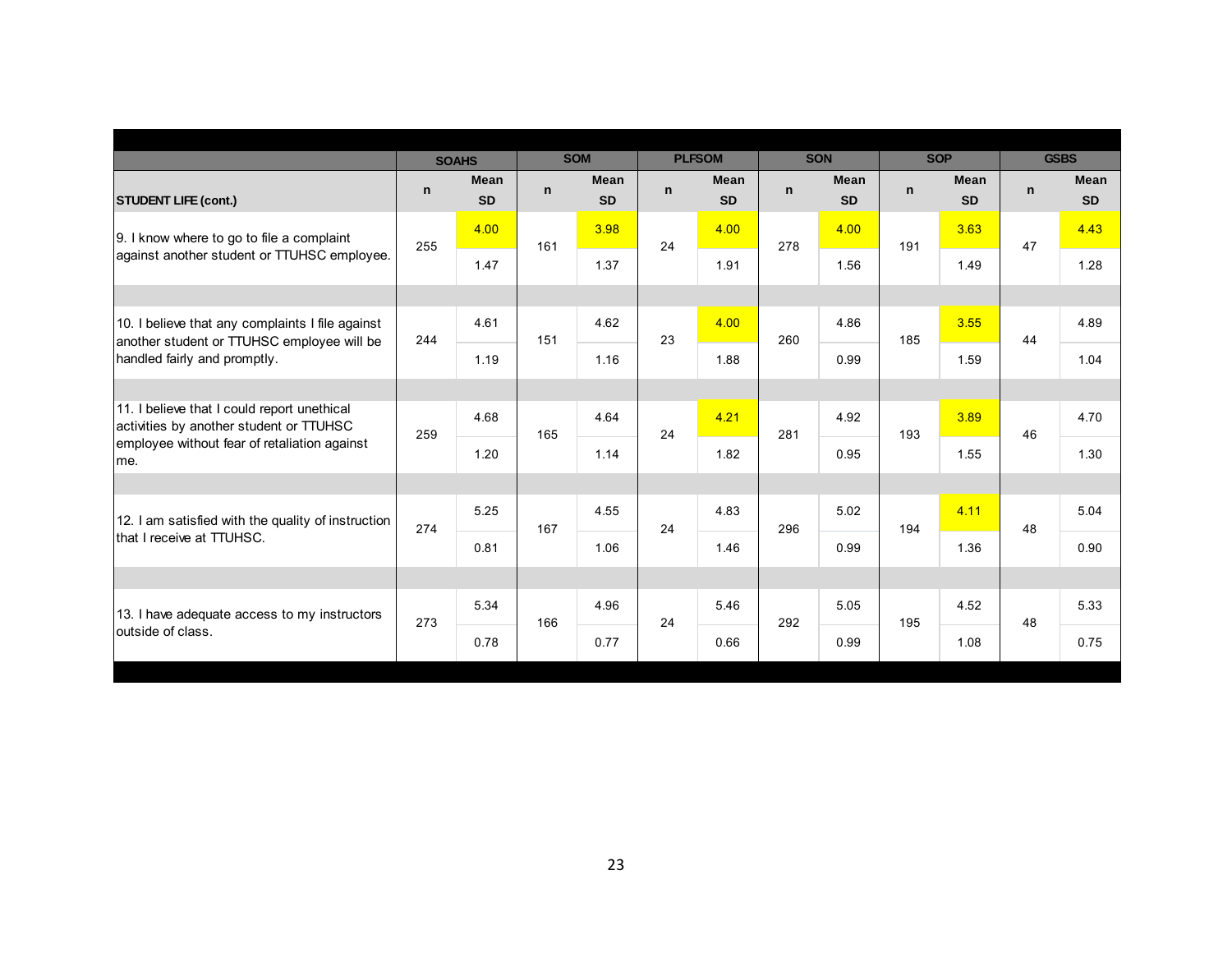|                                                                                                  |             |              |              | <b>SOM</b>  |             | <b>PLFSOM</b> |              | <b>SON</b>  |              | <b>SOP</b>        |    | <b>GSBS</b> |
|--------------------------------------------------------------------------------------------------|-------------|--------------|--------------|-------------|-------------|---------------|--------------|-------------|--------------|-------------------|----|-------------|
|                                                                                                  |             | <b>SOAHS</b> |              |             |             |               |              |             |              |                   |    |             |
|                                                                                                  | $\mathbf n$ | <b>Mean</b>  | $\mathsf{n}$ | <b>Mean</b> | $\mathbf n$ | <b>Mean</b>   | $\mathsf{n}$ | <b>Mean</b> | $\mathsf{n}$ | <b>Mean</b>       | n  | <b>Mean</b> |
| <b>STUDENT LIFE (cont.)</b>                                                                      |             | <b>SD</b>    |              | <b>SD</b>   |             | <b>SD</b>     |              | <b>SD</b>   |              | <b>SD</b>         |    | <b>SD</b>   |
| 14. My instructors are concerned about my                                                        | 272         | 5.38         | 166          | 4.84        | 24          | 5.21          | 296          | 5.14        | 195          | 4.35              | 48 | 5.23        |
| lacademic success.                                                                               |             | 0.88         |              | 0.97        |             | 1.10          |              | 0.95        |              | 1.24              |    | 0.83        |
|                                                                                                  |             |              |              |             |             |               |              |             |              |                   |    |             |
| 15. My instructors care about my professional                                                    | 272         | 5.38         | 166          | 4.81        | 24          | 5.04          | 297          | 5.21        | 195          | 4.42              | 48 | 4.98        |
| success.                                                                                         |             | 0.81         |              | 1.02        |             | 1.12          |              | 0.89        |              | 1.24              |    | 1.10        |
|                                                                                                  |             |              |              |             |             |               |              |             |              |                   |    |             |
| 16. I have sufficient opportunities to interact<br>with students from other TTUHSC schools (i.e. | 243         | 3.93         | 157          | 3.87        | 22          | 4.00          | 237          | 4.16        | 190          | 3.00 <sub>1</sub> | 47 | 4.11        |
| Medicine, Allied Health, Nursing, Pharmacy,<br>Biomedical Sciences).                             |             | 1.62         |              | 1.55        |             | 1.63          |              | 1.63        |              | 1.59              |    | 1.46        |
|                                                                                                  |             |              |              |             |             |               |              |             |              |                   |    |             |
| 17. I would recommend my degree program to                                                       | 275         | 5.34         | 167          | 4.98        | 24          | 4.71          | 297          | 5.24        | 196          | 4.07              | 48 | 4.29        |
| a friend or family member.                                                                       |             | 0.89         |              | 0.91        |             | 1.57          |              | 0.93        |              | 1.52              |    | 1.62        |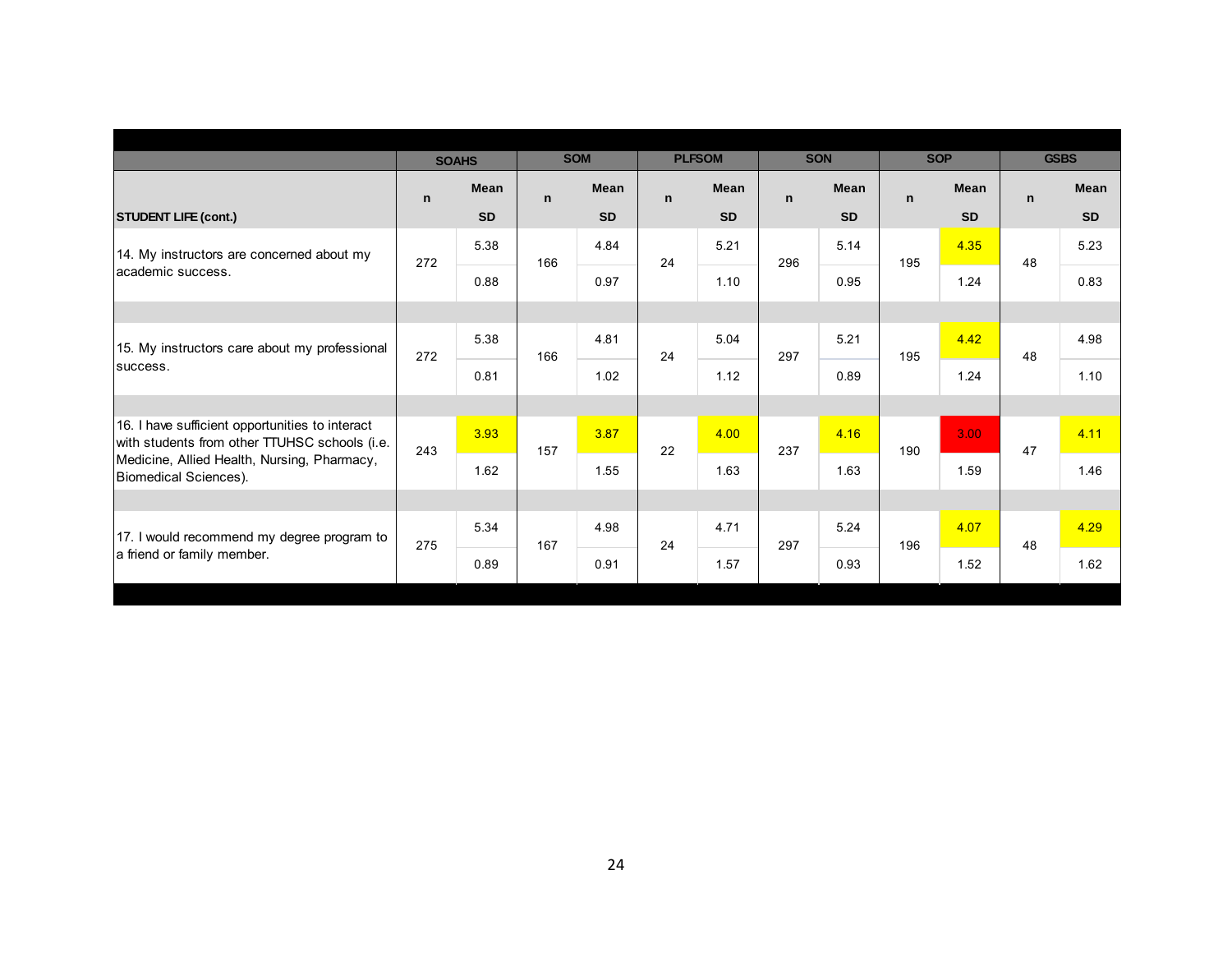#### **APPENDIX C. RESULTS BY CAMPUS**

|                                     |             | <b>ABILENE</b>  |             | <b>AMARILLO</b>          |             | <b>DALLAS/FT.</b><br><b>WORTH</b> |             | <b>EL PASO</b>           |              | <b>HIGHLAND</b><br><b>LAKES</b> |             | <b>LUBBOCK</b>           |              | <b>MIDLAND</b>           |             | <b>ODESSA</b>            | <b>ONLINE</b> |                          |
|-------------------------------------|-------------|-----------------|-------------|--------------------------|-------------|-----------------------------------|-------------|--------------------------|--------------|---------------------------------|-------------|--------------------------|--------------|--------------------------|-------------|--------------------------|---------------|--------------------------|
|                                     | $\mathbf n$ | Mean*<br>$SD**$ | $\mathbf n$ | <b>Mean</b><br><b>SD</b> | $\mathbf n$ | <b>Mean</b><br><b>SD</b>          | $\mathbf n$ | <b>Mean</b><br><b>SD</b> | $\mathsf{n}$ | <b>Mean</b><br><b>SD</b>        | $\mathbf n$ | <b>Mean</b><br><b>SD</b> | $\mathsf{n}$ | <b>Mean</b><br><b>SD</b> | $\mathbf n$ | <b>Mean</b><br><b>SD</b> | $\mathsf{n}$  | <b>Mean</b><br><b>SD</b> |
| <b>STUDENT SERVICES</b>             |             |                 |             |                          |             |                                   |             |                          |              |                                 |             |                          |              |                          |             |                          |               |                          |
| 1. Helpfulness of office employees  | 58          | 5.02            | 142         | 5.34                     | 28          | 5.29                              | 62          | 5.31                     | 5            | $\sim$                          | 432         | 5.19                     | 28           | 5.50                     | 31          | 5.29                     | 153           | 5.45                     |
|                                     |             | 1.08            |             | 0.82                     |             | 0.98                              |             | 0.93                     |              | $\sim$                          |             | 0.84                     |              | 0.51                     |             | 0.59                     |               | 0.66                     |
|                                     |             |                 |             |                          |             |                                   |             |                          |              |                                 |             |                          |              |                          |             |                          |               |                          |
| 2. Wait time for services and/or    | 58          | 5.00            | 143         | 5.22                     | 28          | 5.18                              | 64          | 4.97                     | 5            | $\blacksquare$                  | 426         | 5.13                     | 28           | 5.25                     | 30          | 5.03                     | 154           | 5.28                     |
| responses                           |             | 1.06            |             | 0.77                     |             | 1.09                              |             | 1.21                     |              | $\blacksquare$                  |             | 0.80                     |              | 0.89                     |             | 0.81                     |               | 0.81                     |
|                                     |             |                 |             |                          |             |                                   |             |                          |              |                                 |             |                          |              |                          |             |                          |               |                          |
| 3. Information about student health | 46          | 4.13            | 120         | 4.31                     | 26          | 4.54                              | 50          | 4.60                     | 5            | $\blacksquare$                  | 314         | 4.41                     | 27           | 4.78                     | 27          | 4.89                     | 61            | 4.97                     |
| insurance plans                     |             | 1.17            |             | 1.19                     |             | 1.21                              |             | 1.07                     |              | $\omega$                        |             | 1.22                     |              | 0.97                     |             | 0.85                     |               | 1.08                     |
|                                     |             |                 |             |                          |             |                                   |             |                          |              |                                 |             |                          |              |                          |             |                          |               |                          |
| 4. Options for student health       | 46          | 3.87            | 114         | 3.94                     | 26          | 4.27                              | 50          | 4.04                     | 5            | $\overline{\phantom{a}}$        | 313         | 4.16                     | 26           | 4.50                     | 26          | 4.62                     | 59            | 4.92                     |
| insurance coverage                  |             | 1.26            |             | 1.37                     |             | 1.37                              |             | 1.51                     |              | $\sim$                          |             | 1.33                     |              | 1.07                     |             | 1.02                     |               | 1.15                     |
|                                     |             |                 |             |                          |             |                                   |             |                          |              |                                 |             |                          |              |                          |             |                          |               |                          |
| 5. Information about student health | 49          | 3.90            | 118         | 4.21                     | 26          | 4.38                              | 54          | 4.17                     | < 5          | $\blacksquare$                  | 323         | 4.28                     | 25           | 4.56                     | 26          | 4.69                     | 59            | 5.00                     |
| care providers in the network       |             | 1.31            |             | 1.18                     |             | 1.36                              |             | 1.31                     |              | $\blacksquare$                  |             | 1.26                     |              | 1.23                     |             | 0.93                     |               | 1.08                     |
|                                     |             |                 |             |                          |             |                                   |             |                          |              |                                 |             |                          |              |                          |             |                          |               |                          |
| 6. Information about available      | 43          | 4.23            | 127         | 4.56                     | 25          | 4.52                              | 59          | 4.54                     | < 5          |                                 | 334         | 4.58                     | 26           | 4.69                     | 25          | 4.80                     | 78            | 5.05                     |
| counseling services                 |             | 1.43            |             | 1.14                     |             | 1.45                              |             | 1.41                     |              |                                 |             | 1.15                     |              | 1.12                     |             | 1.00                     |               | 1.09                     |

\* Means are color-coded to highlight areas of strength and potential improvement (Red: ≤3.49, Yellow: 3.50-4.49, Green: ≥5.50).

\*\* Standard deviation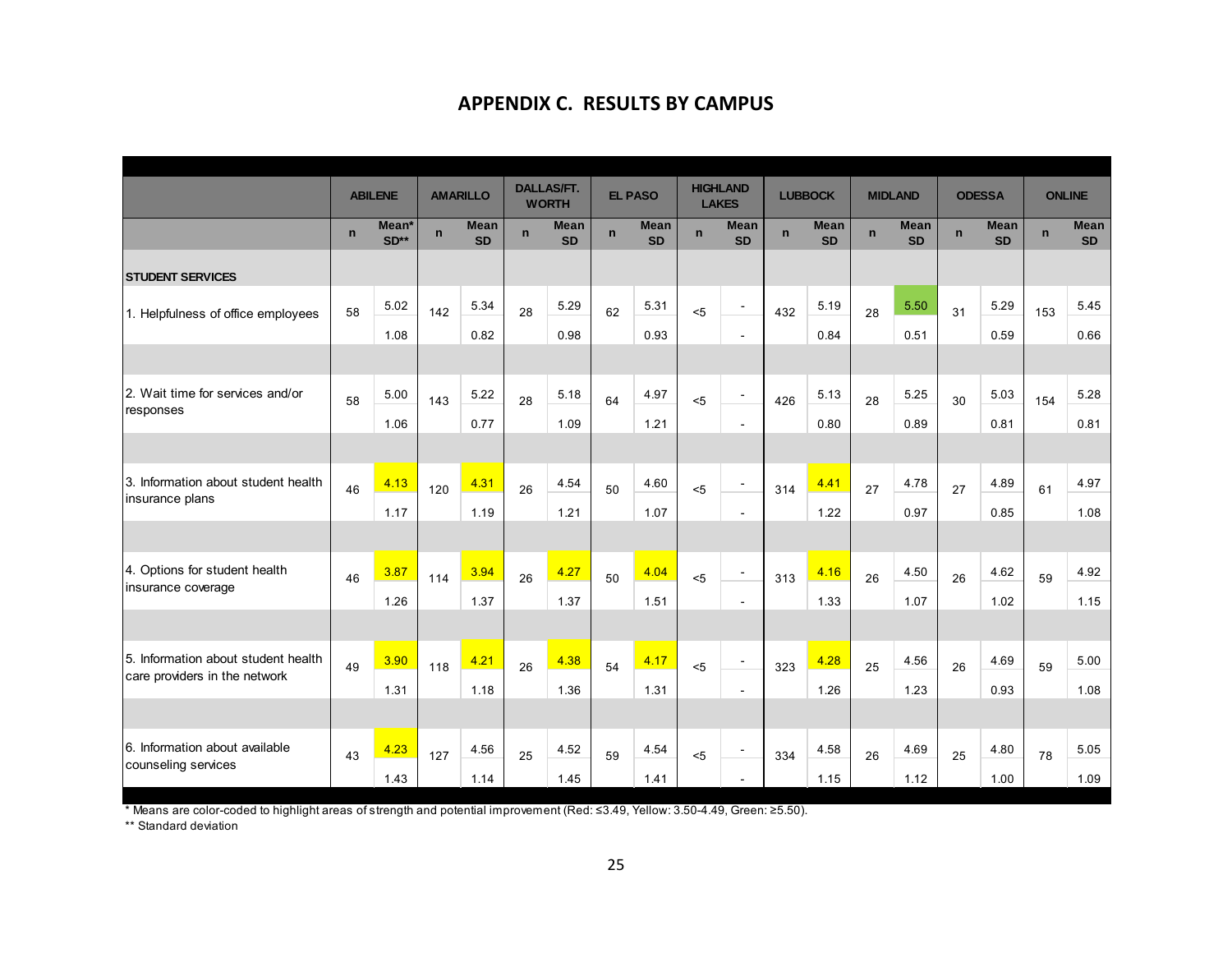|                                    |              | <b>ABILENE</b>           |             | <b>AMARILLO</b>          |             | <b>DALLAS/FT.</b><br><b>WORTH</b> |             | <b>EL PASO</b>           |             | <b>HIGHLAND</b><br><b>LAKES</b> |             | <b>LUBBOCK</b>           |             | <b>MIDLAND</b>           |             | <b>ODESSA</b>            |             | <b>ONLINE</b>            |
|------------------------------------|--------------|--------------------------|-------------|--------------------------|-------------|-----------------------------------|-------------|--------------------------|-------------|---------------------------------|-------------|--------------------------|-------------|--------------------------|-------------|--------------------------|-------------|--------------------------|
|                                    | $\mathsf{n}$ | <b>Mean</b><br><b>SD</b> | $\mathbf n$ | <b>Mean</b><br><b>SD</b> | $\mathbf n$ | <b>Mean</b><br><b>SD</b>          | $\mathbf n$ | <b>Mean</b><br><b>SD</b> | $\mathbf n$ | <b>Mean</b><br><b>SD</b>        | $\mathbf n$ | <b>Mean</b><br><b>SD</b> | $\mathbf n$ | <b>Mean</b><br><b>SD</b> | $\mathbf n$ | <b>Mean</b><br><b>SD</b> | $\mathbf n$ | <b>Mean</b><br><b>SD</b> |
| <b>REGISTRAR</b>                   |              |                          |             |                          |             |                                   |             |                          |             |                                 |             |                          |             |                          |             |                          |             |                          |
| 1. Helpfulness of employees in     | 59           | 3.68                     | 138         | 4.85                     | 27          | 4.89                              | 57          | 5.16                     | < 5         |                                 | 409         | 5.18                     | 27          | 5.44                     | 32          | 5.19                     | 180         | 5.36                     |
| Registrar's office                 |              | 1.57                     |             | 1.07                     |             | 1.05                              |             | 1.00                     |             | $\overline{\phantom{a}}$        |             | 0.89                     |             | 0.58                     |             | 0.47                     |             | 0.82                     |
|                                    |              |                          |             |                          |             |                                   |             |                          |             |                                 |             |                          |             |                          |             |                          |             |                          |
| 2. Communication about the         | 65           | 3.37                     | 145         | 4.74                     | 29          | 4.21                              | 65          | 4.85                     | $5$         | $\overline{\phantom{a}}$        | 428         | 4.94                     | 28          | 5.36                     | 34          | 5.21                     | 189         | 5.25                     |
| registration process               |              | 1.59                     |             | 1.27                     |             | 1.54                              |             | 1.24                     |             | $\overline{\phantom{a}}$        |             | 1.06                     |             | 0.78                     |             | 0.54                     |             | 0.91                     |
|                                    |              |                          |             |                          |             |                                   |             |                          |             |                                 |             |                          |             |                          |             |                          |             |                          |
| 3. Ease of registering for classes | 65           | 3.49                     | 145         | 4.57                     | 29          | 4.07                              | 67          | 5.01                     | < 5         | ٠                               | 431         | 5.09                     | 29          | 5.62                     | 33          | 5.33                     | 192         | 5.28                     |
|                                    |              | 1.52                     |             | 1.50                     |             | 1.85                              |             | 1.07                     |             | $\sim$                          |             | 1.04                     |             | 0.49                     |             | 0.54                     |             | 0.95                     |
|                                    |              |                          |             |                          |             |                                   |             |                          |             |                                 |             |                          |             |                          |             |                          |             |                          |
| 4. Wait time for receiving a       | 25           | 4.36                     | 92          | 5.04                     | 18          | 5.50                              | 52          | 4.94                     | < 5         | $\overline{\phantom{0}}$        | 295         | 5.11                     | 17          | 5.59                     | 23          | 5.26                     | 110         | 5.36                     |
| requested transcript               |              | 1.66                     |             | 0.96                     |             | 0.62                              |             | 1.26                     |             |                                 |             | 1.01                     |             | 0.51                     |             | 0.69                     |             | 0.81                     |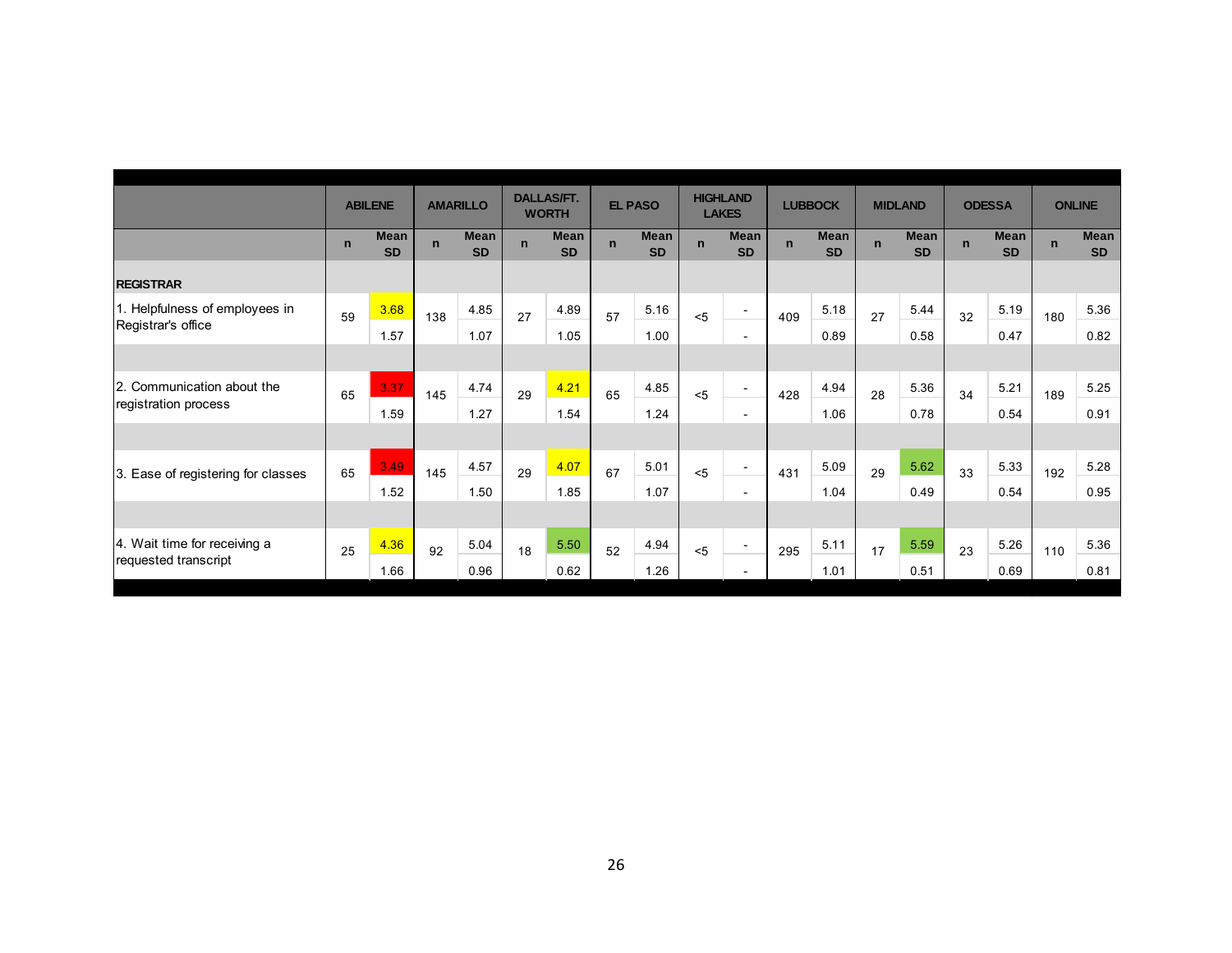|                                    |             | <b>ABILENE</b>           |             | <b>AMARILLO</b>          |             | <b>DALLAS/FT.</b><br><b>WORTH</b> |             | <b>EL PASO</b>           |             | <b>HIGHLAND</b><br><b>LAKES</b> |             | <b>LUBBOCK</b>    |             | <b>MIDLAND</b>           |             | <b>ODESSA</b>            |             | <b>ONLINE</b>            |
|------------------------------------|-------------|--------------------------|-------------|--------------------------|-------------|-----------------------------------|-------------|--------------------------|-------------|---------------------------------|-------------|-------------------|-------------|--------------------------|-------------|--------------------------|-------------|--------------------------|
|                                    | $\mathbf n$ | <b>Mean</b><br><b>SD</b> | $\mathbf n$ | <b>Mean</b><br><b>SD</b> | $\mathbf n$ | <b>Mean</b><br><b>SD</b>          | $\mathbf n$ | <b>Mean</b><br><b>SD</b> | $\mathbf n$ | <b>Mean</b><br><b>SD</b>        | $\mathbf n$ | Mean<br><b>SD</b> | $\mathbf n$ | <b>Mean</b><br><b>SD</b> | $\mathbf n$ | <b>Mean</b><br><b>SD</b> | $\mathbf n$ | <b>Mean</b><br><b>SD</b> |
| <b>FINANCIAL AID</b>               |             |                          |             |                          |             |                                   |             |                          |             |                                 |             |                   |             |                          |             |                          |             |                          |
| 1. Helpfulness of Financial Aid    | 61          | 5.00                     | 139         | 5.24                     | 28          | 5.50                              | 59          | 5.20                     | < 5         | $\overline{\phantom{0}}$        | 387         | 5.19              | 26          | 5.35                     | 34          | 5.26                     | 138         | 5.28                     |
| employees                          |             | 0.77                     |             | 1.00                     |             | 0.64                              |             | 1.05                     |             | $\overline{\phantom{a}}$        |             | 0.92              |             | 0.80                     |             | 0.86                     |             | 0.93                     |
|                                    |             |                          |             |                          |             |                                   |             |                          |             |                                 |             |                   |             |                          |             |                          |             |                          |
| 2. My awareness of financial aid   | 64          | 4.77                     | 145         | 4.96                     | 28          | 5.18                              | 61          | 4.85                     | < 5         | $\overline{\phantom{0}}$        | 401         | 4.85              | 28          | 4.79                     | 34          | 4.97                     | 155         | 4.97                     |
| options                            |             | 0.99                     |             | 1.12                     |             | 0.98                              |             | 1.21                     |             | $\overline{\phantom{a}}$        |             | 1.09              |             | 1.07                     |             | 1.03                     |             | 1.10                     |
|                                    |             |                          |             |                          |             |                                   |             |                          |             |                                 |             |                   |             |                          |             |                          |             |                          |
| 3. Efficiency of the financial aid | 63          | 4.67                     | 141         | 4.91                     | 28          | 5.00                              | 61          | 4.87                     | < 5         | $\overline{\phantom{0}}$        | 389         | 4.87              | 26          | 4.96                     | 35          | 5.06                     | 141         | 5.11                     |
| process                            |             | 1.09                     |             | 1.16                     |             | 0.90                              |             | 1.19                     |             | Ξ.                              |             | 1.07              |             | 1.00                     |             | 0.91                     |             | 1.07                     |

|                                     |             | <b>ABILENE</b>           |             | <b>AMARILLO</b>          |             | <b>DALLAS/FT.</b><br><b>WORTH</b> |             | <b>EL PASO</b>           |             | <b>HIGHLAND</b><br><b>LAKES</b> |             | <b>LUBBOCK</b>    |             | <b>MIDLAND</b>           |             | <b>ODESSA</b>            |              | <b>ONLINE</b>     |
|-------------------------------------|-------------|--------------------------|-------------|--------------------------|-------------|-----------------------------------|-------------|--------------------------|-------------|---------------------------------|-------------|-------------------|-------------|--------------------------|-------------|--------------------------|--------------|-------------------|
|                                     | $\mathbf n$ | <b>Mean</b><br><b>SD</b> | $\mathbf n$ | <b>Mean</b><br><b>SD</b> | $\mathbf n$ | Mean<br><b>SD</b>                 | $\mathbf n$ | <b>Mean</b><br><b>SD</b> | $\mathbf n$ | <b>Mean</b><br><b>SD</b>        | $\mathbf n$ | Mean<br><b>SD</b> | $\mathbf n$ | <b>Mean</b><br><b>SD</b> | $\mathbf n$ | <b>Mean</b><br><b>SD</b> | $\mathsf{n}$ | Mean<br><b>SD</b> |
| <b>STUDENT AFFAIRS</b>              |             |                          |             |                          |             |                                   |             |                          |             |                                 |             |                   |             |                          |             |                          |              |                   |
| 1. Helpfulness of office employees  | 63          | 5.17                     | 152         | 5.28                     | 29          | 5.34                              | 65          | 5.68                     | $5$         | ٠                               | 417         | 5.35              | 25          | 5.76                     | 35          | 5.37                     | 150          | 5.47              |
|                                     |             | 1.01                     |             | 0.85                     |             | 1.04                              |             | 0.59                     |             | $\overline{\phantom{0}}$        |             | 0.82              |             | 0.44                     |             | 0.55                     |              | 0.61              |
|                                     |             |                          |             |                          |             |                                   |             |                          |             |                                 |             |                   |             |                          |             |                          |              |                   |
| l2. Wait time for services and/or   | 64          | 5.19                     | 151         | 5.23                     | 29          | 5.24                              | 65          | 5.62                     | < 5         |                                 | 415         | 5.23              | 25          | 5.48                     | 34          | 5.15                     | 149          | 5.38              |
| responses                           |             | 1.01                     |             | 0.87                     |             | 0.99                              |             | 0.74                     |             | $\overline{\phantom{0}}$        |             | 0.90              |             | 0.65                     |             | 0.82                     |              | 0.71              |
|                                     |             |                          |             |                          |             |                                   |             |                          |             |                                 |             |                   |             |                          |             |                          |              |                   |
| 3. Assistance in transitioning to a | 46          | 4.59                     | 126         | 4.97                     | 29          | 5.03                              | 53          | 5.42                     | < 5         |                                 | 231         | 5.20              | 20          | 5.40                     | 33          | 5.27                     | 70           | 5.36              |
| regional campus                     |             | 1.48                     |             | 1.14                     |             | 1.24                              |             | 1.12                     |             |                                 |             | 0.98              |             | 0.75                     |             | 0.67                     |              | 0.92              |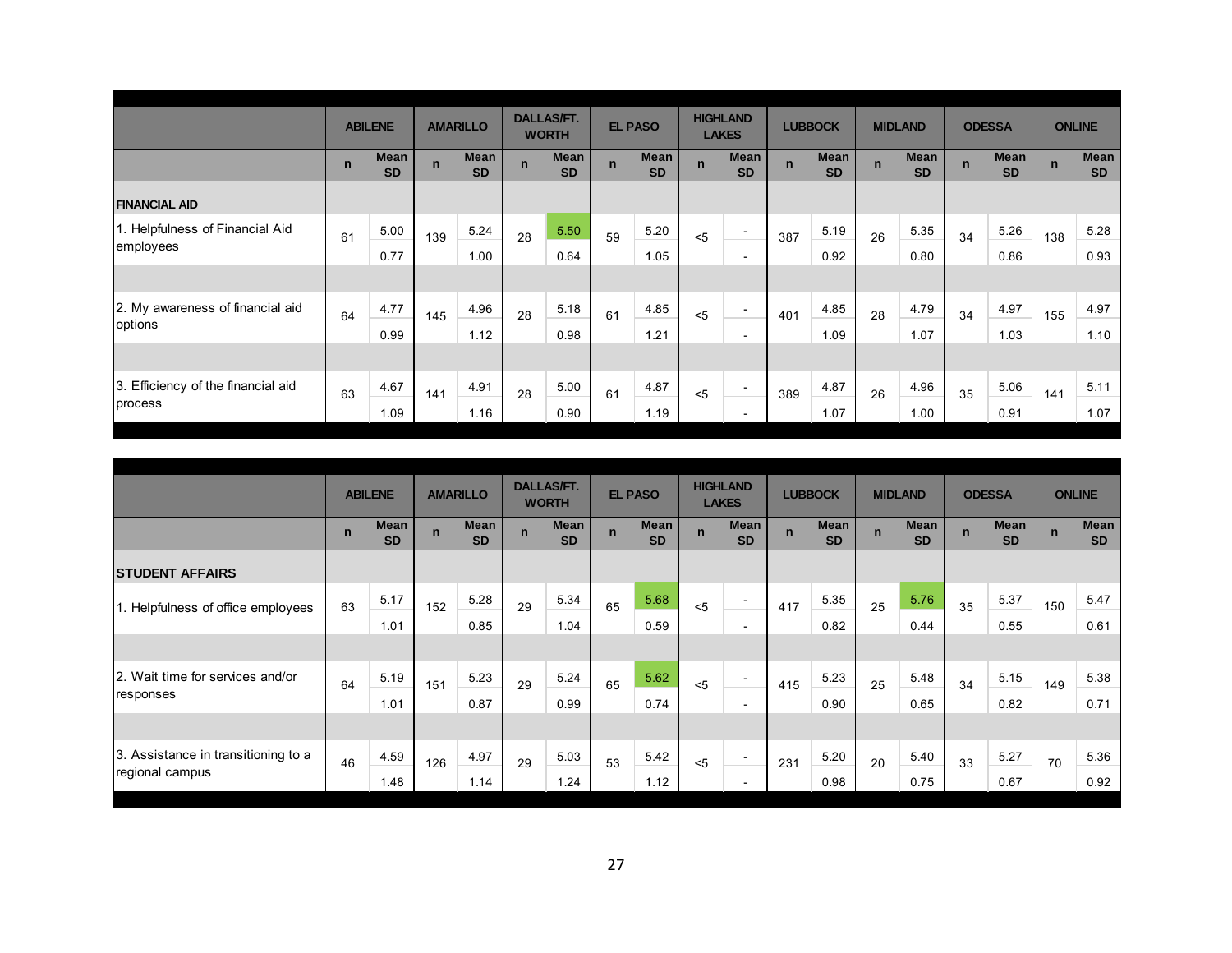|                                    |             | <b>ABILENE</b>           |             | <b>AMARILLO</b>          |              | <b>DALLAS/FT.</b>        |             | <b>EL PASO</b>           |             | <b>HIGHLAND</b>          |              | <b>LUBBOCK</b>           |             | <b>MIDLAND</b>           |              | <b>ODESSA</b>            |             | <b>ONLINE</b>            |
|------------------------------------|-------------|--------------------------|-------------|--------------------------|--------------|--------------------------|-------------|--------------------------|-------------|--------------------------|--------------|--------------------------|-------------|--------------------------|--------------|--------------------------|-------------|--------------------------|
|                                    |             |                          |             |                          |              | <b>WORTH</b>             |             |                          |             | <b>LAKES</b>             |              |                          |             |                          |              |                          |             |                          |
|                                    | $\mathbf n$ | <b>Mean</b><br><b>SD</b> | $\mathbf n$ | <b>Mean</b><br><b>SD</b> | $\mathbf{n}$ | <b>Mean</b><br><b>SD</b> | $\mathbf n$ | <b>Mean</b><br><b>SD</b> | $\mathbf n$ | <b>Mean</b><br><b>SD</b> | $\mathbf{n}$ | <b>Mean</b><br><b>SD</b> | $\mathbf n$ | <b>Mean</b><br><b>SD</b> | $\mathbf{n}$ | <b>Mean</b><br><b>SD</b> | $\mathbf n$ | <b>Mean</b><br><b>SD</b> |
| <b>STUDENT BUSINESS SERVICES</b>   |             |                          |             |                          |              |                          |             |                          |             |                          |              |                          |             |                          |              |                          |             |                          |
| 1. Helpfulness of Student Business | 50          | 4.72                     | 122         | 5.00                     | 27           | 5.30                     | 46          | 5.17                     | < 5         | $\overline{\phantom{a}}$ | 386          | 5.15                     | 24          | 5.33                     | 28           | 5.21                     | 162         | 5.27                     |
| Services employees                 |             | 0.90                     |             | 0.87                     |              | 0.61                     |             | 1.02                     |             | $\overline{\phantom{a}}$ |              | 0.86                     |             | 0.70                     |              | 0.57                     |             | 0.83                     |
|                                    |             |                          |             |                          |              |                          |             |                          |             |                          |              |                          |             |                          |              |                          |             |                          |
| 2. Wait time for services and/or   | 53          | 4.75                     | 120         | 4.99                     | 27           | 5.19                     | 46          | 5.11                     | < 5         |                          | 383          | 5.11                     | 24          | 5.13                     | 29           | 5.10                     | 158         | 5.24                     |
| responses                          |             | 0.92                     |             | 0.84                     |              | 0.68                     |             | 0.95                     |             | $\overline{\phantom{a}}$ |              | 0.85                     |             | 1.08                     |              | 0.56                     |             | 0.78                     |
|                                    |             |                          |             |                          |              |                          |             |                          |             |                          |              |                          |             |                          |              |                          |             |                          |
| 3. Usefulness of Student Business  | 51          | 4.63                     | 117         | 4.77                     | 25           | 5.00                     | 43          | 5.09                     | < 5         |                          | 346          | 4.93                     | 24          | 5.08                     | 28           | 4.93                     | 165         | 5.08                     |
| Services website                   |             | 0.89                     |             | 1.02                     |              | 0.96                     |             | 1.06                     |             | $\sim$                   |              | 0.99                     |             | 1.02                     |              | 0.60                     |             | 0.97                     |
|                                    |             |                          |             |                          |              |                          |             |                          |             |                          |              |                          |             |                          |              |                          |             |                          |
| 4. Clarity of your online account  | 59          | 4.73                     | 135         | 4.77                     | 27           | 5.07                     | 55          | 4.80                     | $5$         | $\overline{\phantom{a}}$ | 394          | 4.81                     | 28          | 4.93                     | 32           | 4.81                     | 182         | 5.04                     |
| statement                          |             | 0.94                     |             | 1.13                     |              | 0.73                     |             | 1.13                     |             |                          |              | 1.12                     |             | 1.27                     |              | 0.93                     |             | 1.08                     |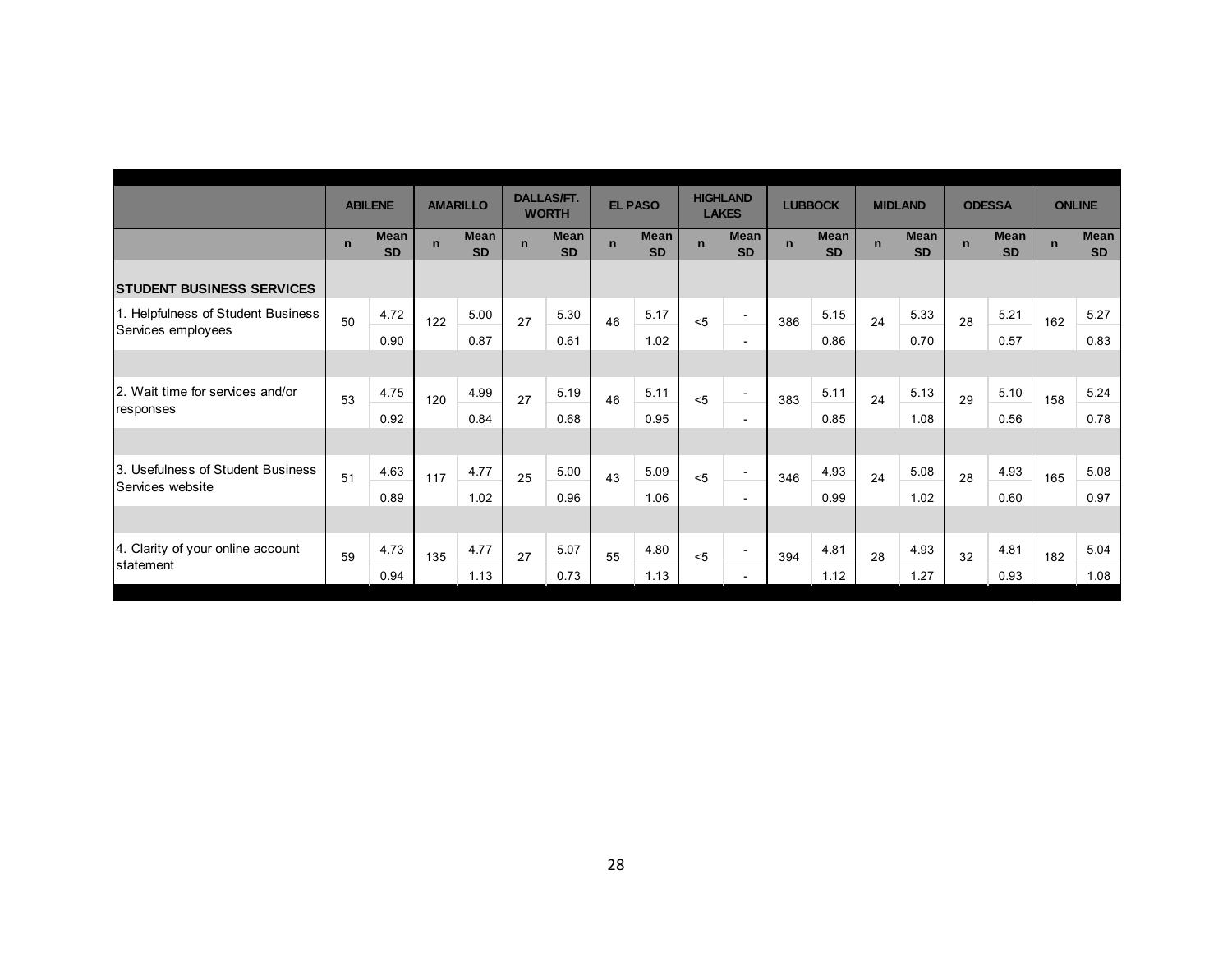|                                                                   |             | <b>ABILENE</b>           |              | <b>AMARILLO</b>          |             | <b>DALLAS/FT.</b><br><b>WORTH</b> |             | <b>EL PASO</b>           |             | <b>HIGHLAND</b><br><b>LAKES</b> |             | <b>LUBBOCK</b>           |             | <b>MIDLAND</b>           |             | <b>ODESSA</b>            | <b>ONLINE</b> |                          |
|-------------------------------------------------------------------|-------------|--------------------------|--------------|--------------------------|-------------|-----------------------------------|-------------|--------------------------|-------------|---------------------------------|-------------|--------------------------|-------------|--------------------------|-------------|--------------------------|---------------|--------------------------|
|                                                                   | $\mathbf n$ | <b>Mean</b><br><b>SD</b> | $\mathsf{n}$ | <b>Mean</b><br><b>SD</b> | $\mathbf n$ | <b>Mean</b><br><b>SD</b>          | $\mathbf n$ | <b>Mean</b><br><b>SD</b> | $\mathbf n$ | <b>Mean</b><br><b>SD</b>        | $\mathbf n$ | <b>Mean</b><br><b>SD</b> | $\mathbf n$ | <b>Mean</b><br><b>SD</b> | $\mathbf n$ | <b>Mean</b><br><b>SD</b> | $\mathbf n$   | <b>Mean</b><br><b>SD</b> |
| <b>LIBRARY RESOURCES</b>                                          |             |                          |              |                          |             |                                   |             |                          |             |                                 |             |                          |             |                          |             |                          |               |                          |
| 1. Helpfulness of librarians                                      | 14          | 3.50                     | 114          | 5.30                     | 16          | 5.50                              | 63          | 5.46                     | < 5         | $\sim$                          | 403         | 5.26                     | 11          | 5.45                     | 35          | 5.46                     | 102           | 5.37                     |
|                                                                   |             | 1.91                     |              | 0.82                     |             | 0.63                              |             | 0.71                     |             | $\sim$                          |             | 0.79                     |             | 0.69                     |             | 0.70                     |               | 0.87                     |
|                                                                   |             |                          |              |                          |             |                                   |             |                          |             |                                 |             |                          |             |                          |             |                          |               |                          |
| 2. Hours of operation                                             | 22          | 3.91                     | 115          | 4.70                     | 17          | 5.18                              | 63          | 5.02                     | $5$         | $\overline{\phantom{a}}$        | 406         | 4.81                     | 13          | 4.15                     | 35          | 4.77                     | 84            | 5.31                     |
|                                                                   |             | 1.72                     |              | 1.25                     |             | 0.81                              |             | 1.10                     |             | $\sim$                          |             | 1.21                     |             | 2.23                     |             | 1.14                     |               | 0.94                     |
|                                                                   |             |                          |              |                          |             |                                   |             |                          |             |                                 |             |                          |             |                          |             |                          |               |                          |
| 3. Study facilities available in the                              | 27          | 3.70                     | 112          | 4.63                     | 15          | 5.07                              | 64          | 5.00                     | < 5         | $\overline{\phantom{0}}$        | 406         | 4.82                     | 13          | 4.54                     | 35          | 5.23                     | 71            | 5.20                     |
| library                                                           |             | 1.56                     |              | 1.40                     |             | 1.33                              |             | 1.04                     |             | $\blacksquare$                  |             | 1.13                     |             | 2.07                     |             | 0.65                     |               | 0.99                     |
|                                                                   |             |                          |              |                          |             |                                   |             |                          |             |                                 |             |                          |             |                          |             |                          |               |                          |
| 4. Accessibility of library resources                             | 50          | 4.04                     | 128          | 5.00                     | 20          | 5.10                              | 66          | 5.06                     | < 5         | ÷                               | 413         | 5.11                     | 16          | 4.81                     | 35          | 5.34                     | 133           | 5.23                     |
| (e.g. books, journals)                                            |             | 1.46                     |              | 1.02                     |             | 1.07                              |             | 1.02                     |             | $\sim$                          |             | 0.83                     |             | 1.47                     |             | 0.59                     |               | 1.02                     |
|                                                                   |             |                          |              |                          |             |                                   |             |                          |             |                                 |             |                          |             |                          |             |                          |               |                          |
| 5. Accessibility of search software<br>(e.g. OVID, Micromedex, MD | 59          | 4.80                     | 142          | 5.22                     | 28          | 5.46                              | 65          | 5.22                     | $5$         | -                               | 393         | 5.15                     | 18          | 5.11                     | 36          | 5.25                     | 149           | 5.24                     |
| Consult)                                                          |             | 1.34                     |              | 0.84                     |             | 0.64                              |             | 0.84                     |             |                                 |             | 0.80                     |             | 0.76                     |             | 0.60                     |               | 1.00                     |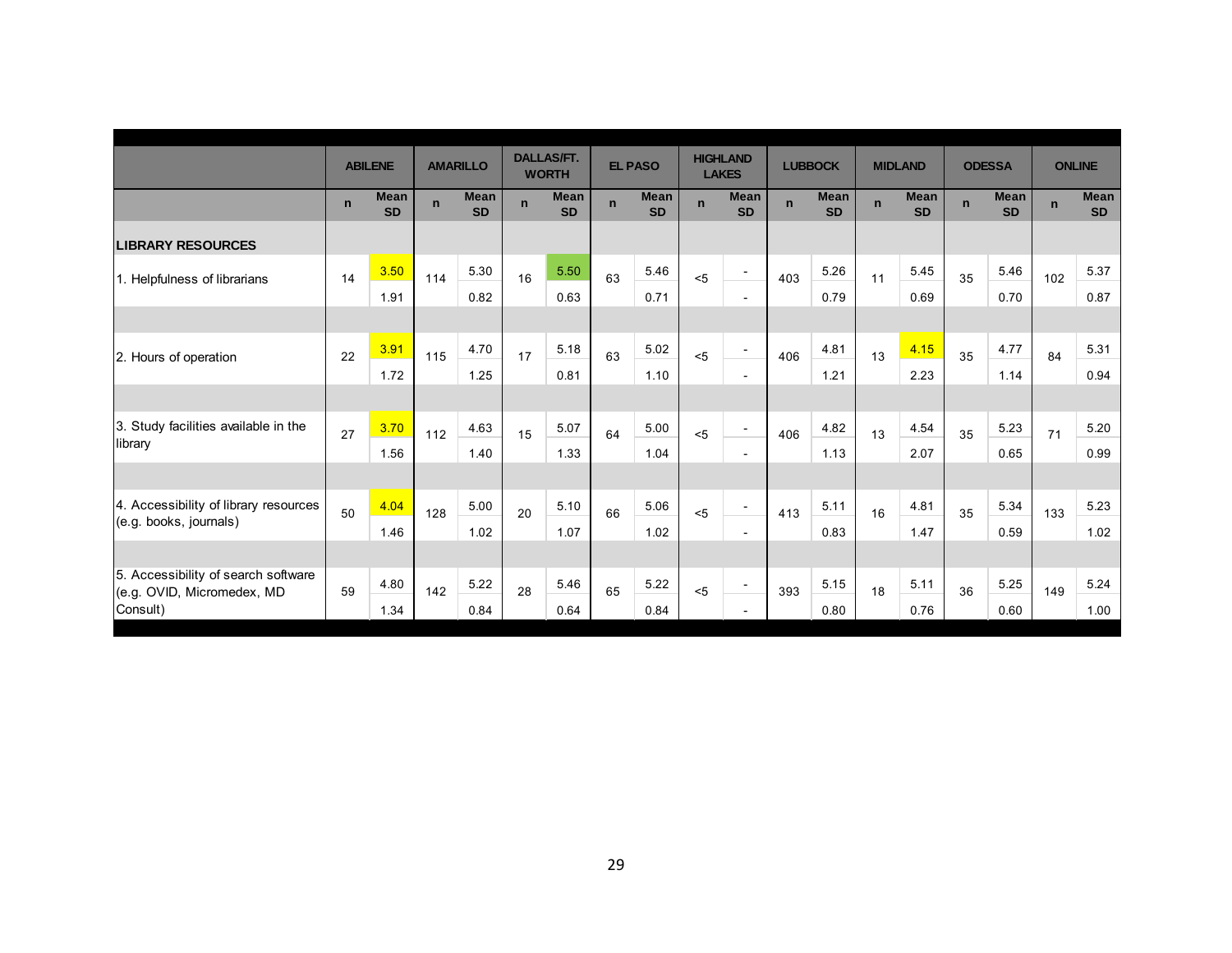|                                      |             | <b>ABILENE</b>           |              | <b>AMARILLO</b>   |             | <b>DALLAS/FT.</b><br><b>WORTH</b> |             | <b>EL PASO</b>           |             | <b>HIGHLAND</b><br><b>LAKES</b> |              | <b>LUBBOCK</b>    |              | <b>MIDLAND</b>    |             | <b>ODESSA</b>     |              | <b>ONLINE</b>            |
|--------------------------------------|-------------|--------------------------|--------------|-------------------|-------------|-----------------------------------|-------------|--------------------------|-------------|---------------------------------|--------------|-------------------|--------------|-------------------|-------------|-------------------|--------------|--------------------------|
|                                      | $\mathbf n$ | <b>Mean</b><br><b>SD</b> | $\mathbf{n}$ | Mean<br><b>SD</b> | $\mathbf n$ | <b>Mean</b><br><b>SD</b>          | $\mathbf n$ | <b>Mean</b><br><b>SD</b> | $\mathbf n$ | <b>Mean</b><br><b>SD</b>        | $\mathbf{n}$ | Mean<br><b>SD</b> | $\mathsf{n}$ | Mean<br><b>SD</b> | $\mathbf n$ | Mean<br><b>SD</b> | $\mathbf{n}$ | <b>Mean</b><br><b>SD</b> |
| <b>ADVISING/MENTORING</b>            |             |                          |              |                   |             |                                   |             |                          |             |                                 |              |                   |              |                   |             |                   |              |                          |
| 1. Academic advising in my field of  | 48          | 3.98                     | 132          | 4.70              | 22          | 4.86                              | 63          | 4.95                     | < 5         | $\overline{\phantom{a}}$        | 393          | 4.96              | 23           | 5.43              | 33          | 5.03              | 167          | 5.34                     |
| study                                |             | 1.66                     |              | 1.27              |             | 1.36                              |             | 1.02                     |             | $\overline{\phantom{0}}$        |              | 1.05              |              | 0.66              |             | 0.77              |              | 0.92                     |
|                                      |             |                          |              |                   |             |                                   |             |                          |             |                                 |              |                   |              |                   |             |                   |              |                          |
| 2. Academic advisor's knowledge      | 44          | 4.16                     | 128          | 4.93              | 20          | 5.00                              | 62          | 4.97                     | < 5         | $\overline{\phantom{0}}$        | 389          | 5.15              | 23           | 5.57              | 32          | 5.16              | 166          | 5.36                     |
| about my degree program              |             | 1.57                     |              | 1.20              |             | 1.30                              |             | 0.94                     |             | $\overline{\phantom{0}}$        |              | 0.90              |              | 0.51              |             | 0.77              |              | 0.91                     |
|                                      |             |                          |              |                   |             |                                   |             |                          |             |                                 |              |                   |              |                   |             |                   |              |                          |
| 3. Faculty/staff knowledge of career | 61          | 4.72                     | 138          | 4.90              | 28          | 5.25                              | 65          | 4.97                     | < 5         | $\overline{\phantom{0}}$        | 414          | 5.12              | 26           | 5.46              | 34          | 5.24              | 164          | 5.40                     |
| opportunities in my field of study   |             | 1.36                     |              | 1.12              |             | 0.80                              |             | 0.92                     |             | $\overline{\phantom{0}}$        |              | 0.92              |              | 0.51              |             | 0.74              |              | 0.84                     |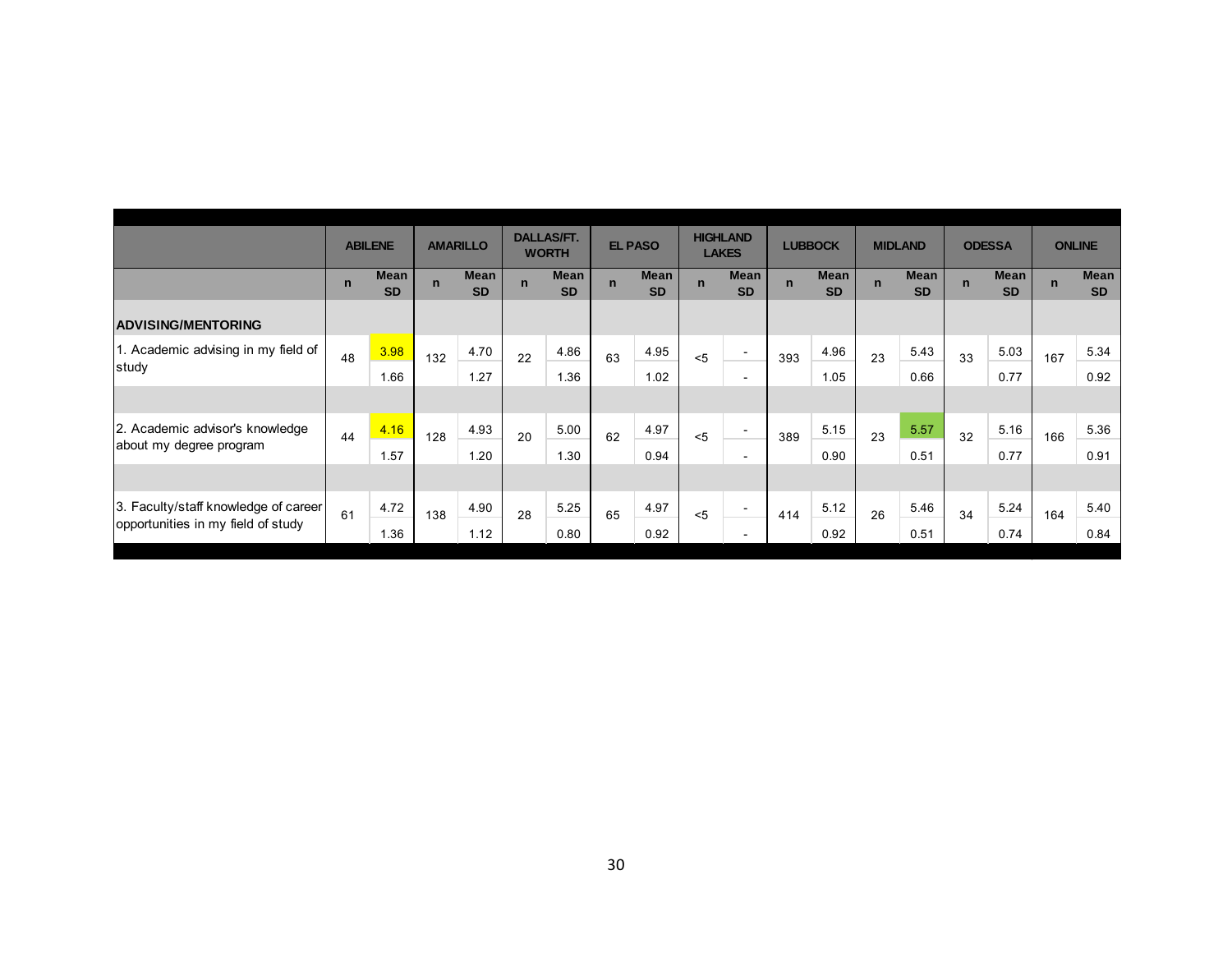|                                    |             | <b>ABILENE</b>           |             | <b>AMARILLO</b>          |              | <b>DALLAS/FT.</b><br><b>WORTH</b> |              | <b>EL PASO</b>           |             | <b>HIGHLAND</b><br><b>LAKES</b> |             | <b>LUBBOCK</b>           |             | <b>MIDLAND</b>           |             | <b>ODESSA</b>            |             | <b>ONLINE</b>            |
|------------------------------------|-------------|--------------------------|-------------|--------------------------|--------------|-----------------------------------|--------------|--------------------------|-------------|---------------------------------|-------------|--------------------------|-------------|--------------------------|-------------|--------------------------|-------------|--------------------------|
|                                    | $\mathbf n$ | <b>Mean</b><br><b>SD</b> | $\mathbf n$ | <b>Mean</b><br><b>SD</b> | $\mathbf{n}$ | <b>Mean</b><br><b>SD</b>          | $\mathbf{n}$ | <b>Mean</b><br><b>SD</b> | $\mathbf n$ | <b>Mean</b><br><b>SD</b>        | $\mathbf n$ | <b>Mean</b><br><b>SD</b> | $\mathbf n$ | <b>Mean</b><br><b>SD</b> | $\mathbf n$ | <b>Mean</b><br><b>SD</b> | $\mathbf n$ | <b>Mean</b><br><b>SD</b> |
| <b>ENVIRONMENT</b>                 |             |                          |             |                          |              |                                   |              |                          |             |                                 |             |                          |             |                          |             |                          |             |                          |
| 1. Cleanliness of campus buildings | 67          | 5.43                     | 150         | 5.35                     | 29           | 5.62                              | 66           | 5.58                     | < 5         | $\sim$                          | 427         | 5.46                     | 29          | 5.79                     | 35          | 5.40                     | 84          | 5.61                     |
|                                    |             | 0.89                     |             | 0.69                     |              | 0.56                              |              | 0.58                     |             | $\overline{\phantom{a}}$        |             | 0.60                     |             | 0.41                     |             | 0.60                     |             | 0.52                     |
|                                    |             |                          |             |                          |              |                                   |              |                          |             |                                 |             |                          |             |                          |             |                          |             |                          |
| 2. Classroom environment (e.g.     | 66          | 4.89                     | 151         | 4.54                     | 29           | 5.41                              | 66           | 5.08                     | < 5         | $\blacksquare$                  | 418         | 4.99                     | 29          | 5.72                     | 34          | 5.12                     | 64          | 5.28                     |
| size, temperature, maintenance)    |             | 1.34                     |             | 1.33                     |              | 0.68                              |              | 1.26                     |             | $\sim$                          |             | 1.02                     |             | 0.53                     |             | 0.77                     |             | 1.02                     |
|                                    |             |                          |             |                          |              |                                   |              |                          |             |                                 |             |                          |             |                          |             |                          |             |                          |
| 3. Quality of equipment in         | 63          | 5.13                     | 143         | 4.70                     | 24           | 5.29                              | 60           | 5.22                     | < 5         | $\blacksquare$                  | 392         | 5.15                     | 29          | 5.72                     | 32          | 4.97                     | 56          | 5.38                     |
| laboratory facilities              |             | 1.10                     |             | 1.14                     |              | 0.75                              |              | 1.22                     |             | $\overline{a}$                  |             | 0.80                     |             | 0.65                     |             | 0.86                     |             | 0.82                     |
|                                    |             |                          |             |                          |              |                                   |              |                          |             |                                 |             |                          |             |                          |             |                          |             |                          |
| 4. Campus security                 | 66          | 4.82                     | 152         | 4.56                     | 28           | 5.04                              | 65           | 5.42                     | < 5         | $\overline{\phantom{a}}$        | 417         | 5.16                     | 29          | 5.76                     | 35          | 5.26                     | 57          | 5.28                     |
|                                    |             | 1.21                     |             | 1.32                     |              | 1.10                              |              | 0.73                     |             | $\sim$                          |             | 0.89                     |             | 0.44                     |             | 0.82                     |             | 0.75                     |
|                                    |             |                          |             |                          |              |                                   |              |                          |             |                                 |             |                          |             |                          |             |                          |             |                          |
| 5. Parking availability            | 67          | 3.55                     | 151         | 4.40                     | 29           | 4.72                              | 65           | 5.03                     | $5$         | $\overline{\phantom{a}}$        | 418         | 4.59                     | 29          | 5.76                     | 35          | 5.06                     | 64          | 4.91                     |
|                                    |             | 1.84                     |             | 1.42                     |              | 1.41                              |              | 1.16                     |             |                                 |             | 1.24                     |             | 0.44                     |             | 1.00                     |             | 1.27                     |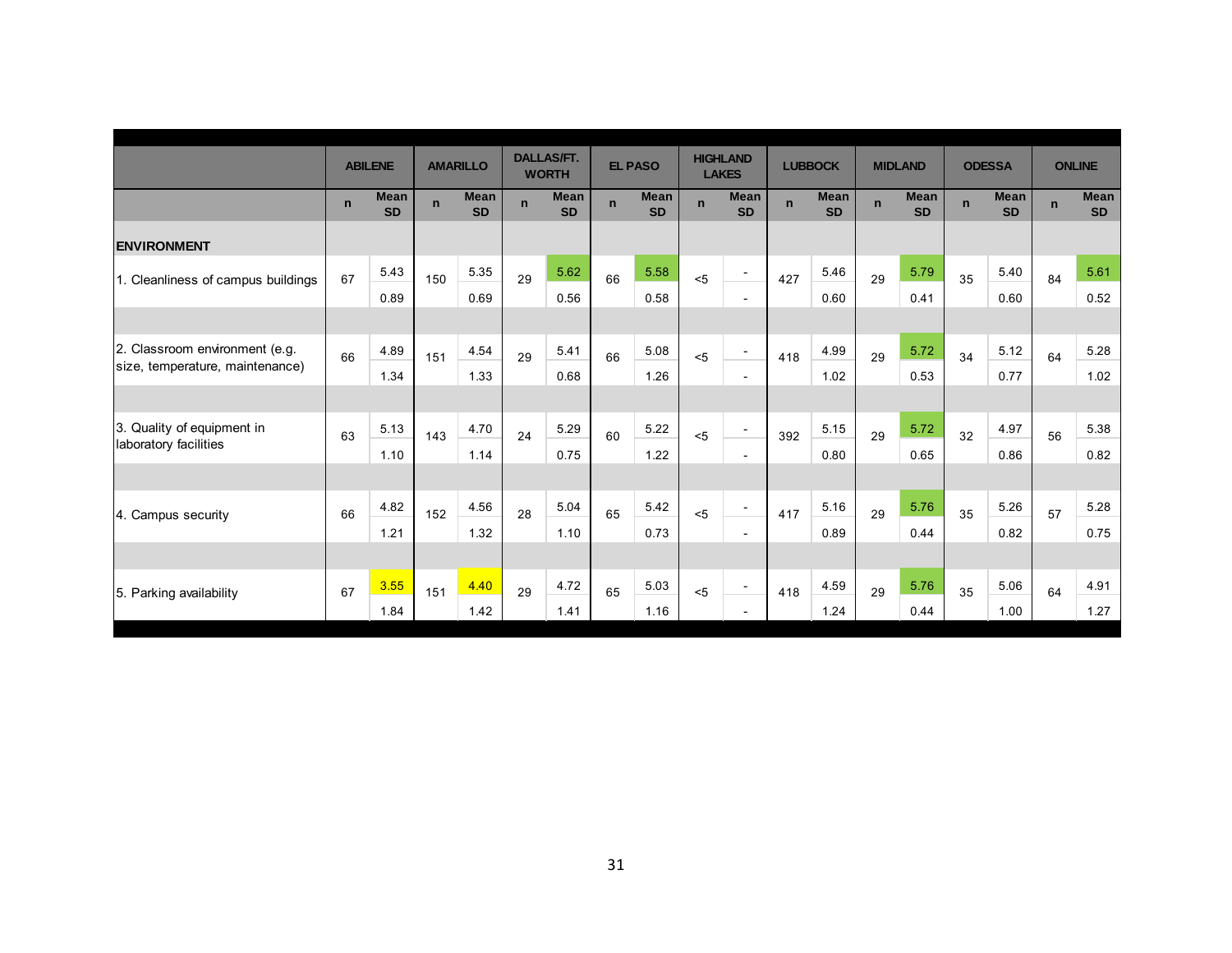|                                                                   |             | <b>ABILENE</b>           |             | <b>AMARILLO</b>          |                | <b>DALLAS/FT.</b><br><b>WORTH</b> |             | <b>EL PASO</b>           |              | <b>HIGHLAND</b><br><b>LAKES</b> |              | <b>LUBBOCK</b>           |             | <b>MIDLAND</b>           |             | <b>ODESSA</b>            |             | <b>ONLINE</b>            |
|-------------------------------------------------------------------|-------------|--------------------------|-------------|--------------------------|----------------|-----------------------------------|-------------|--------------------------|--------------|---------------------------------|--------------|--------------------------|-------------|--------------------------|-------------|--------------------------|-------------|--------------------------|
|                                                                   | $\mathbf n$ | <b>Mean</b><br><b>SD</b> | $\mathbf n$ | <b>Mean</b><br><b>SD</b> | $\overline{p}$ | <b>Mean</b><br><b>SD</b>          | $\mathbf n$ | <b>Mean</b><br><b>SD</b> | $\mathbf{n}$ | <b>Mean</b><br><b>SD</b>        | $\mathbf{n}$ | <b>Mean</b><br><b>SD</b> | $\mathbf n$ | <b>Mean</b><br><b>SD</b> | $\mathbf n$ | <b>Mean</b><br><b>SD</b> | $\mathbf n$ | <b>Mean</b><br><b>SD</b> |
| <b>GENERAL TECHNOLOGY</b>                                         |             |                          |             |                          |                |                                   |             |                          |              |                                 |              |                          |             |                          |             |                          |             |                          |
| 1. Audio-video equipment used in<br>classrooms (e.g. microphones, | 67          | 3.43                     | 150         | 3.79                     | 29             | 4.83                              | 64          | 5.06                     | < 5          | $\blacksquare$                  | 412          | 4.89                     | 29          | 5.62                     | 32          | 4.27                     | 67          | 5.22                     |
| projectors)                                                       |             | 1.46                     |             | 1.60                     |                | 1.10                              |             | 0.89                     |              | $\sim$                          |              | 1.03                     |             | 0.56                     |             | 0.89                     |             | 0.71                     |
|                                                                   |             |                          |             |                          |                |                                   |             |                          |              |                                 |              |                          |             |                          |             |                          |             |                          |
| 2. Reliability of wireless                                        | 67          | 4.18                     | 149         | 3.30                     | 28             | 5.00                              | 64          | 4.63                     | < 5          | $\overline{\phantom{a}}$        | 404          | 4.33                     | 27          | 4.52                     | 34          | 4.79                     | 74          | 5.18                     |
| connectivity on my campus                                         |             | 1.47                     |             | 1.61                     |                | 1.15                              |             | 1.28                     |              | $\sim$                          |              | 1.44                     |             | 1.81                     |             | 1.07                     |             | 0.97                     |
|                                                                   |             |                          |             |                          |                |                                   |             |                          |              |                                 |              |                          |             |                          |             |                          |             |                          |
| 3. Reliability of WebCT/Blackboard                                | 67          | 3.57                     | 151         | 3.83                     | 29             | 4.66                              | 60          | 4.80                     | < 5          |                                 | 431          | 4.60                     | 29          | 5.55                     | 34          | 5.00                     | 181         | 5.29                     |
| or Moodle system                                                  |             | 1.40                     |             | 1.52                     |                | 1.11                              |             | 0.97                     |              | $\sim$                          |              | 1.15                     |             | 0.69                     |             | 0.78                     |             | 0.87                     |
|                                                                   |             |                          |             |                          |                |                                   |             |                          |              |                                 |              |                          |             |                          |             |                          |             |                          |
| 4. Helpfulness of Help Desk                                       | 53          | 4.79                     | 127         | 4.34                     | 26             | 5.12                              | 57          | 5.16                     | 5            |                                 | 379          | 5.05                     | 24          | 5.67                     | 34          | 5.15                     | 150         | 5.43                     |
| employees                                                         |             | 1.31                     |             | 1.36                     |                | 1.07                              |             | 0.90                     |              | $\sim$                          |              | 0.90                     |             | 0.48                     |             | 0.50                     |             | 0.75                     |
|                                                                   |             |                          |             |                          |                |                                   |             |                          |              |                                 |              |                          |             |                          |             |                          |             |                          |
| 5. Usability of my school's website                               | 67          | 4.39                     | 148         | 4.64                     | 29             | 5.00                              | 67          | 4.72                     | < 5          |                                 | 433          | 4.88                     | 29          | 5.45                     | 36          | 5.06                     | 184         | 5.27                     |
|                                                                   |             | 1.45                     |             | 1.17                     |                | 1.13                              |             | 1.20                     |              |                                 |              | 1.00                     |             | 0.74                     |             | 0.75                     |             | 0.89                     |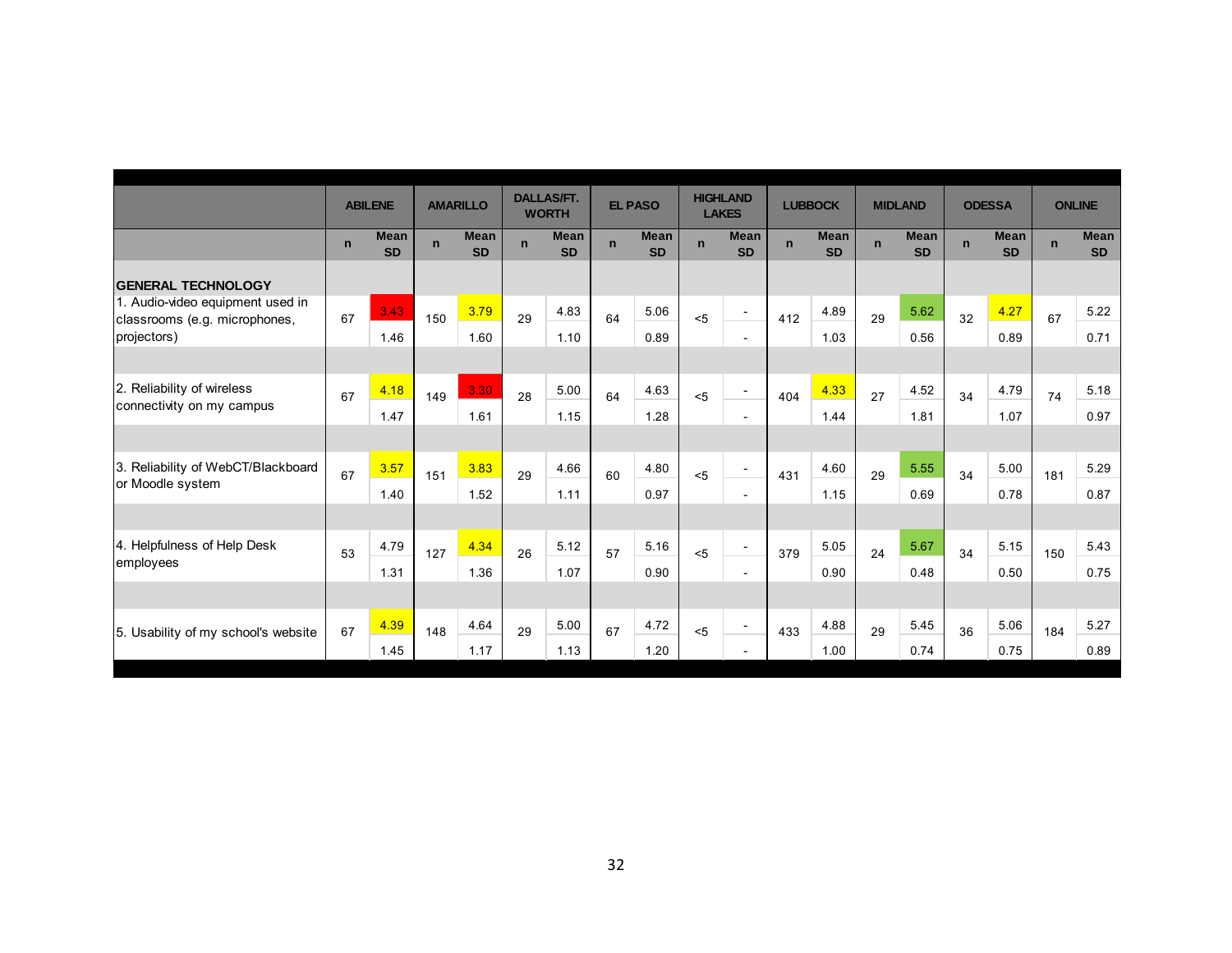|                                                                                                               |             | <b>ABILENE</b>    |             | <b>AMARILLO</b>          |             | <b>DALLAS/FT.</b><br><b>WORTH</b> |              | <b>EL PASO</b>           |              | <b>HIGHLAND</b><br><b>LAKES</b>            |             | <b>LUBBOCK</b>           |             | <b>MIDLAND</b>           |              | <b>ODESSA</b>            |             | <b>ONLINE</b>            |
|---------------------------------------------------------------------------------------------------------------|-------------|-------------------|-------------|--------------------------|-------------|-----------------------------------|--------------|--------------------------|--------------|--------------------------------------------|-------------|--------------------------|-------------|--------------------------|--------------|--------------------------|-------------|--------------------------|
|                                                                                                               | $\mathbf n$ | Mean<br><b>SD</b> | $\mathbf n$ | <b>Mean</b><br><b>SD</b> | $\mathbf n$ | <b>Mean</b><br><b>SD</b>          | $\mathsf{n}$ | <b>Mean</b><br><b>SD</b> | $\mathsf{n}$ | <b>Mean</b><br><b>SD</b>                   | $\mathbf n$ | <b>Mean</b><br><b>SD</b> | $\mathbf n$ | <b>Mean</b><br><b>SD</b> | $\mathsf{n}$ | <b>Mean</b><br><b>SD</b> | $\mathbf n$ | <b>Mean</b><br><b>SD</b> |
| <b>STUDENT LIFE</b>                                                                                           |             |                   |             |                          |             |                                   |              |                          |              |                                            |             |                          |             |                          |              |                          |             |                          |
| 1. I have access to adequate student<br>support services.                                                     | 63          | 4.51<br>1.31      | 148         | 4.88<br>1.00             | 27          | 4.85<br>1.23                      | 62           | 4.94<br>1.01             | $5$          | $\blacksquare$<br>÷                        | 418         | 5.10<br>0.74             | 28          | 4.57<br>1.50             | 33           | 4.91<br>0.88             | 146         | 5.25<br>0.82             |
| 2. I am satisfied with the racial/ethnic<br>diversity of the student body in my school.                       | 61          | 4.56<br>1.35      | 148         | 4.84<br>1.18             | 28          | 5.21<br>0.83                      | 65           | 4.48<br>1.49             | < 5          | $\blacksquare$<br>$\sim$                   | 408         | 4.96<br>1.08             | 29          | 5.38<br>0.62             | 35           | 4.94<br>0.87             | 114         | 5.35<br>0.70             |
| 3. Students in my school are treated fairly<br>and with respect regardless of their<br>differences.           | 65          | 4.35<br>1.45      | 152         | 4.66<br>1.31             | 29          | 5.07<br>1.13                      | 67           | 4.67<br>1.44             | < 5          | $\overline{\phantom{a}}$<br>$\blacksquare$ | 429         | 5.10<br>1.01             | 29          | 5.34<br>0.81             | 36           | 4.94<br>0.89             | 139         | 5.46<br>0.56             |
| 4. I feel a sense of belonging to my school.                                                                  | 64          | 4.20<br>1.45      | 152         | 4.54<br>1.33             | 29          | 4.69<br>1.37                      | 66           | 4.59<br>1.56             | 5            | $\overline{\phantom{a}}$<br>$\blacksquare$ | 428         | 5.05<br>0.91             | 29          | 5.00<br>1.13             | 34           | 4.91<br>0.83             | 156         | 5.22<br>0.85             |
| 5. I feel a sense of belonging to the TTUHSC<br>community.                                                    | 64          | 3.69<br>1.66      | 151         | 4.41<br>1.37             | 28          | 4.50<br>1.62                      | 66           | 4.52<br>1.50             | 5            | $\sim$<br>÷                                | 428         | 4.98<br>0.99             | 29          | 4.38<br>1.63             | 35           | 4.86<br>0.85             | 156         | 5.10<br>0.98             |
| 6. I know who represents my school and/or<br>campus on the Student Government<br>Association (SGA).           | 62          | 3.82<br>1.55      | 147         | 4.23<br>1.61             | 29          | 5.07<br>1.10                      | 63           | 4.60<br>1.61             | < 5          | $\overline{\phantom{a}}$<br>$\sim$         | 409         | 4.89<br>1.16             | 28          | 4.68<br>1.42             | 33           | 4.52<br>1.42             | 106         | 3.33<br>1.93             |
| 7. I am aware of the activities sponsored by<br>the Student Government Association (SGA).                     | 60          | 3.67<br>1.55      | 147         | 4.24<br>1.53             | 29          | 4.83<br>1.17                      | 60           | 4.53<br>1.64             | < 5          | $\blacksquare$<br>$\sim$                   | 410         | 4.87<br>1.10             | 28          | 4.07<br>1.59             | 33           | 4.06<br>1.50             | 112         | 3.89<br>1.75             |
| 8. The Student Government Association<br>(SGA) advocates for and represents student<br>interests effectively. | 57          | 3.63<br>1.41      | 141         | 4.28<br>1.42             | 29          | 4.97<br>1.02                      | 58           | 4.53<br>1.54             | $5$          | $\sim$<br>$\sim$                           | 404         | 4.94<br>1.02             | 22          | 4.50<br>1.47             | 30           | 4.20<br>1.37             | 87          | 4.41<br>1.58             |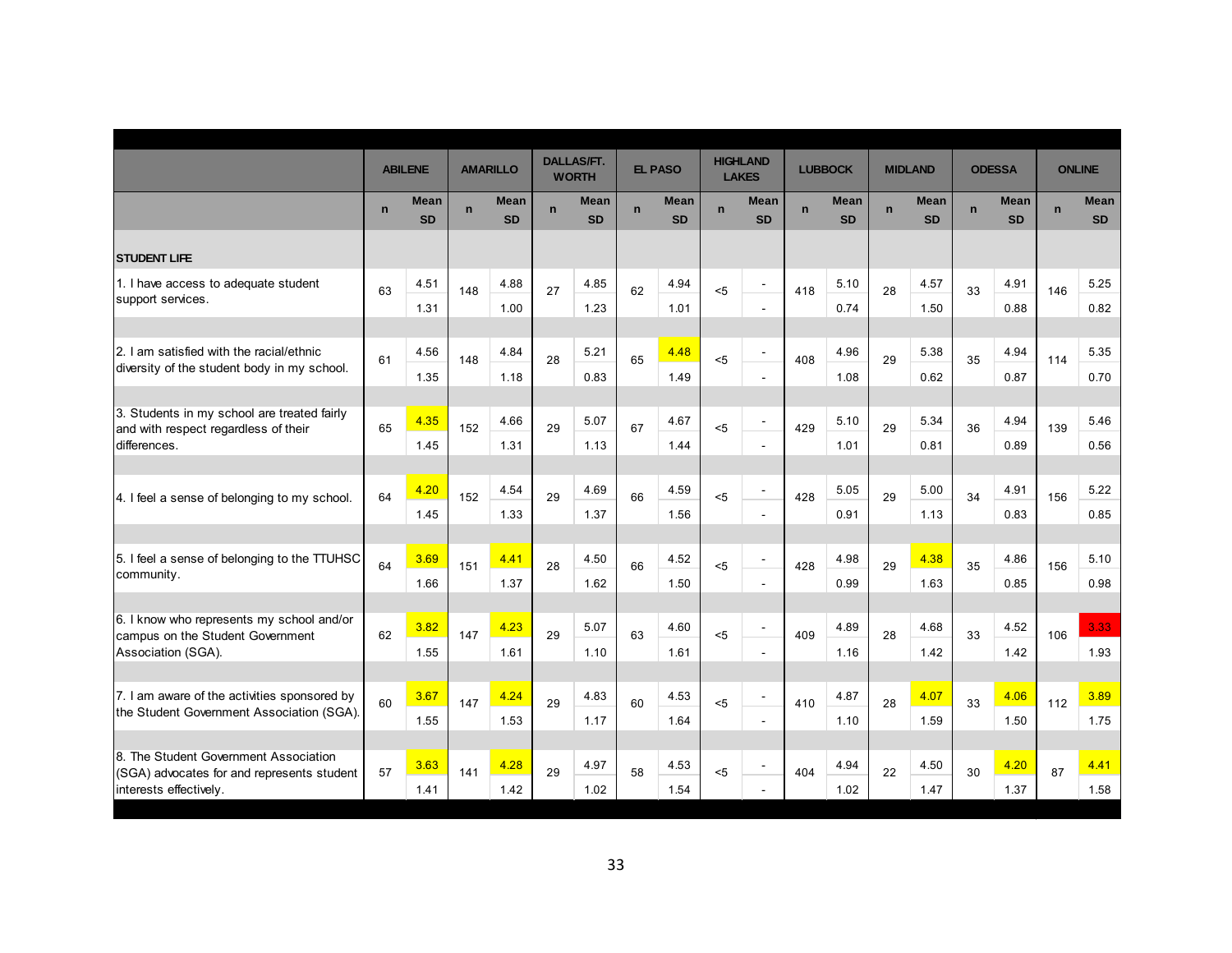|                                                                                                                                               | <b>ABILENE</b> |                          | <b>AMARILLO</b> |                          | <b>DALLAS/FT.</b><br><b>WORTH</b> |                          | <b>EL PASO</b> |                          | <b>HIGHLAND</b><br><b>LAKES</b> |                          | <b>LUBBOCK</b> |                          | <b>MIDLAND</b> |                          | <b>ODESSA</b> |                          | <b>ONLINE</b> |                          |  |
|-----------------------------------------------------------------------------------------------------------------------------------------------|----------------|--------------------------|-----------------|--------------------------|-----------------------------------|--------------------------|----------------|--------------------------|---------------------------------|--------------------------|----------------|--------------------------|----------------|--------------------------|---------------|--------------------------|---------------|--------------------------|--|
|                                                                                                                                               | $\mathbf n$    | <b>Mean</b><br><b>SD</b> | $\mathbf n$     | <b>Mean</b><br><b>SD</b> | $\mathbf n$                       | <b>Mean</b><br><b>SD</b> | $\mathsf{n}$   | <b>Mean</b><br><b>SD</b> | $\mathbf n$                     | <b>Mean</b><br><b>SD</b> | $\mathbf n$    | <b>Mean</b><br><b>SD</b> | $\mathbf n$    | <b>Mean</b><br><b>SD</b> | $\mathbf n$   | <b>Mean</b><br><b>SD</b> | $\mathsf{n}$  | <b>Mean</b><br><b>SD</b> |  |
| <b>STUDENT LIFE (cont.)</b>                                                                                                                   |                |                          |                 |                          |                                   |                          |                |                          |                                 |                          |                |                          |                |                          |               |                          |               |                          |  |
| 9. I know where to go to file a complaint<br>against another student or TTUHSC<br>employee.                                                   | 66             | 3.45                     | 150             | 3.89                     | 28                                | 3.79                     | 67             | 3.87                     | $5$                             | $\overline{\phantom{a}}$ | 421            | 3.93                     | 27             | 3.85                     | 35            | 4.31                     | 159           | 4.20                     |  |
|                                                                                                                                               |                | 1.49                     |                 | 1.50                     |                                   | 1.64                     |                | 1.58                     |                                 | $\overline{\phantom{a}}$ |                | 1.43                     |                | 1.46                     |               | 1.41                     |               | 1.59                     |  |
| 10. I believe that any complaints I file<br>against another student or TTUHSC<br>employee will be handled fairly and<br>promptly.             | 65             | 3.48                     | 144             | 3.93                     | 27                                | 4.19                     | 64             | 4.50                     | < 5                             | $\sim$                   | 395            | 4.63                     | 26             | 4.31                     | 34            | 4.56                     | 150           | 5.00                     |  |
|                                                                                                                                               |                | 1.62                     |                 | 1.59                     |                                   | 1.44                     |                | 1.39                     |                                 | $\sim$                   |                | 1.15                     |                | 1.46                     |               | 1.02                     |               | 0.93                     |  |
| 11. I believe that I could report unethical<br>activities by another student or TTUHSC<br>employee without fear of retaliation against<br>me. | 66             | 3.73                     | 149             | 4.23                     | 29                                | 4.45                     | 66             | 4.50                     | $5$                             | $\overline{\phantom{a}}$ | 423            | 4.65                     | 27             | 4.48                     | 35            | 4.54                     | 170           | 5.06                     |  |
|                                                                                                                                               |                | 1.60                     |                 | 1.55                     |                                   | 1.15                     |                | 1.47                     |                                 | $\overline{\phantom{a}}$ |                | 1.16                     |                | 1.37                     |               | 0.98                     |               | 0.86                     |  |
| 12. I am satisfied with the quality of<br>instruction that I receive at TTUHSC.                                                               | 66             | 3.56                     | 152             | 4.49                     | 29                                | 4.93                     | 67             | 4.67                     | $5$                             | $\sim$                   | 434            | 4.91                     | 5.31<br>29     | 35                       | 5.03          | 187                      | 5.25          |                          |  |
|                                                                                                                                               |                | 1.43                     |                 | 1.24                     |                                   | 1.16                     |                | 1.32                     |                                 | $\sim$                   |                | 0.97                     |                | 0.54                     |               | 0.86                     |               | 0.85                     |  |
|                                                                                                                                               |                |                          |                 |                          |                                   |                          |                |                          |                                 |                          |                |                          |                |                          |               |                          |               |                          |  |
| 13. I have adequate access to my<br>instructors outside of class.                                                                             | 66             | 4.42                     | 153             | 4.75                     | 29                                | 4.93                     | 67             | 5.09                     | < 5                             | $\overline{\phantom{a}}$ | 431            | 5.13                     | 29             | 5.62                     | 35            | 4.86                     | 184           | 5.22                     |  |
|                                                                                                                                               |                | 1.08                     |                 | 1.09                     |                                   | 0.92                     |                | 0.98                     |                                 | $\sim$                   |                | 0.82                     |                | 0.56                     |               | 0.94                     |               | 0.93                     |  |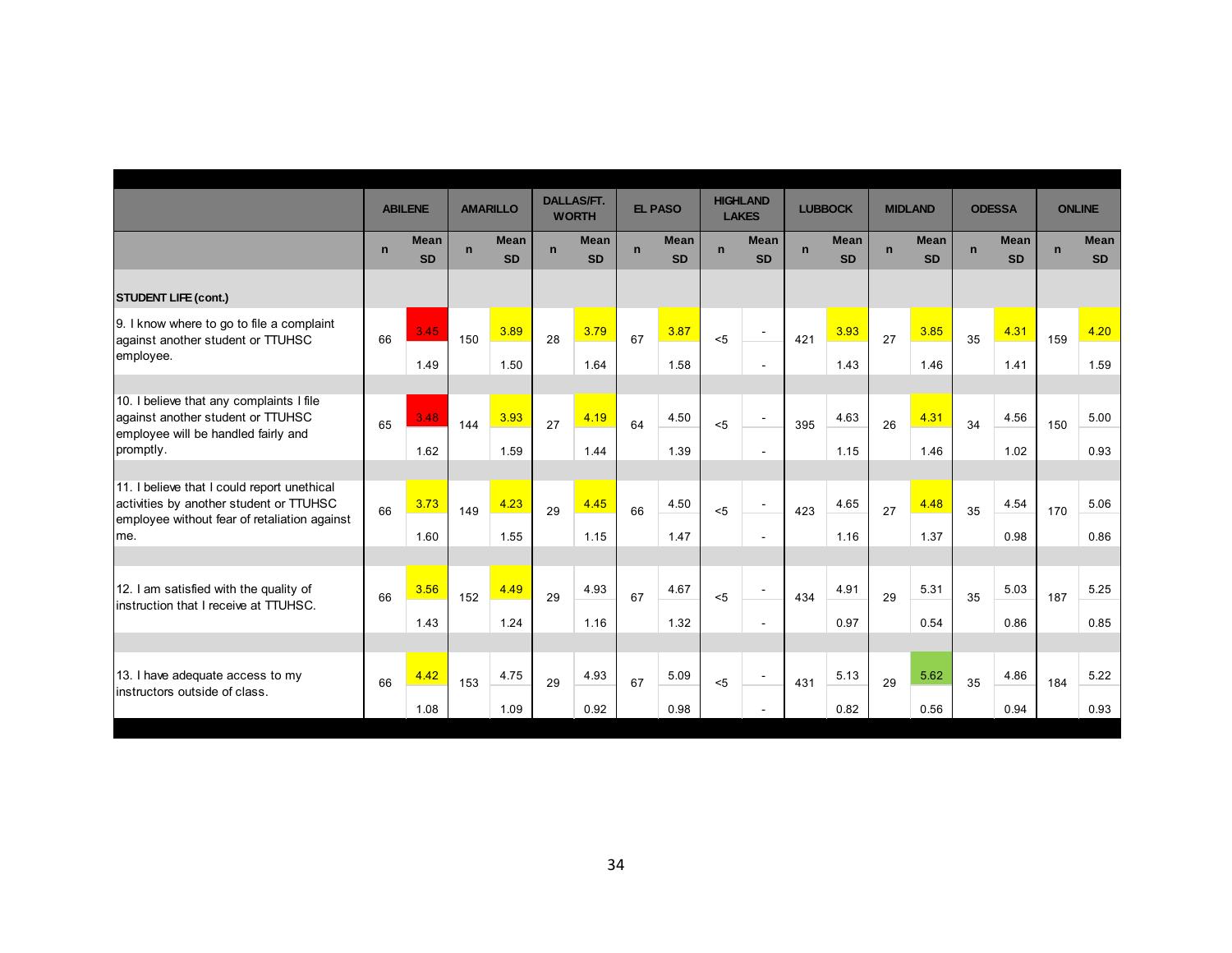|                                                                                                                                                                          |                |                          |                 |                          | <b>DALLAS/FT.</b> |                          |                |                          | <b>HIGHLAND</b> |                          |                |                          |                |                          |               |                          |               |                          |
|--------------------------------------------------------------------------------------------------------------------------------------------------------------------------|----------------|--------------------------|-----------------|--------------------------|-------------------|--------------------------|----------------|--------------------------|-----------------|--------------------------|----------------|--------------------------|----------------|--------------------------|---------------|--------------------------|---------------|--------------------------|
|                                                                                                                                                                          | <b>ABILENE</b> |                          | <b>AMARILLO</b> |                          | <b>WORTH</b>      |                          | <b>EL PASO</b> |                          | <b>LAKES</b>    |                          | <b>LUBBOCK</b> |                          | <b>MIDLAND</b> |                          | <b>ODESSA</b> |                          | <b>ONLINE</b> |                          |
|                                                                                                                                                                          | $\mathbf n$    | <b>Mean</b><br><b>SD</b> | $\mathbf n$     | <b>Mean</b><br><b>SD</b> | $\mathsf{n}$      | <b>Mean</b><br><b>SD</b> | $\mathbf n$    | <b>Mean</b><br><b>SD</b> | $\mathbf n$     | <b>Mean</b><br><b>SD</b> | $\mathbf n$    | <b>Mean</b><br><b>SD</b> | $\mathbf n$    | <b>Mean</b><br><b>SD</b> | $\mathbf n$   | <b>Mean</b><br><b>SD</b> | $\mathbf n$   | <b>Mean</b><br><b>SD</b> |
| <b>STUDENT LIFE (cont.)</b>                                                                                                                                              |                |                          |                 |                          |                   |                          |                |                          |                 |                          |                |                          |                |                          |               |                          |               |                          |
| 14. My instructors are concerned about my<br>academic success.                                                                                                           | 67             | 4.39                     | 152             | 4.55                     | 29                | 4.93                     | 67             | 4.99                     | < 5             | $\overline{\phantom{a}}$ | 430            | 5.08                     | 29             | 5.45                     | 35            | 5.09                     | 188           | 5.32                     |
|                                                                                                                                                                          |                | 1.14                     |                 | 1.28                     |                   | 1.13                     |                | 1.16                     |                 | $\sim$                   |                | 0.93                     |                | 1.18                     |               | 0.74                     |               | 0.88                     |
|                                                                                                                                                                          |                |                          |                 |                          |                   |                          |                |                          |                 |                          |                |                          |                |                          |               |                          |               |                          |
| 15. My instructors care about my<br>professional success.                                                                                                                | 67             | 4.45                     | 152             | 4.55                     | 29                | 5.00                     | 67             | 4.96                     | $<$ 5           | $\overline{\phantom{a}}$ | 431            | 5.07                     | 29             | 5.55                     | 36            | 5.22                     | 187           | 5.37                     |
|                                                                                                                                                                          |                | 1.15                     |                 | 1.29                     |                   | 1.04                     |                | 1.15                     |                 | $\sim$                   |                | 0.95                     |                | 0.87                     |               | 0.68                     |               | 0.80                     |
|                                                                                                                                                                          |                |                          |                 |                          |                   |                          |                |                          |                 |                          |                |                          |                |                          |               |                          |               |                          |
| 16. I have sufficient opportunities to interact<br>with students from other TTUHSC schools<br>(i.e. Medicine, Allied Health, Nursing,<br>Pharmacy, Biomedical Sciences). | 63             | 2.52                     | 150             | 3.33                     | 28                | 3.68                     | 61             | 4.07                     | < 5             | $\sim$                   | 415            | 4.02                     | 29             | 3.00                     | 34            | 3.62                     | 113           | 4.35                     |
|                                                                                                                                                                          |                | 1.39                     |                 | 1.60                     |                   | 1.74                     |                | 1.53                     |                 | $\sim$                   |                | 1.52                     |                | 1.93                     |               | 1.78                     |               | 1.68                     |
|                                                                                                                                                                          |                |                          |                 |                          |                   |                          |                |                          |                 |                          |                |                          |                |                          |               |                          |               |                          |
| 17. I would recommend my degree program<br>to a friend or family member.                                                                                                 | 67             | 3.82                     | 153             | 4.37                     | 29                | 5.00                     | 68             | 4.85                     | < 5             | $\sim$                   | 433            | 5.03                     | 29             | 5.59                     | 36            | 5.17                     | 188           | 5.44                     |
|                                                                                                                                                                          |                | 1.56                     |                 | 1.48                     |                   | 1.39                     |                | 1.19                     |                 | $\sim$                   |                | 1.06                     |                | 0.57                     |               | 0.77                     |               | 0.80                     |